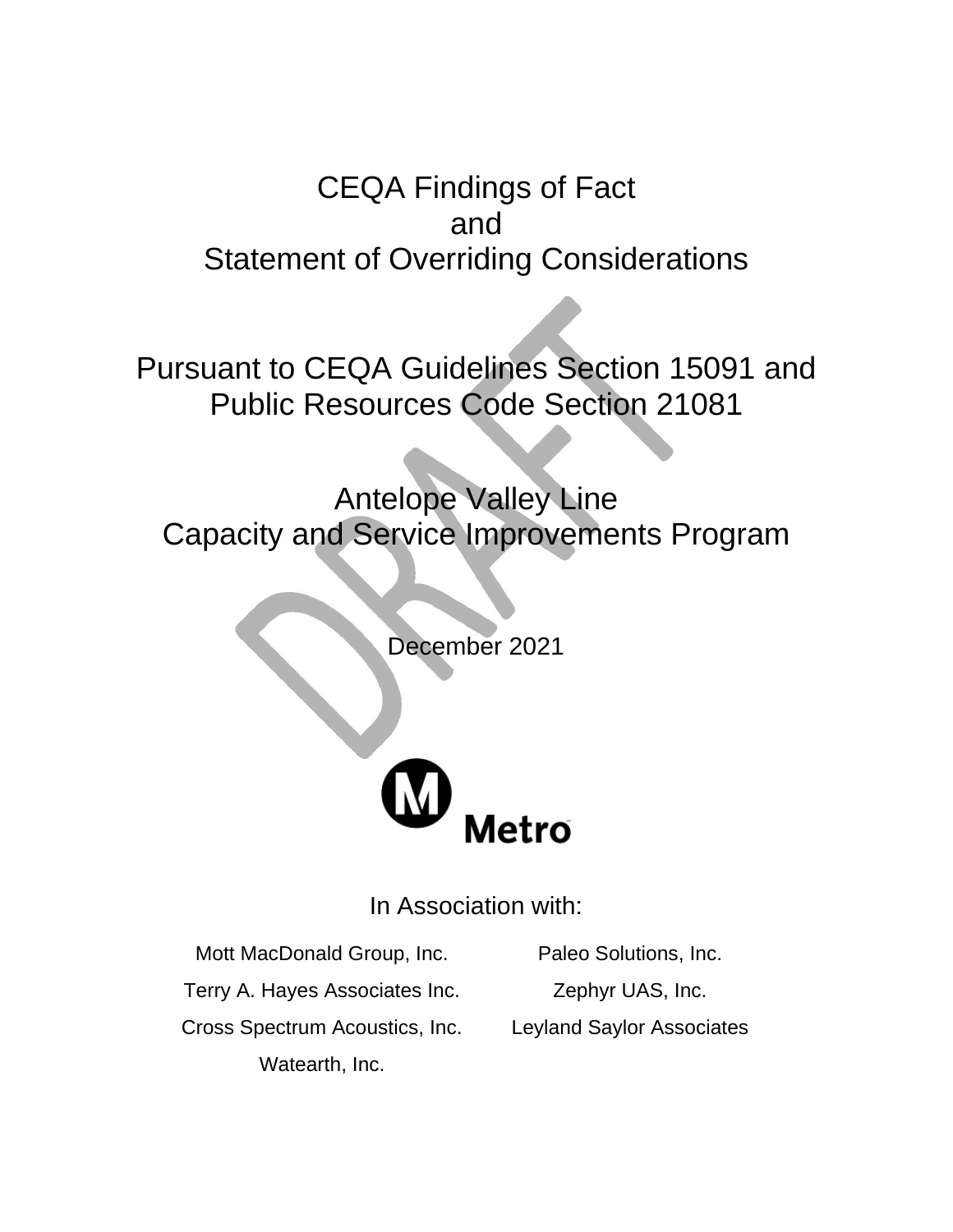# TABLE OF CONTENTS

| $\mathbf 1$             |                                                                                                                       |  |  |  |
|-------------------------|-----------------------------------------------------------------------------------------------------------------------|--|--|--|
| 2.                      |                                                                                                                       |  |  |  |
| 3.                      |                                                                                                                       |  |  |  |
| 4.                      | 4.1                                                                                                                   |  |  |  |
| 5.                      | <b>ENVIRONMENTAL IMPACTS FOUND TO BE SIGNIFICANT AND UNAVOIDABLE 6</b><br>5.1<br>5.2<br>5.3                           |  |  |  |
| 6.<br><b>MITIGATION</b> | ENVIRONMENTAL IMPACTS FOUND TO BE LESS THAN SIGNIFICANT WITH<br>12                                                    |  |  |  |
| $\mathbf{7}_{\cdot}$    | 6.1<br>6.2<br>6.3<br>6.4<br>6.5<br>6.6<br>6.7<br>6.8<br>ENVIRONMENTAL IMPACTS FOUND TO BE LESS THAN SIGNIFICANT OR NO |  |  |  |
| <b>IMPACT</b>           | 40                                                                                                                    |  |  |  |
| 8.                      | 8.1<br>8.2                                                                                                            |  |  |  |
| 9.                      |                                                                                                                       |  |  |  |
| 10.                     |                                                                                                                       |  |  |  |

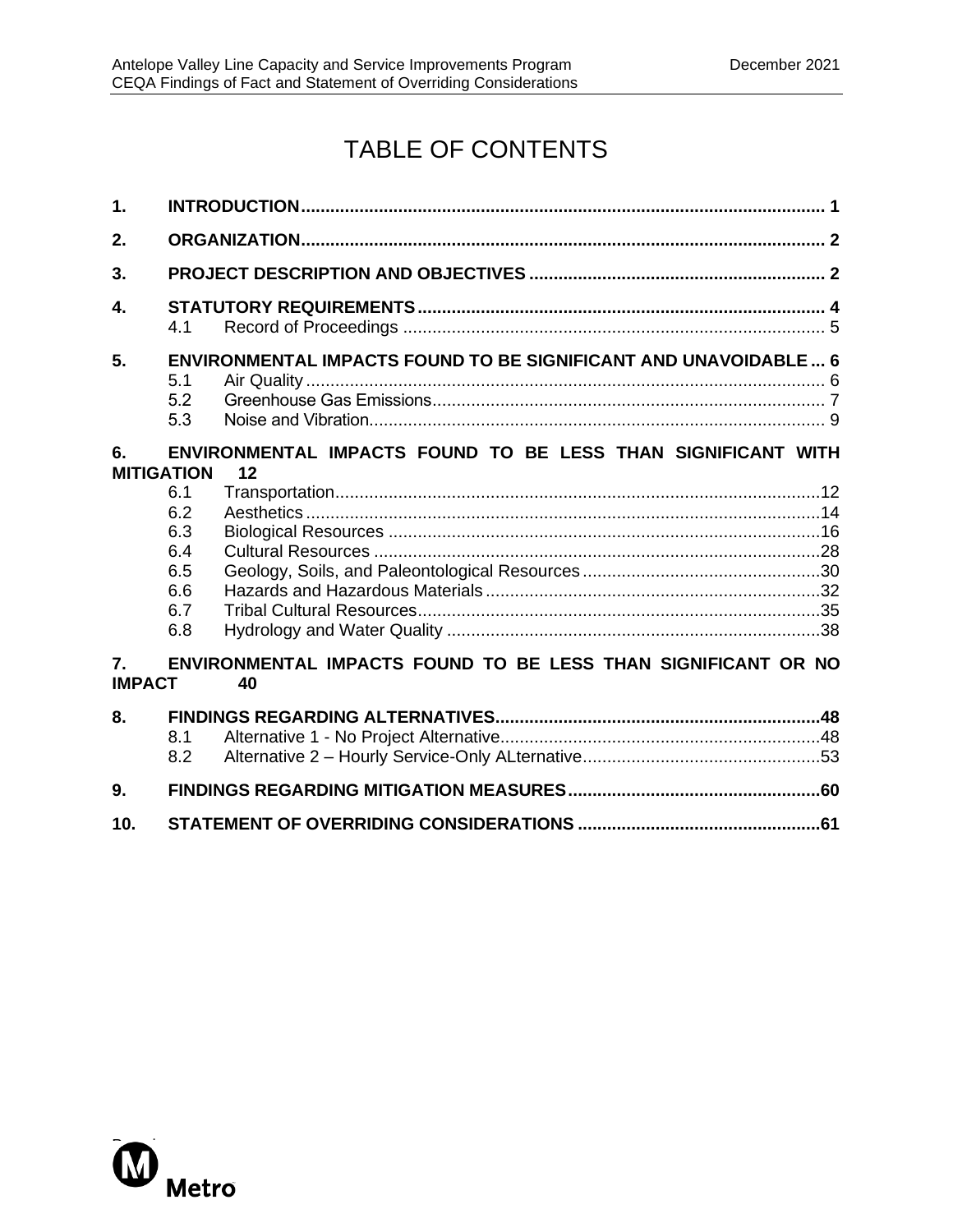# ABBREVIATIONS/ACRONYMS

| <b>AVL</b>        | Antelope Valley Line                                          |
|-------------------|---------------------------------------------------------------|
| Caltrans          | California Department of Transportation                       |
| <b>CCR</b>        | California Code of Regulations                                |
| <b>CDFW</b>       | California Department of Fish and Wildlife                    |
| <b>CEQA</b>       | California Environmental Quality Act                          |
| CO                | <b>Carbon Monoxide</b>                                        |
| <b>CRHR</b>       | California Register of Historical Resources                   |
| dBA               | A-weighted Scale                                              |
| <b>EIR</b>        | <b>Environmental Impact Report</b>                            |
| <b>GHG</b>        | <b>Greenhouse Gas</b>                                         |
| <b>LAUS</b>       | Los Angeles Union Station                                     |
| Metro             | Los Angeles County Metropolitan Transportation Authority      |
| NO <sub>x</sub>   | Nitrogen                                                      |
| <b>NPDES</b>      | National Pollution Discharge Elimination System               |
| O <sub>3</sub>    | Ozone                                                         |
| $PM_{10}$         | Respirable Particulate Matter Ten Microns or Less in Diameter |
| PM <sub>2.5</sub> | Fine Particulate Matter 2.5 Microns or Less in Diameter       |
| <b>PRC</b>        | <b>Public Resources Code</b>                                  |
| <b>ROW</b>        | Right-of-Way                                                  |
| <b>SCAB</b>       | South Coast Air Basin                                         |
| <b>SCAQMD</b>     | South Coast Air Quality Management District                   |
| <b>SCORE</b>      | Southern California Optimized Rail Expansion                  |
| <b>SCRRA</b>      | Southern California Regional Rail Authority                   |
| <b>SWPPP</b>      | <b>Stormwater Pollution Prevention Plan</b>                   |
| <b>TCR</b>        | <b>Tribal Cultural Resource</b>                               |
| <b>UPRR</b>       | <b>Union Pacific Railroad</b>                                 |
| <b>USFWS</b>      | U.S. Fish & Wildlife Services                                 |
| <b>VMT</b>        | <b>Vehicle Mile Traveled</b>                                  |
| <b>VOC</b>        | Volatile Organic Compound                                     |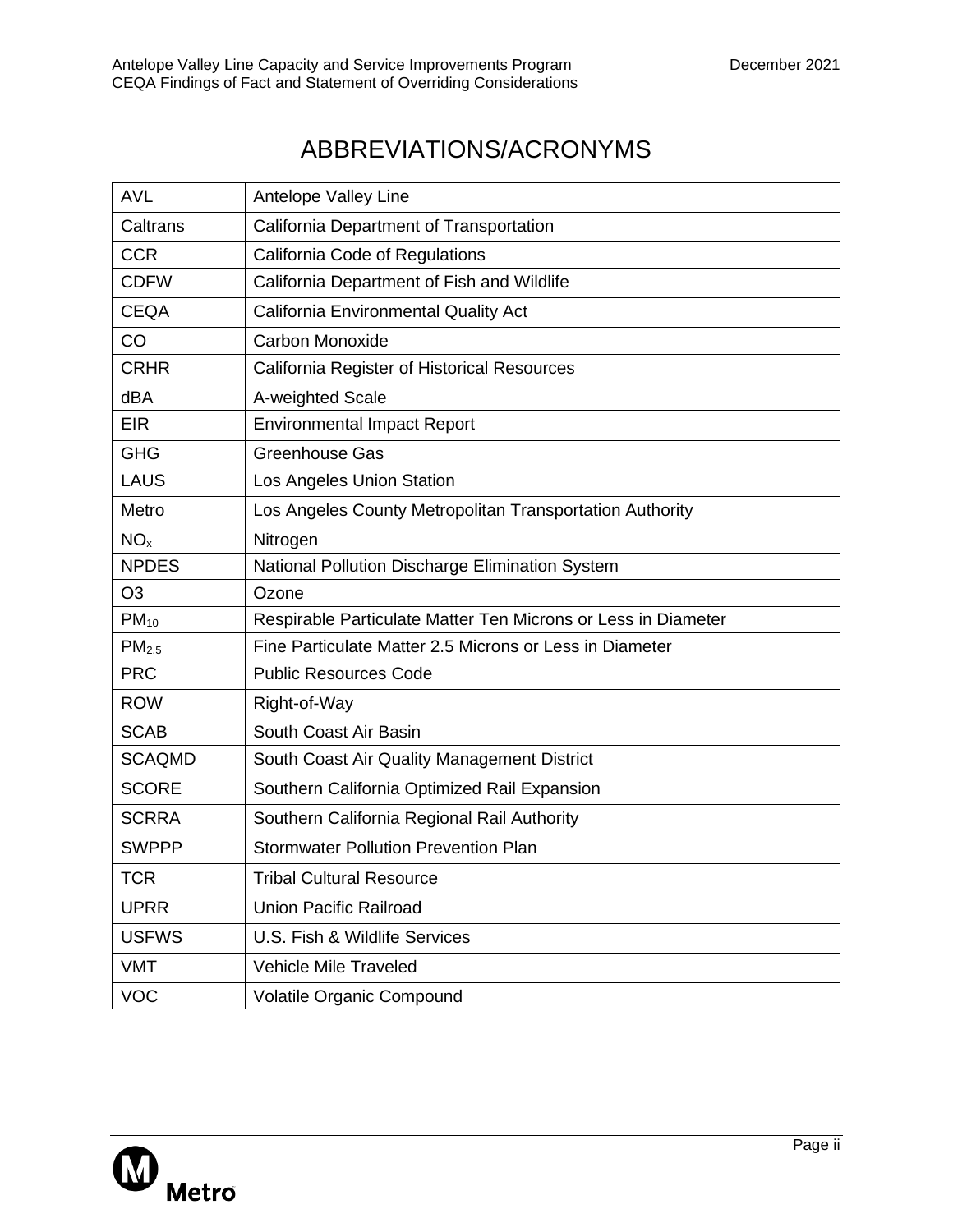# <span id="page-3-0"></span>**1. INTRODUCTION**

The Antelope Valley Line (AVL) Capacity and Service Improvement Program (Proposed Project) qualifies for a statutory exemption from the California Environmental Quality Act (CEQA) granted by the State legislature. In particular, the Proposed Project is statutorily exempt from CEQA under Section 21080 (b)(10) of the California Public Resources Code (PRC) (also found in State CEQA Guidelines [Title 14 California Code Regulations, § 15000 et seq], Section 15275(b), Specified Mass Transit Projects), which provides that CEQA does not apply to:

*A project for the institution or increase of passenger or commuter services on rail or highway rights-of-way already in use, including the modernization of existing stations and parking facilities.*

The Proposed Project is a project for the institution or increase of passenger and commuter services on rail already in use, including the modernization of existing stations and parking facilities. Therefore, the Proposed Project is exempt from CEQA under PRC Section 21080(b)(10) and CEQA Guidelines Section 15275(b). The Los Angeles County Metropolitan Transportation Authority (Metro) has nevertheless elected to prepare an Environmental Impact Report (EIR) in the interest of comprehensively addressing community and stakeholder concerns and in an effort to provide a clear record of the potential environmental impacts of the Proposed Project. It also provides mitigation measures to address potential impacts to decision-makers and the public.

Metro followed a prescribed process, in accordance with CEQA regulations, to identify the issues to be analyzed in the EIR, including the solicitation of input from the public, stakeholders, elected officials, and other affected parties. Implementation of the Proposed Project would result in significant and unavoidable environmental impacts related to air quality, greenhouse gas emissions and construction-period noise and vibration, even with the incorporation of certain mitigation measures as part of the Proposed Project's approval. Section, 5. Environmental Impacts Found to be Significant and Unavoidable, below provides greater detail on the Proposed Project's significant and unavoidable environmental impacts. The statement of overriding considerations in Section 10.0 of this document identifies economic, social, technical, and other benefits of the Proposed Project that override any significant and unavoidable environmental impacts that would result from the Proposed Project. In accordance with CEQA, Metro, in adopting these Findings of Fact, also adopts a Mitigation Monitoring and Reporting Program (MMRP). Metro finds that the MMRP, which is included in Chapter 4 of the Proposed Project's Final EIR and is provided as Attachment B to the December Metro Board Report, meets the requirements of Public Resources Code (PRC) Section 21081.6 by providing for the implementation and monitoring of measures to mitigate potentially significant effects of the Proposed Project.

In accordance with the CEQA Guidelines, Metro adopts these findings as part of the approval of the Proposed Project. Pursuant to PRC Section 21082.1(c)(3) and CEQA Guidelines Section 15090, Metro certifies the Final EIR:

1) Has been completed in compliance with the CEQA;

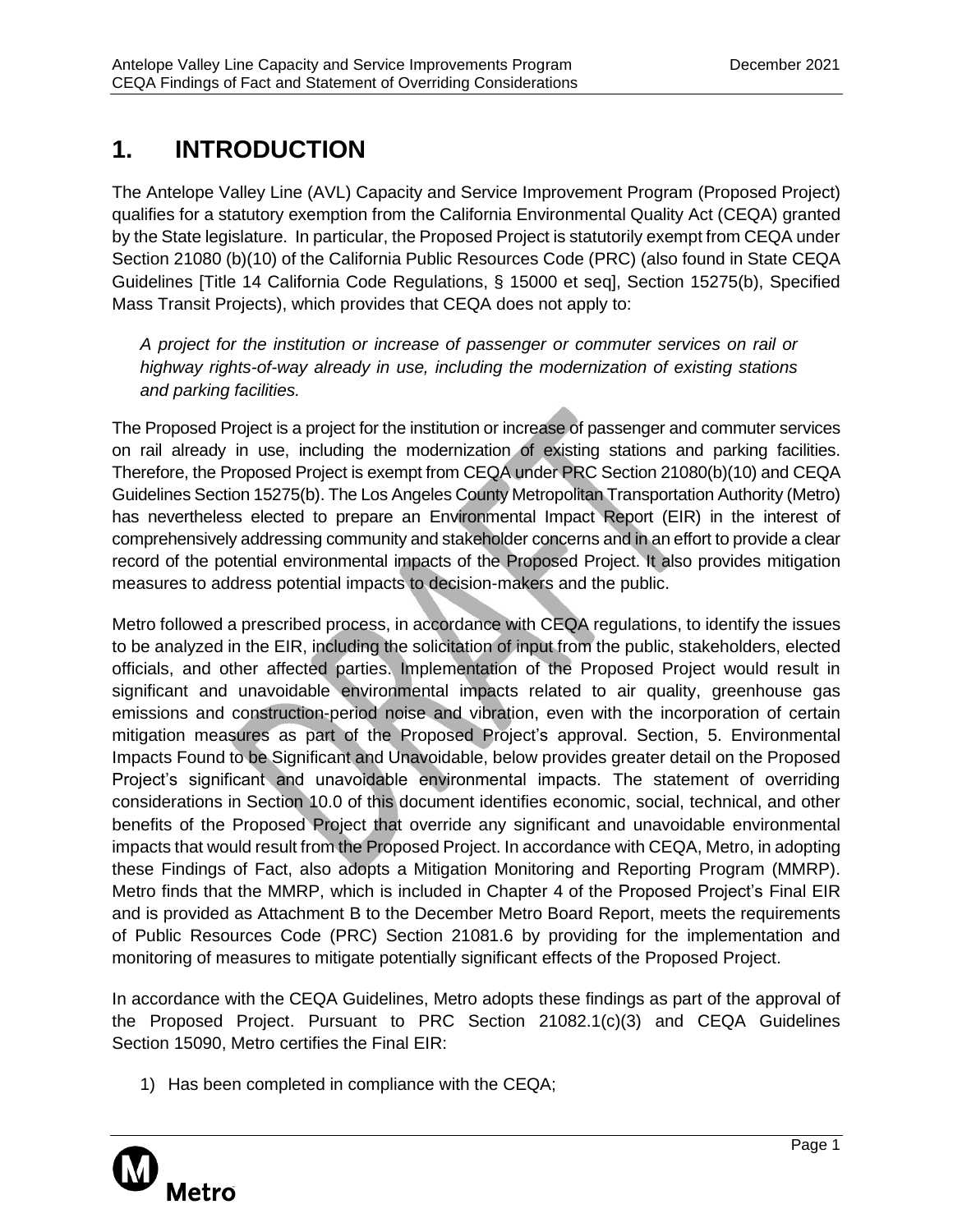- 2) Was presented to the Metro Board of Directors and the Board considered the information contained therein prior to approving the Proposed Project; and
- 3) Reflects Metro's independent judgment and analysis.

# <span id="page-4-0"></span>**2. ORGANIZATION**

The CEQ Findings of Fact and Statement of Overriding Considerations is comprised of the following sections:

- Section 1. Introduction to the Proposed Project and Final EIR
- Section 2. Organization of this document
- Section 3. A brief description of the Proposed Project and its objectives
- Section 4. Statutory requirements of the findings and a record of proceedings
- Section 5. Significant environmental impacts of the Proposed Project that cannot be mitigated to a less-than-significant level even with the identification and incorporation of all feasible mitigation measures
- Section 6. Potentially significant environmental impacts of the Proposed Project that can be mitigated to a less-than-significant level
- Section 7. Environmental impacts that are less than significant or have no impact
- Section 8. Findings regarding alternatives
- Section 9. Findings regarding mitigation measures
- Section 10. Statement of Overriding Considerations

## <span id="page-4-1"></span>**3. PROJECT DESCRIPTION AND OBJECTIVES**

The AVL plays a critical role in connecting communities in North Los Angeles County to Los Angeles Union Station (LAUS) and the cities in between. Prior to the Coronavirus Disease 19 (COVID 19) pandemic, the AVL carried the third highest ridership in Metrolink's commuter rail system and was responsible for removing approximately one million weekday automobile trips from the region's roadways a year. Consistent with the State Rail 20240 Plan and Metrolink's Southern California Optimized Rail Expansion (SCORE) program, and in anticipation of substantial population and employment growth in the North Los Angeles County region over the next 20 years, Metro seeks to improve rail service on the AVL to realize its full potential as a regional mobility enhancement and not just a peak-hour commuter service. Accordingly, the AVL Capacity and Service Improvement Program (Proposed Project) seeks to:

• Provide regular and more frequent Metrolink services to improve regional connectivity and accessibility through the enabling of 30-minute bi-directional passenger rail service to the Santa Clarita Valley and 60-minute bi-directional service to Lancaster along the AVL corridor.

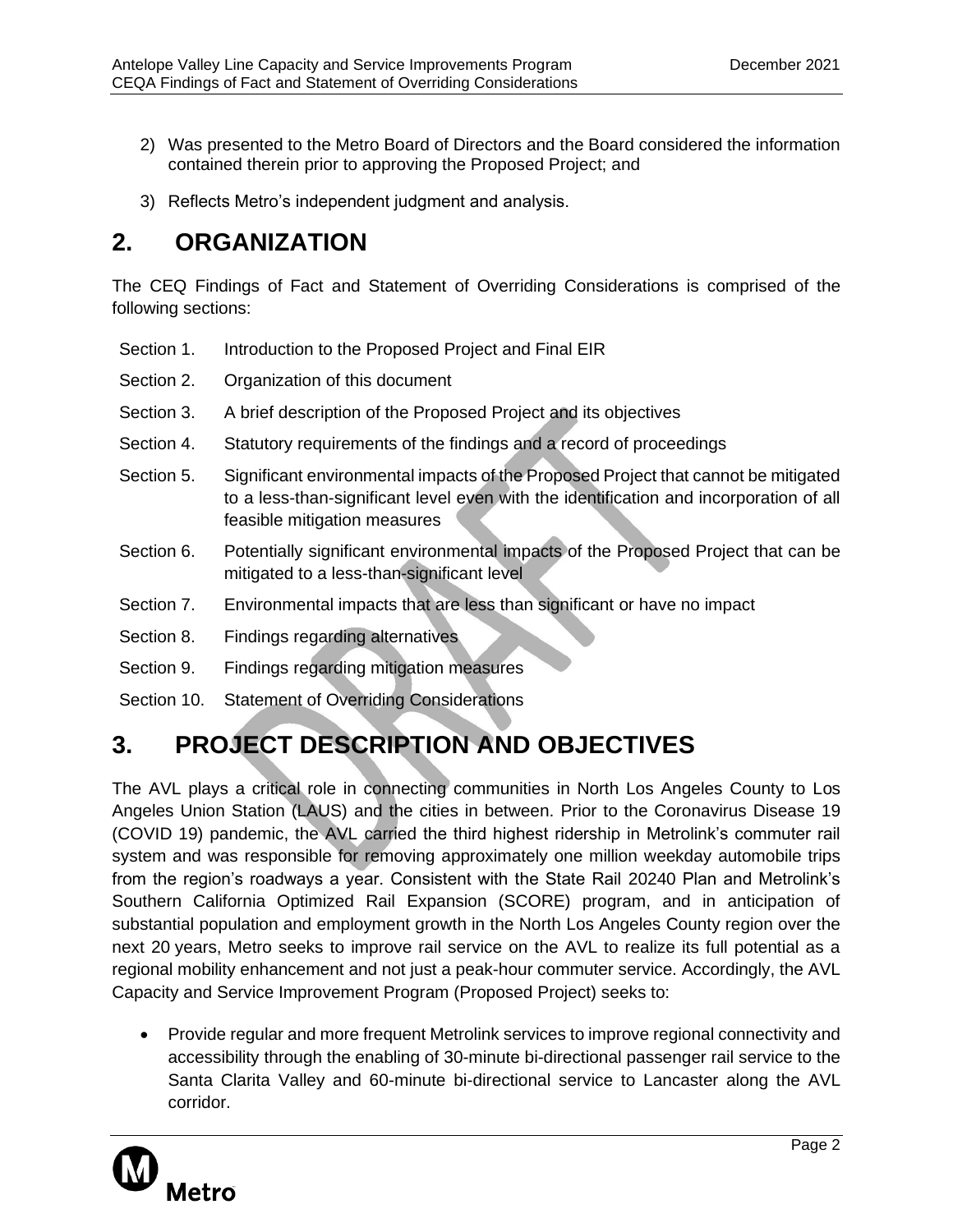- Improve passenger service reliability and efficiency on the AVL rail corridor.
- Provide necessary infrastructure improvements to enhance operational flexibility and reliability along the AVL corridor.
- Support the vision and goals for rail service in the region consistent with the California State Rail 2040 Plan and Metrolink's SCORE program.

The Proposed Project involves the construction of three capital improvements which would provide the capacity required to allow Metrolink commuter rail service to increase along the AVL to 30-minute bi-directional headways between Los Angeles Union Station (LAUS) and the Santa Clarita Valley and up to 60-minute bi-directional headways between the Santa Clarita Valley and the Lancaster Terminal by the year 2028. The three capital improvements include the Balboa Double Track Extension located in the City of Los Angeles, the Canyon Siding Extension located in the City of Santa Clarita, and the Lancaster Terminal Improvements located in the City of Lancaster.

The three capital improvements are described below, with two of the capital improvements having options for alternate station platform configurations, which are proposed to provide additional flexibility for future operation. Construction of each capital improvement and their associated options, as well as the operational impacts of increased Metrolink service, have been assessed in the EIR:

- **Balboa Double Track Extension**. The Balboa Double Track Extension would extend the existing double track approximately 6,300 feet north from Balboa Boulevard to Sierra Highway in the City of Los Angeles. This would provide operational capacity for Metrolink to schedule more regular services, especially in the off-peak period. Subject to design, retaining structures will be considered to avoid encroachments outside of the right-of-way (ROW).
- **Canyon Siding Extension.** The Canyon Siding Extension would add approximately 8,400 feet of new double track between Soledad Canyon Road and Golden Oak Road in the City of Santa Clarita. This improvement would include a second side-platform at the existing Santa Clarita Station and a new crossover track south of the Station. This new crossover track would be added to facilitate turnback of Metrolink trains at Santa Clarita Station and improve operational flexibility and reliability.
	- o *Platform to Platform Pedestrian Undercrossing Design Option* This design option would provide a grade separated pedestrian undercrossing at Santa Clarita Station to connect the existing platform to the proposed second platform.
	- o *Island Platform with Platform to Parking Lot Pedestrian Undercrossing Design Option –* This design option would provide a new island platform (with two platform faces) and would include a grade separated pedestrian undercrossing connecting the Santa Clarita Station parking area to the new island platform.

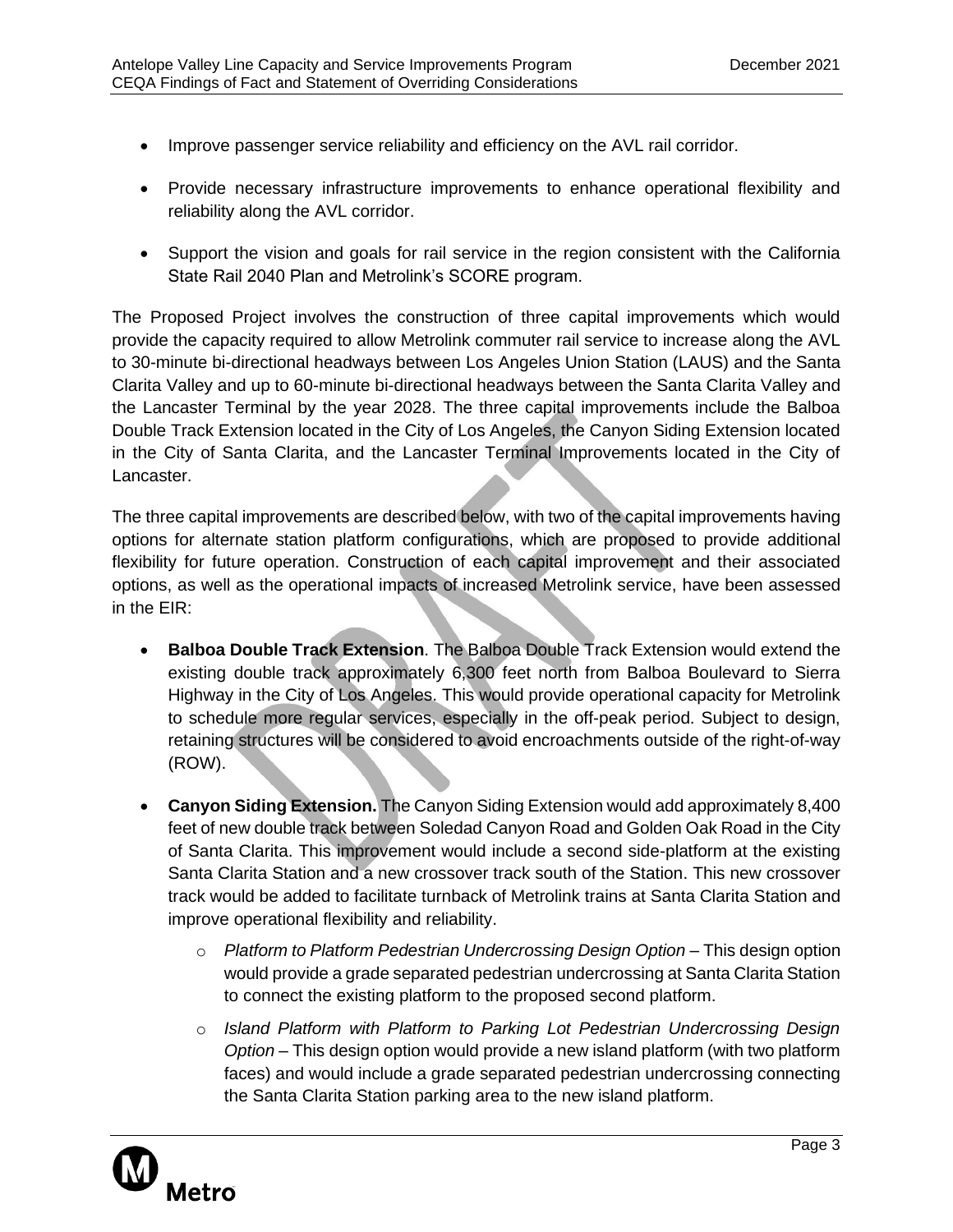- **Lancaster Terminal Improvements.** The Lancaster Terminal Improvements would include expansion of the existing train layover facilities by adding one new 1,000-foot-long and two 500-foot-long train storage tracks in the vicinity of the existing Lancaster Station in the City of Lancaster with provisions for fueling.
	- o *Island Platform with Pedestrian Undercrossing Design Option –* This design option would provide an island platform with two platform faces at Lancaster Station and a grade separated pedestrian undercrossing (tunnel) to provide access to the new platform.
	- o *Island Platform with Pedestrian Overcrossing Design Option –* This design option would provide an island platform with two platform faces at Lancaster Station and a grade separated pedestrian overcrossing (bridge) to provide access to the new platform.
	- o *Island Platform with Pedestrian At-Grade Crossing Design Option –* This design option would provide an island platform with two platform faces at Lancaster Station and two at-grade pedestrian crossings at the north and south ends of the new platform.

## <span id="page-6-0"></span>**4. STATUTORY REQUIREMENTS**

CEQA (PRC Section 21081), and particularly the CEQA Guidelines (Title 14 California Code Regulations Section 15091) require that:

- (a) No public agency shall approve or carry out a project for which a certified EIR identifies one or more significant environmental effects of the Proposed Project unless the public agency makes one or more written findings for each of those significant effects, accompanied by a brief explanation of the rationale for each finding. The possible findings are:
	- 1. Changes or alterations have been required in, or incorporated into, the Proposed Project which avoid or substantially lessen the significant environmental effect as identified in the Final EIR. (CEQA Finding 1)
	- 2. Such changes or alterations are within the responsibility and jurisdiction of another public agency and not the agency making the finding. Such changes have been adopted by such other agency or can and should be adopted by such other agency. (CEQA Finding 2)
	- 3. Specific economic, legal, social, technological, or other considerations, including provision of employment opportunities for highly trained workers, make infeasible the mitigation measures or project alternatives identified in the Final EIR. (CEQA Finding 3)
- (b) The findings required by subdivision (a) shall be supported by substantial evidence in the record.
- (c) The finding in subdivision  $(a)(2)$  shall not be made if the agency making the finding has concurrent jurisdiction with another agency to deal with identified feasible mitigation

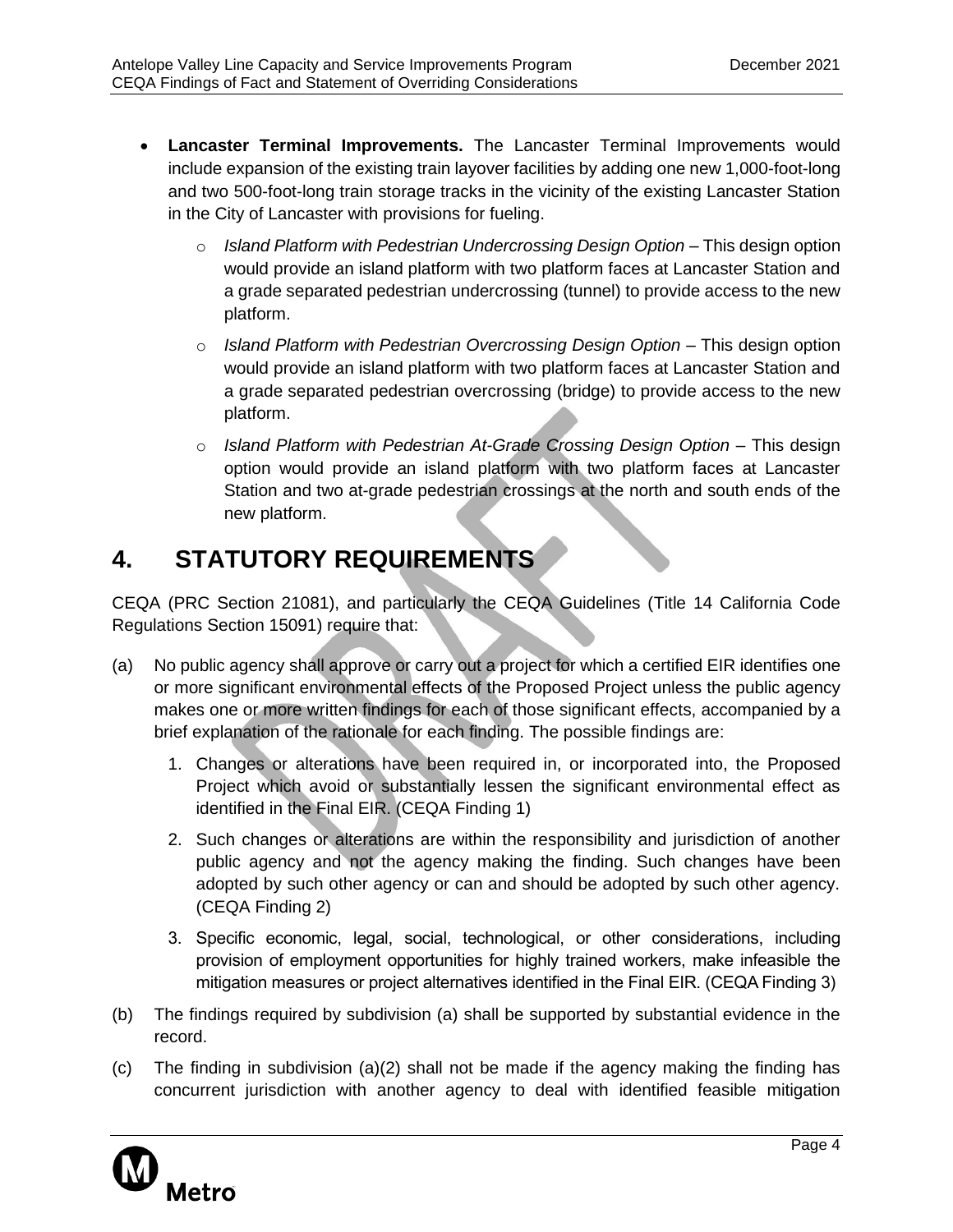measures or alternatives. The finding in subdivision (a)(3) shall describe the specific reasons for rejecting identified mitigation measures and project alternatives.

- (d) When making the findings required in subdivision (a)(1), the agency shall also adopt a program for reporting on or monitoring the changes which it has either required in the project or made a condition of approval to avoid or substantially lessen significant environmental effects. These measures must be fully enforceable through permit conditions, agreements, or other measures.
- (e) The public agency shall specify the location and custodian of the documents or other material which constitute the record of the proceedings upon which its decision is based.
- (f) A statement made pursuant to Section 15093 does not substitute for the findings required by this section.

CEQA requires that the lead agency adopt mitigation measures or alternatives, where feasible, to avoid or mitigate significant environmental impacts that would otherwise occur with implementation of the Proposed Project. However, mitigation or alternatives are not required if they are infeasible or if the responsibility for modifying the Proposed Project lies with another agency. 1

For those significant impacts that cannot be mitigated to less-than-significant levels, the lead agency is required to find that specific overriding economic, legal, social, technological, or other benefits of the Proposed Project outweigh the significant impacts on the environment.<sup>2</sup> CEQA Guidelines Section 15093(a) states that, "If the specific economic, legal, social, technological, or other benefits of a Proposed Project outweigh the unavoidable adverse environmental effects, the adverse environmental effects may be considered 'acceptable.'" If the adverse environmental effects are considered acceptable, as is the case with the Proposed Project, the lead agency is required to prepare a Statement of Overriding Considerations.

## <span id="page-7-0"></span>**4.1 RECORD OF PROCEEDINGS**

For purposes of CEQA and the findings set forth herein, the record of proceedings for Metro's decision on the Proposed Project consists of: (a) matters of common knowledge to Metro, including, but not limited to, federal, State, and local laws and regulations; and (b) the following documents which are in the custody of Metro, One Gateway Plaza, Records Management, MS 99-PL-5, Los Angeles, CA 90012:

- Notice of Preparation and other public notices issued by Metro in conjunction with the Proposed Project;
- The Draft EIR dated July 2021, including all associated appendices and documents that were incorporated by reference;

<sup>2</sup> Public Resources Code Section 21081 (b).



<sup>&</sup>lt;sup>1</sup> CEQA Guidelines Section 15091 (a) and (b).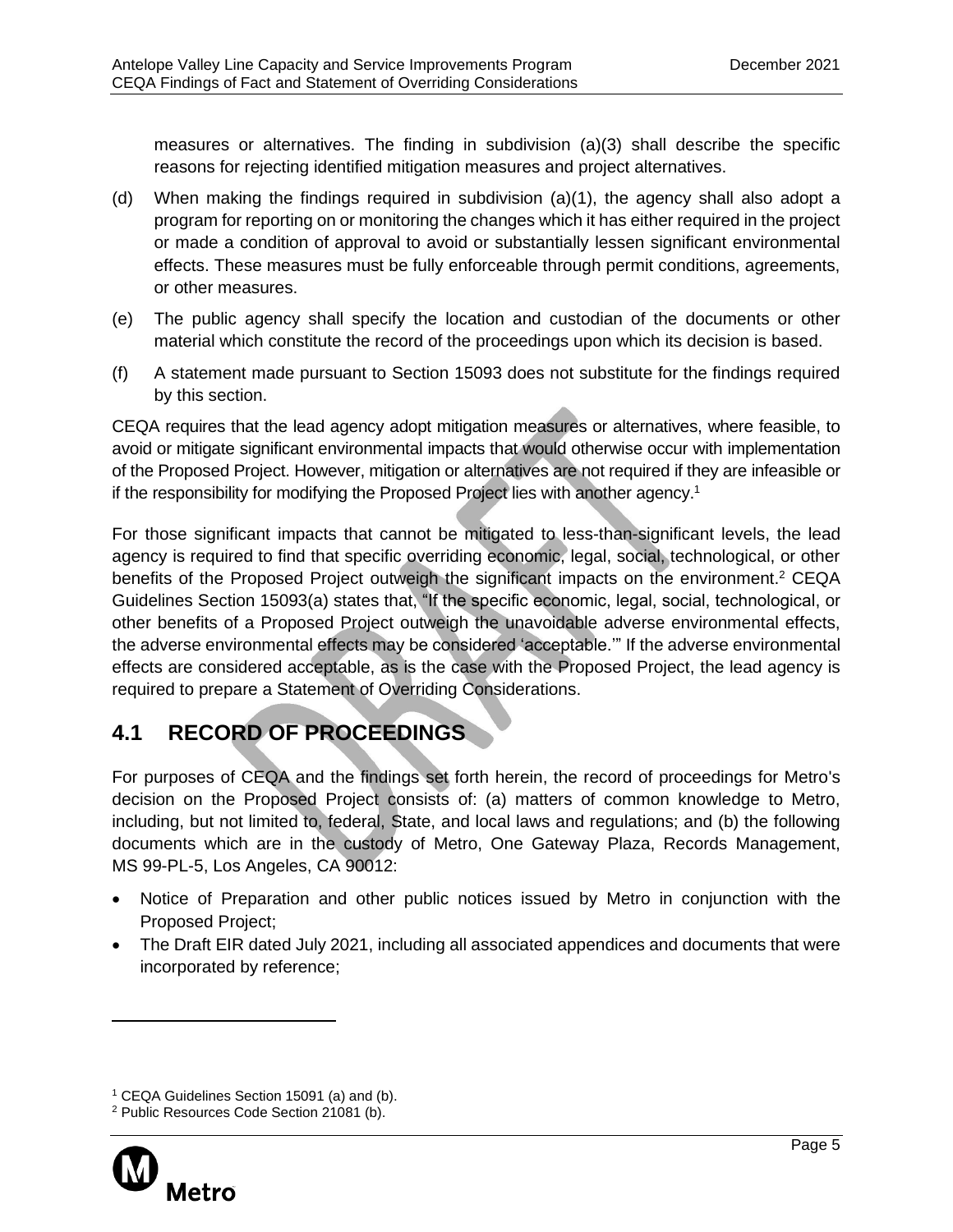- All testimony, documentary evidence, and all correspondence submitted in response to the Proposed Project during the scoping meeting or by agencies or members of the public during the public comment period on the Draft EIR, and responses to those comments (Chapter 3, Response to Comments, of the Final EIR);
- The Final EIR dated November 2021, including all associated appendices and documents that were incorporated by reference;
- The MMRP (Chapter 4, Mitigation Monitoring and Reporting Program, of the Final EIR);
- All findings and resolutions adopted by Metro in connection with the Proposed Project, and all documents cited or referred to therein;
- All final technical reports and addenda, studies, memoranda, maps, correspondence, and all planning documents prepared by Metro or the consultants relating to the Proposed Project;
- All documents submitted to Metro by agencies or members of the public in connection with development of the Proposed Project;
- All actions of Metro with respect to the Proposed Project; and
- Any other materials required by PRC Section 21167.6(e) to be in the record of proceedings.

# <span id="page-8-0"></span>**5. ENVIRONMENTAL IMPACTS FOUND TO BE SIGNIFICANT AND UNAVOIDABLE**

## <span id="page-8-1"></span>**5.1 AIR QUALITY**

The Proposed Project would create a significant impact related to air quality if it were to:

- Conflict with or obstruct implementation of the applicable air quality plan (Operations Only);
- Result in a cumulatively considerable net increase of any criteria pollutant for which the project region is non-attainment under an applicable federal or state ambient air quality standard (Operations Only).

**Impact**. Operation of the Proposed Project would generate new air pollutant emissions related to increased locomotive activity. The results of the air quality emissions analysis determined that implementation of the Proposed Project would increase daily regional emissions from rail propulsion within the South Coast Air Quality Management District (SCAQMD) jurisdiction by a maximum of 4.9 pounds of volatile organic compounds (VOC), 138.1 pounds of nitrogen oxides  $(NO_X)$ , 231.5 pounds of carbon monoxide (CO), less than a pound of sulfur oxides  $(SO_X)$ , 5.9 pounds of particulate matter – less than 10 microns  $(PM_{10})$ , and 5.7 pounds of particulate matter – less than 2.5 microns (PM<sub>2.5</sub>) and would exceed the regional NO<sub>x</sub> threshold. Accordingly, the Proposed Project would conflict with the SCAQMD 2016 Air Quality Management Plan (AQMP) as the Proposed Project would generate emissions of nitrogen oxides  $(NO<sub>x</sub>)$  that would exceed SCAQMD regional thresholds.

Related to cumulatively considerable net increases in criteria pollutants for which the region is non-attainment, emissions of  $NO<sub>x</sub>$  contribute to the formation of ozone (O3) in the atmosphere through photochemical reactions and are considered ozone precursors. The South Coast Air Basin (SCAB) is designated nonattainment of the O3 air quality standards at both the federal and

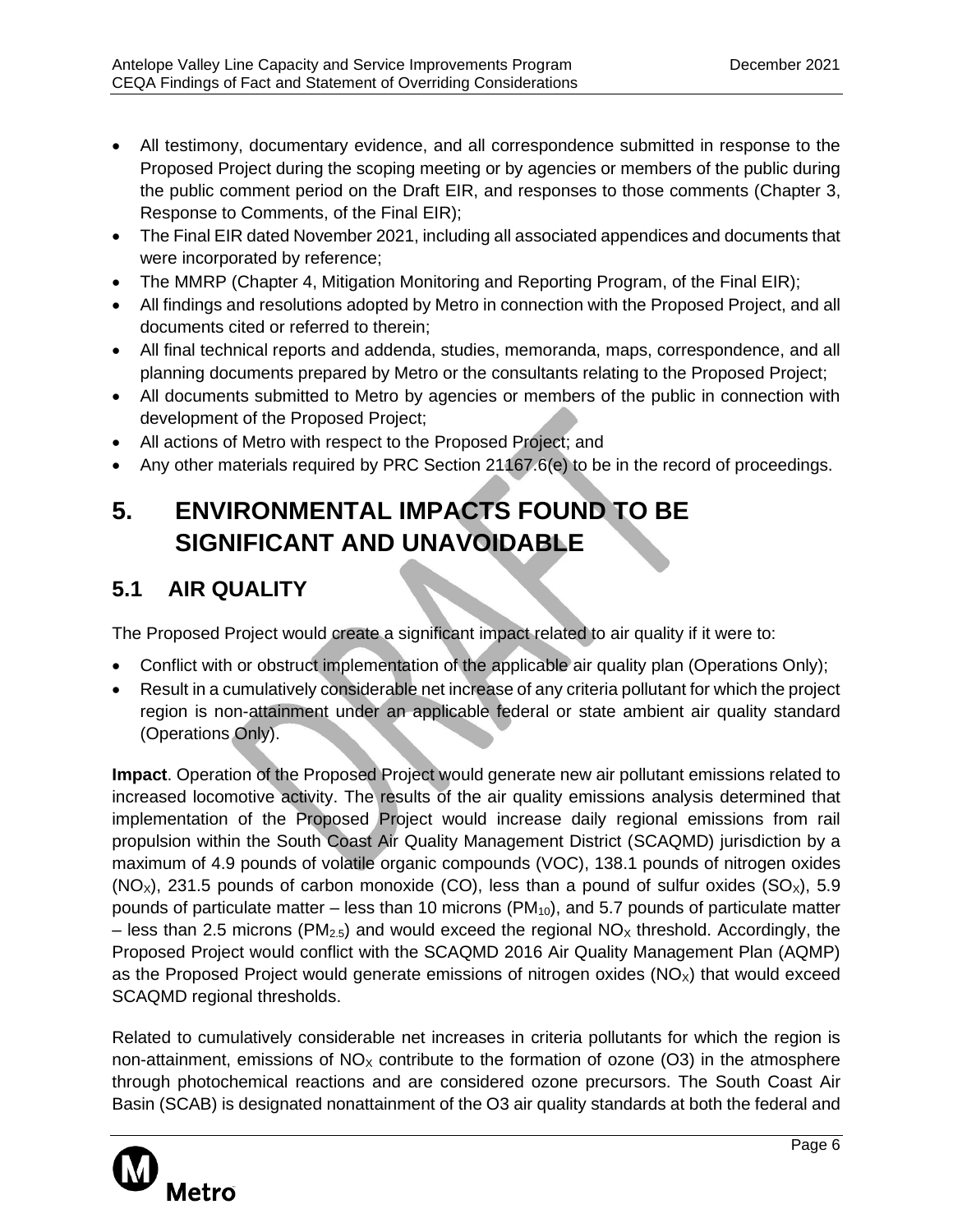state level. The SCAQMD applies its regional project-level thresholds to its cumulative analysis, and therefore operation of the Proposed Project would result in a significant and unavoidable impact related to cumulatively considerable net increases in Nonattainment pollutants.

#### **Mitigation Measures**

No mitigation measures were identified to reduce  $AVL$  corridor rail propulsion  $NO<sub>x</sub>$  emissions. Therefore, this impact is considered significant and unavoidable.

**Finding**. The application of emerging technologies such as renewable diesel fuel could substantially reduce future emissions. Metrolink is pursuing various emission reduction strategies through separate planning efforts. However, it would be speculative and provide no further informational value to evaluate hypothetical  $NO<sub>x</sub>$  emissions scenarios based on a presumed implementation schedule, as Metrolink research efforts are still underway. Metro adopts CEQA Finding 3, as identified in Section 4 above and in Section 15091(a) of the CEQA Guidelines.

**Reference**. Section 3.3, Air Quality, of the Draft EIR, pages 3.3-30 through 3.3-42.

## <span id="page-9-0"></span>**5.2 GREENHOUSE GAS EMISSIONS**

The Proposed Project would have a significant impact related to climate change and greenhouse gas (GHG) if it would:

• Generate greenhouse gas emissions, either directly or indirectly, that may have a significant impact on the environment (Construction and Operation).

The Proposed Project would change long-term GHG emissions by increasing locomotive emissions in the AVL corridor and removing passenger vehicles from the roadway network. The total net annual GHG emissions increase resulting from the Proposed Project relative to existing conditions would be approximately 11,169.5 metric tons of carbon dioxide equivalent (MTCO2e) after accounting for the vehicle miles traveled (VMT) reductions and the amortized construction emissions. This estimated annual increase represents a conservative approximation as it does not account for any future enhancements to Metrolink's operations that could substantially reduce carbon dioxide (CO2) emissions from rail propulsion. As an example, Metrolink is exploring the potential to rely on renewable diesel fuel for its rail operations, which can achieve up to 80 percent reductions in CO2 emissions depending on the fuel feedstock. However, implementation of future enhancements is uncertain at this time. As the significance threshold has been established as net-zero emissions, the Proposed Project would result in a significant impact related to direct and indirect GHG emissions.

## **Mitigation Measures**

**GHG-1** The following control techniques shall be included in project specifications and shall be implemented by the construction contractor.

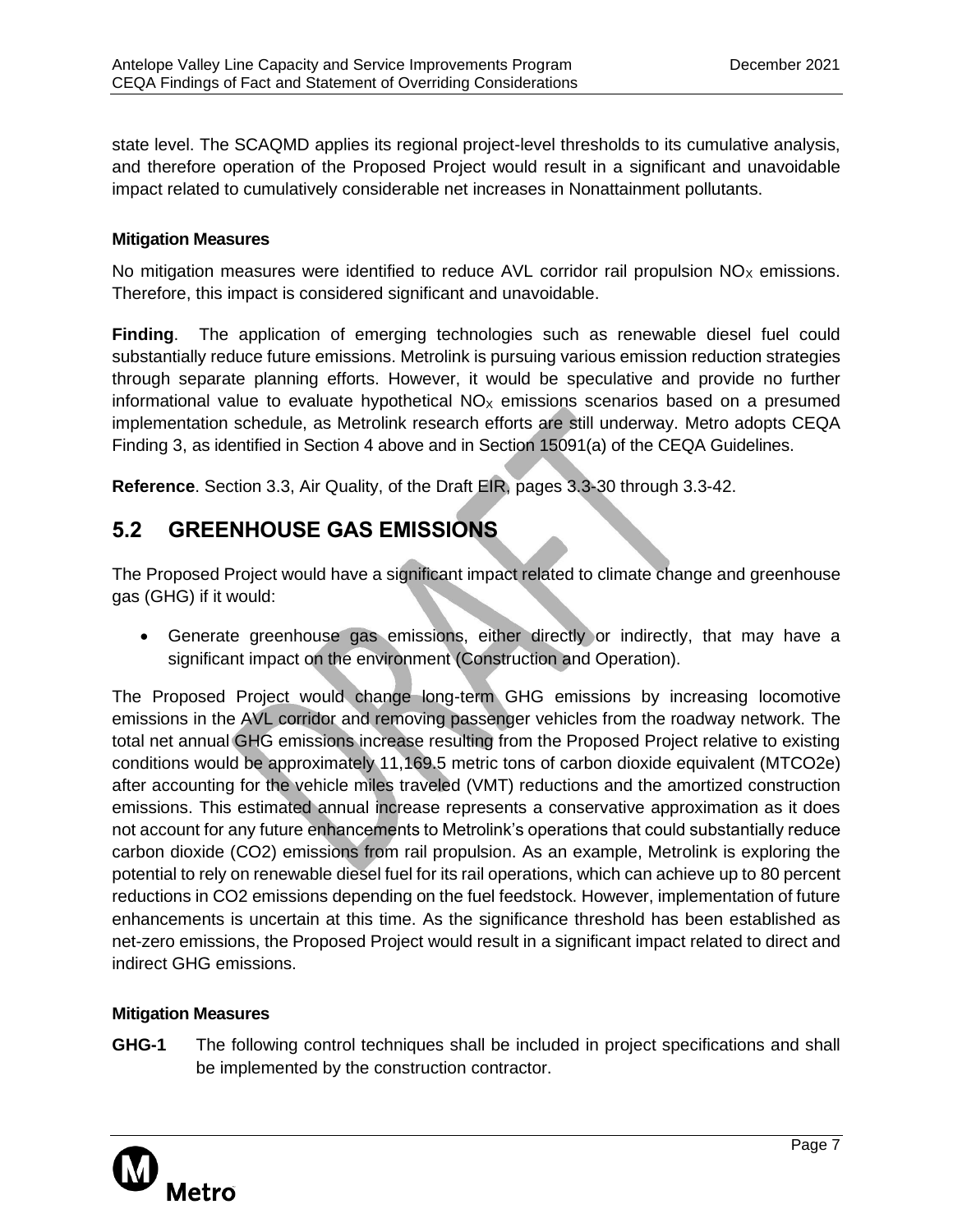- Prepare a comprehensive inventory list of all heavy-duty off-road (portable and mobile) equipment (50 horsepower and greater) (i.e., make, model, engine year, horsepower, emission rates) that could be used an aggregate of 40 or more hours throughout the duration of construction to demonstrate how the construction fleet is consistent with the requirements of Metro's Green Construction Policy
- Ensure that all construction equipment is properly tuned and maintained
- Minimize idling time to 5 minutes, whenever feasible, which saves fuel and reduces emissions
- Utilize existing power sources (e.g., power poles) or clean fuel generators rather than temporary diesel power generators.
- Arrange for appropriate consultations with CARB or SCAQMD to determine registration and permitting requirements prior to equipment operation at the site and obtain CARB Portable Equipment Registration with the State or a local district permit for portable engines and portable engine-driven equipment units used at the project work site, with the exception of on-road and off-road motor vehicles, as applicable
- **GHG-2** In compliance with Metro's Green Construction Policy, all off-road diesel powered construction equipment greater than 50 horsepower shall comply with USEPA Tier 4 final exhaust emission standards (40 CFR Part 1039). In addition, if not already supplied with a factory-equipped diesel particulate filter, all construction equipment shall be outfitted with best available control technology devices certified by the CARB. Any emissions control device used by the contractor shall achieve emissions reductions that are no less than what could be achieved by a Level 3 diesel emissions control strategy for a similarly sized engine, as defined by CARB regulations. In addition to the use of Tier 4 equipment, all off-road construction equipment shall be fueled using 100 percent renewable diesel.

Regarding operational activities, no mitigation measures were identified to reduce AVL corridor rail propulsion GHG emissions.

**Finding**. Metro will continue to cooperate with and encourage Metrolink to implement strategies identified in the Metrolink Climate Action Plan to reduce GHG emissions, including those associated with rail propulsion, to meet the CAP's stated targets and goals. However, Metro cannot guarantee Metrolink will successfully attain the emission reductions necessary to reduce the Proposed Project's GHG emissions to net zero. Mitigation Measures **GHG-1** and **GHG-2** would contribute to reductions in GHG construction emissions. No mitigation measures have been identified to significantly reduce operational emissions, which would be the primary source of impactful emissions. Therefore, impacts associated with the Proposed Project's direct and indirect increase in GHG emissions would remain significant and unavoidable. Metro adopts CEQA Finding 3, as identified in Section 4 above and in Section 15091(a) of the CEQA Guidelines.

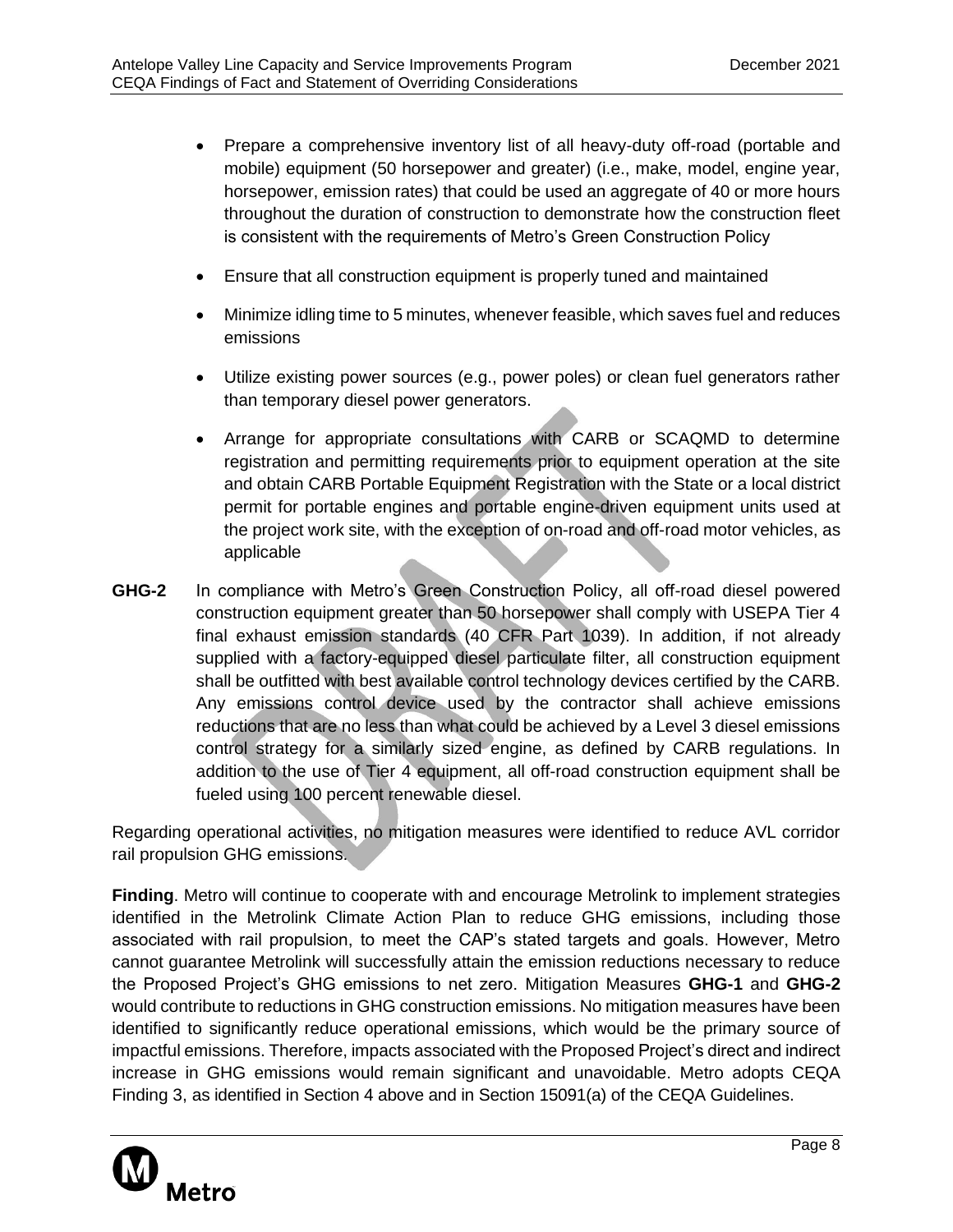**Reference**. Section 3.8, Greenhouse Gas Emissions, of the Draft EIR, pages 3.8-26 through 3.8- 30.

## <span id="page-11-0"></span>**5.3 NOISE AND VIBRATION**

The Proposed Project would have a significant impact related to noise and vibration if it would:

- Generate a substantial temporary or permanent increase in ambient noise levels in the vicinity of the project in excess of standards established in the local general plan or noise ordinance, or applicable standards of other agencies (Construction Only);
- Generate excessive groundborne vibration or groundborne noise levels (Construction Only);

Construction noise predictions for the Balboa Double Track Extension in the City of Los Angeles show there is only one sensitive receiver potentially impacted in the area at 14748 San Fernando Road. Due to the proximity of this receiver to the proposed construction activities, it is predicted this receiver will experience noise exceedances by up to 13 decibels (dBA) during the noisiest construction activities. Construction noise predictions for sensitive receivers near construction activities associated with the Canyon Siding Extension in the City of Santa Clarita show exceedances of the noise limit at several locations, including one commercial building along the western edge of the Canyon Siding Extension site and several residences along the eastern side of the Canyon Siding Extension site. Construction of the Lancaster Terminal Improvements are predicted to result in noise exceedances at two sensitive receiver locations including a commercial building (44738 Sierra Highway) and a homeless shelter (44611 Yucca Avenue).

Regarding construction-related vibration impacts, while the predicted vibration does not reach levels that risk damage to any of the affected receivers described above, vibration levels would exceed the annoyance threshold at one sensitive receiver near the Balboa Double Track Extension site (14748 San Fernando Road), one sensitive receiver near the Canyon Siding Extension site (22840 Soledad Canyon Road), and two sensitive receivers near the Lancaster Terminal Improvements site (44738 Sierra Highway and 44611 Yucca Avenue).

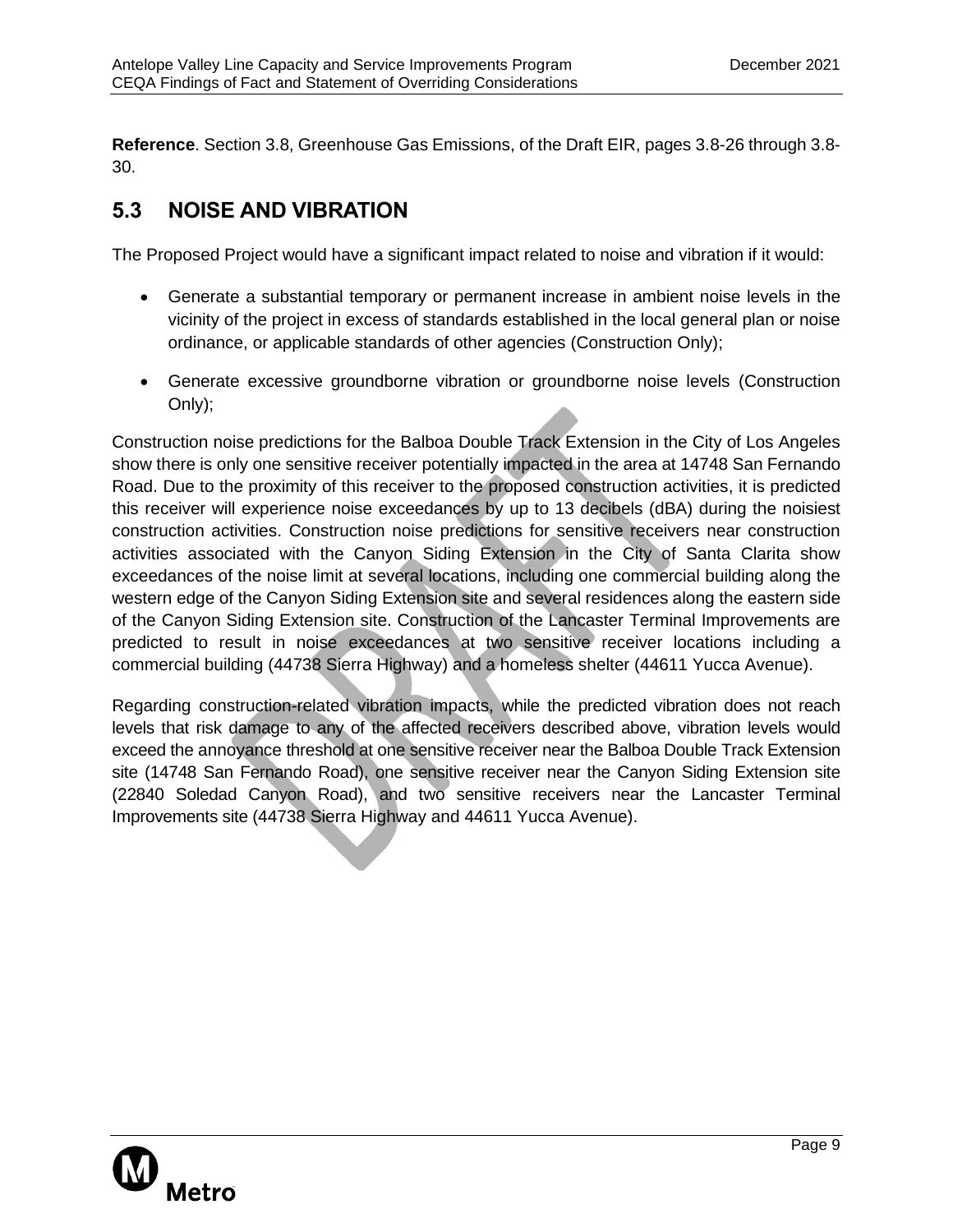## **Mitigation Measures**

**NV-1** Metro/Metrolink's contractor shall develop a Noise Control Plan demonstrating how noise criteria would be achieved during construction. The Noise Control Plan shall be designed to follow Metro requirements, include construction noise control measures, measurements of existing noise, a list of the major pieces of construction equipment that would be used, and predictions of the noise levels at the closest noise-sensitive receivers (residences, hotels, schools, churches, temples, and similar facilities). The Noise Control Plan shall be approved by Metro/Metrolink prior to initiating construction. Where the construction cannot be performed in accordance with the local noise ordinances construction noise standards, the contractor would investigate alternative construction measures that would result in lower sound levels. The noise limits for each jurisdiction are shown in the following table, NV-1 Noise Limits.

| <b>Land Use</b>                                         | Noise Limit -<br>Daytime <sup>1</sup><br>$L_{eq}$ (dBA) | Noise Limit -<br><b>Nighttime</b><br>$L_{eq}$ (dBA) |
|---------------------------------------------------------|---------------------------------------------------------|-----------------------------------------------------|
| Any Residential – City of Los Angeles                   | Ambient +5 dBA                                          | Ambient +5 dBA <sup>2</sup>                         |
| Single-Family Residential - Santa Clarita and Lancaster | 75 <sup>2</sup>                                         | $60^{2,3}$                                          |
| Multi-Family Residential - Santa Clarita and Lancaster  | 80 <sup>2</sup>                                         | $64^{2,3}$                                          |
| Commercial                                              | 85 <sup>2</sup>                                         | n/a <sup>4</sup>                                    |

#### **NV-1 - Noise Limits**

<sup>1</sup> Daytime is defined as follows:

```
Los Angeles: 7 am – 9 pm (Mon-Fri), 8 am – 6 pm (Sat)
Santa Clarita: 7 \text{ am} - 7 \text{ pm} (Mon – Fri), 8 \text{ am} - 6 \text{ pm} (Sat)
Lancaster: 7 \text{ am} - 8 \text{ pm} (Mon - Sat)
```
<sup>2</sup> L.A County Code Limit

<sup>3</sup> Recommended limit if written permission is allowed for work outside of the "Daytime" defined hours

<sup>4</sup> Commercial properties are not typically sensitive at night.

The contractor would conduct noise monitoring to demonstrate compliance with contract noise limits. Noise-reducing methods that may be implemented by the contractor include:

- If nighttime construction is planned, a noise variance may be prepared by the contractor, if required by the jurisdiction, that demonstrates the implementation of control measures to achieve noise levels as close to the nighttime limits of the applicable City of Los Angeles, City of Santa Clarita or City of Lancaster standards as possible.
- Use specialty equipment with enclosed engines, acoustically attenuating shields, and/or high-performance mufflers.
- Locate equipment and staging areas away from noise-sensitive receivers.
- Limit unnecessary idling of equipment.
- Install temporary noise barriers, noise control curtains, and/or noise enclosures. This approach can be particularly effective for stationary noise sources such as

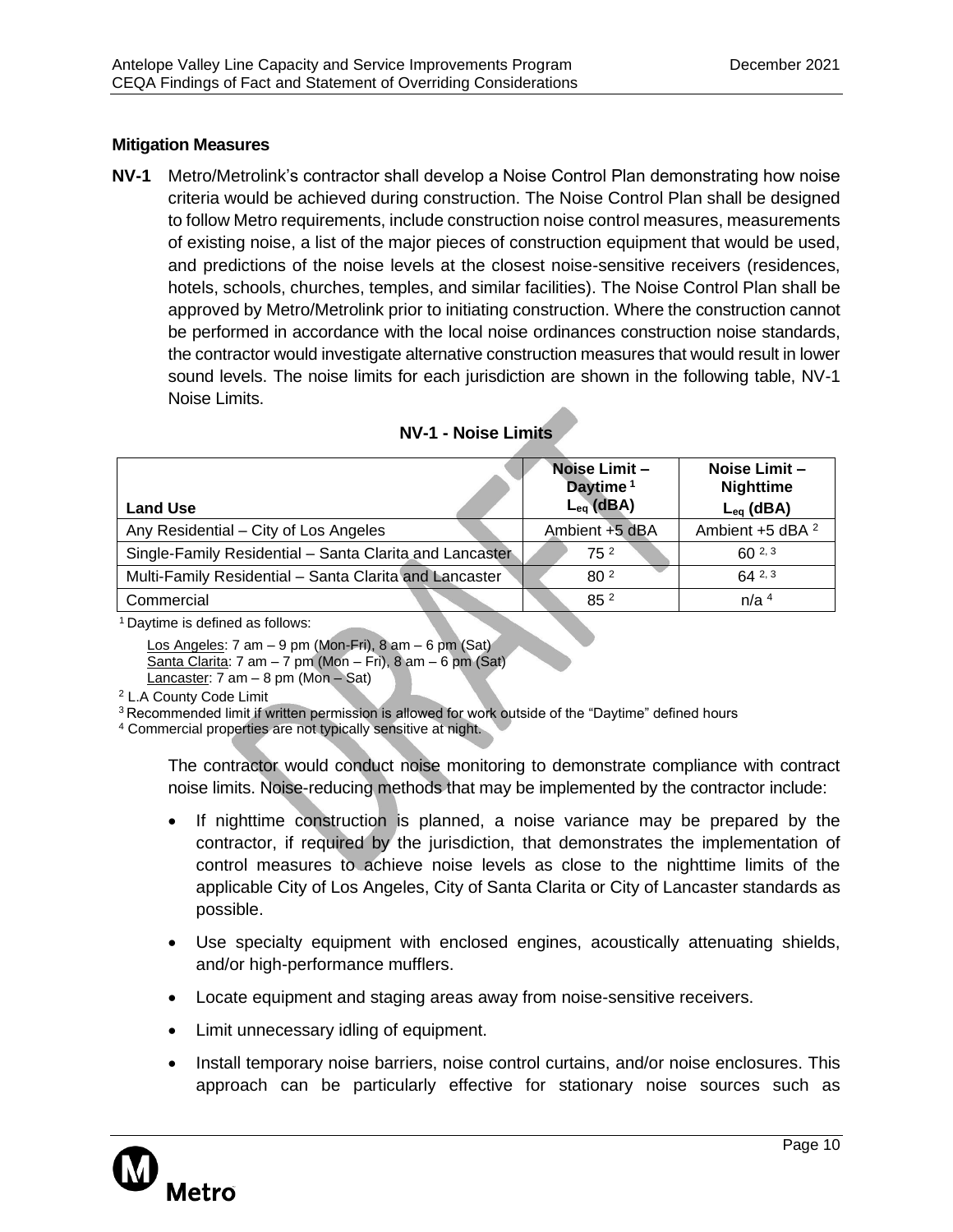compressors and generators. These methods may not be effective for elevated receivers; blocking line-of-sight is necessary.

- Reroute construction-related truck traffic away from local residential streets and/or sensitive receivers.
- Avoid impact pile driving where possible. Where geological conditions permit, the use of drilled piles or a vibratory pile driver is generally quieter.
- Use electric instead of diesel-powered equipment and hydraulic instead of pneumatic tools.
- Where possible, minimize the use of impact devices such as jackhammers and hoe rams, using concrete crushers and pavement saws instead.
- If all conventional noise control measures cannot achieve the noise levels of the applicable City of Los Angeles, City of Santa Clarita or City of Lancaster standards and unavoidable excessive exceedances of the noise limits are predicted, Metro/Metrolink shall offer to temporarily relocate residents to a hotel. The Noise Control Plan shall define excessive exceedance of the noise limits and shall be approved by Metro/Metrolink.
- **NV-2** Specific measures to be employed to reduce or mitigate construction vibration impacts shall be developed by the contractor and presented in the form of a Vibration Monitoring Plan as part of the Noise Control Plan. Measurements shall be taken during peak vibration generating construction activities, and the results must be submitted to Metro/Metrolink on a weekly basis.

The following precautionary vibration mitigation strategies should be implemented to minimize the potential for annoyance to occupants in the project area:

- **Alternative Construction Procedures**: If high-vibration construction activities must be performed close to structures, it may be necessary for the contractor to use an alternative procedure that produces lower vibration levels. Examples of high-vibration construction activities include the use of vibratory compaction or hoe rams next to sensitive uses. Alternative procedures include use of non-vibratory compaction in limited areas and a concrete saw in place of a hoe ram to break up pavement.
- **Occupant Temporary Relocation.** When construction or demolition activity must occur very close to the receiver, other less conventional vibration reduction techniques shall be employed. A vibration disturbance coordinator shall be established for affected sensitive occupants regarding vibration annoyance. Vibration levels shall be monitored at the affected uses to determine if vibration levels exceed the vibration annoyance criteria of 0.016 inches per second at residential uses and 0.022 inches per second at commercial uses during construction activity. If construction vibration results in exceedances of the vibration annoyance criteria, occupants shall be temporarily relocated to a hotel during construction times when vibration will be the

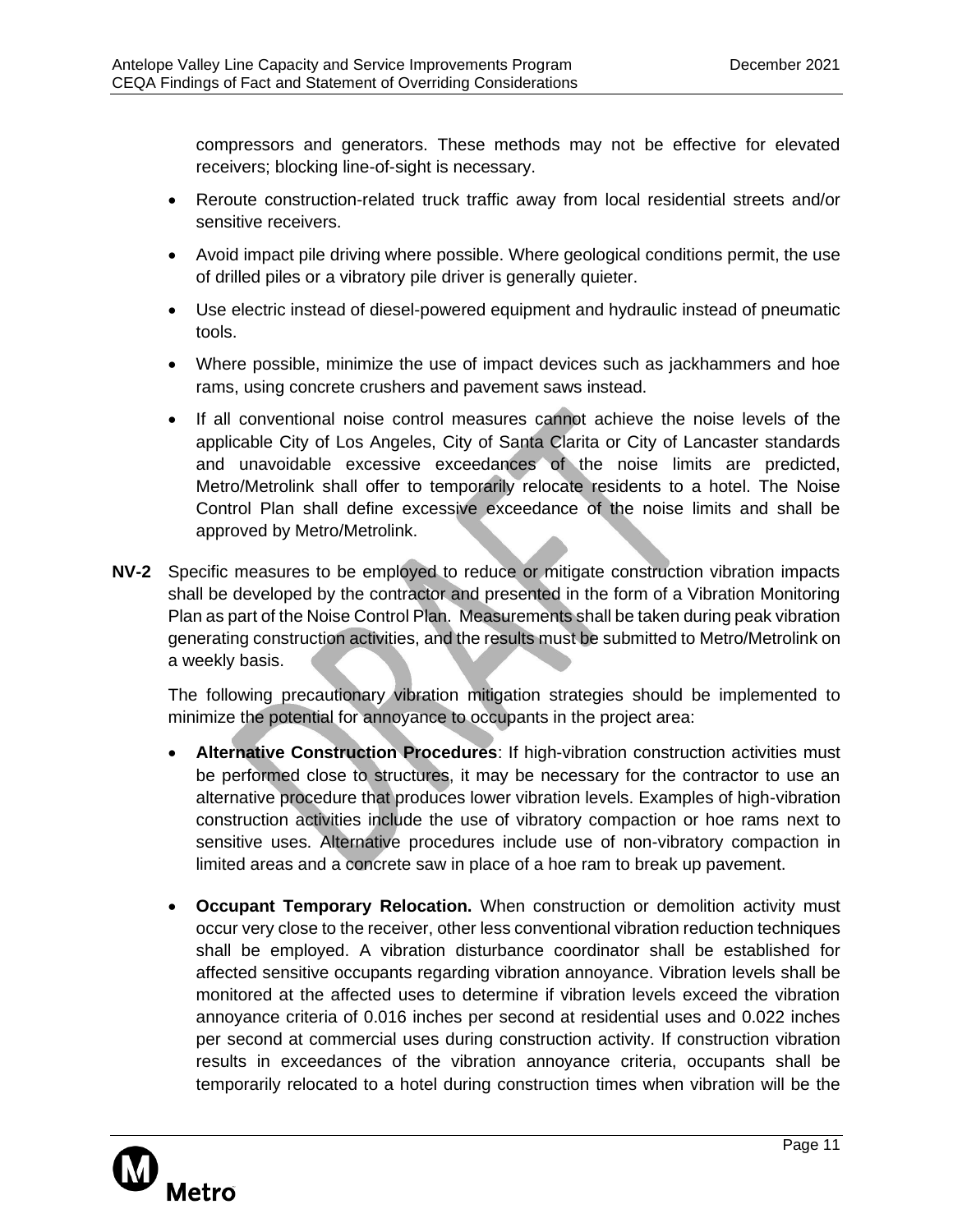greatest and most intrusive. Construction activities in non-residential areas shall be scheduled during non-operational hours of commercial uses.

**Finding**. Implementation of Mitigation Measure **NV-1** would reduce noise levels through various noise reduction methods such as: use of an acoustically attenuating shield. High performance mufflers, temporary noise barriers, and use of electric instead of diesel-powered equipment. It is anticipated that with implementation of Mitigation Measure **NV-1**, impacts at commercial and residential receivers in Santa Clarita would reduce noise levels below the impact thresholds. However, where larger noise exceedances are predicted, mitigation may not reduce noise below impact thresholds, and impacts would be significant and unavoidable. It is anticipated that implementation of Mitigation Measure **NV-2** would reduce noise impacts at the sensitive receiver commercial building along the western edge of the Canyon Siding Extension site in the City of Santa Clarita to less than significant. Where vibration exceedances are predicted, mitigation may not reduce vibration below impact thresholds, and annoyance impacts may be unavoidable. Where unavoidable impacts are predicted, unconventional mitigation measures shall be considered. Unconventional mitigation may be required for the impacted City of Los Angeles residential receivers during construction of the Balboa Double Track Extension and possibly for the impacted Lancaster receivers during construction of the Lancaster Terminal Improvements. For a residential receiver, an unconventional mitigation measure is to relocate the residents to a hotel during construction phases that are loudest and most intrusive. Metro adopts CEQA Finding 3, as identified in Section 4 above and in Section 15091(a) of the CEQA Guidelines.

**Reference**. Section 3.10, Noise, of the Draft EIR, pages 3.10-23 through 3.10-35.

# <span id="page-14-0"></span>**6. ENVIRONMENTAL IMPACTS FOUND TO BE LESS THAN SIGNIFICANT WITH MITIGATION**

Metro finds that, based upon substantial evidence in the record, as discussed below, the following impacts associated with the Proposed Project are significant, but can be reduced to less-thansignificant levels through the proposed mitigation measures listed below and in the MMRP. Therefore, as identified in the EIR, changes or alterations which avoid or substantially lessen the significant environmental effects have been required in, or incorporated into, the Proposed Project.

## <span id="page-14-1"></span>**6.1 TRANSPORTATION**

The Proposed Project would create a significant impact related to transportation if it were to:

• Conflict with a program, plan, ordinance or policy addressing the circulation system, including transit, roadway, bicycle and pedestrian facilities (Construction Only);

**Impact.** Construction would require the import and export of materials and equipment, and the localized movement of equipment on local streets and highways, particularly in the areas surrounding each of the capital improvements. The additional traffic generated during construction would consist of equipment, employee vehicles, and material deliveries in trucks. In addition,

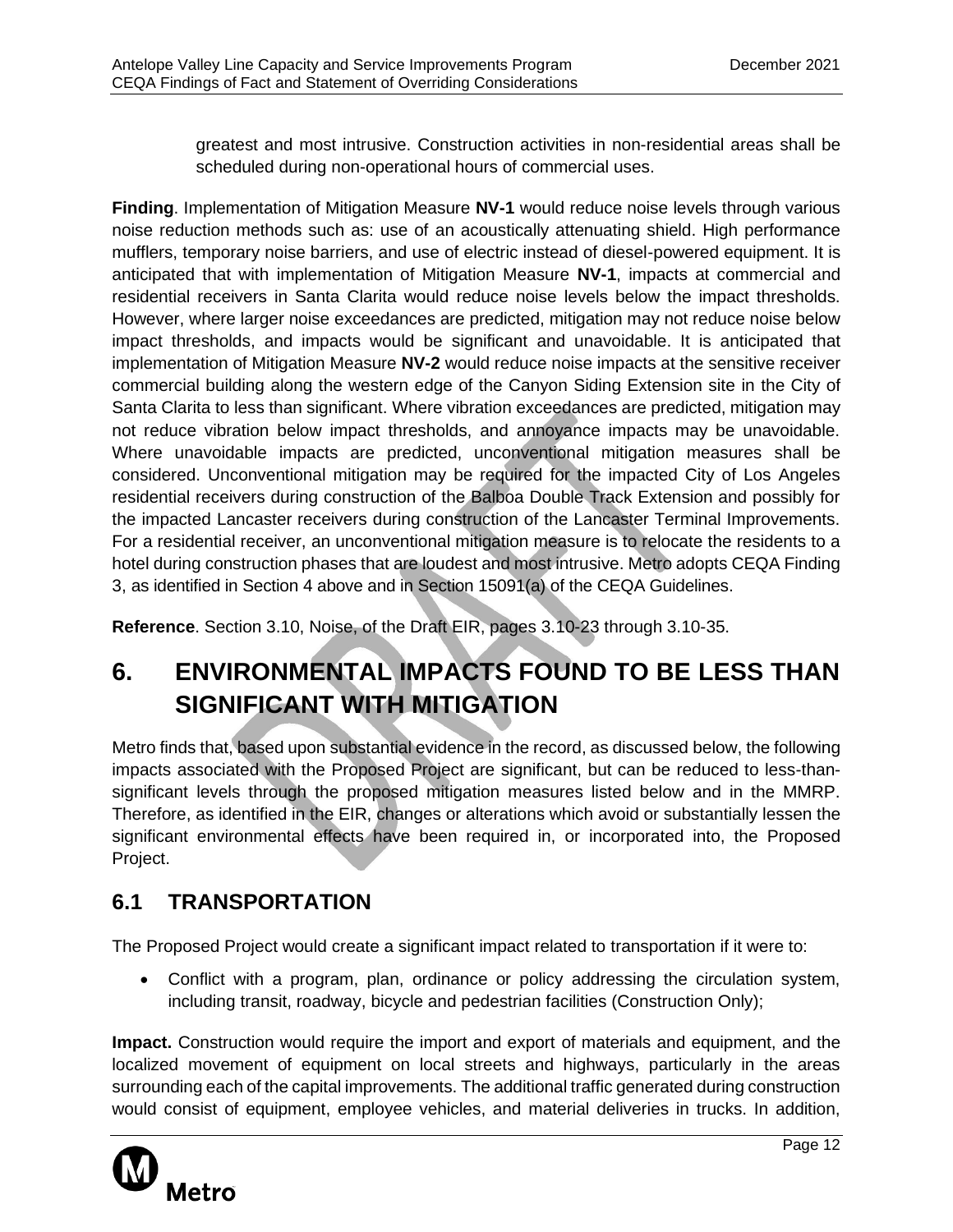construction would require temporary lane reductions as well as potential street closures where construction work is proposed within existing at-grade crossings, including Golden Oak Road in the City of Santa Clarita and Lancaster Boulevard in the City of Lancaster.

In addition, construction may affect portions of the AVL mainline track as part of the Balboa Double Track Extension or Canyon Siding Extension improvements and there is potential for construction to result in schedule delays, increased dwell times, and overall decreased performance of the AVL as well as Union Pacific Railroad (UPRR) operations. Similarly, Construction activities associated with the Canyon Siding Extension at the Santa Clarita Station may affect passengers due to temporary access impediments, pedestrian detours, and/or temporary shuttle service to nearby stations. Under the Island Platform design option, it is anticipated that the Santa Clarita Station would be out of service for periods of construction and a shuttle service would be provided.

No construction activities are proposed within an existing bicycle facility such that a designated bike route or lane would be affected by construction. Construction activities at the Golden Oak Road crossing would include restriping adjacent to the bicycle facility along Soledad Canyon Road, as well as installation of chicanes; however, regular use of the bicycle facility east of the Golden Oak Road intersection would not be impeded during construction. Pedestrian and bicycle movements through the Golden Oak Road crossing would be restricted during construction in a similar fashion as vehicle traffic. Similarly, construction of the layover facility associated with the Lancaster Terminal improvements would place restrictions on pedestrian and bicycle movements through the Lancaster Boulevard crossing. Access to and from the existing platform at the Santa Clarita Station would be modified to facilitate construction. Appropriate safety provisions would be required to be in place to minimize disruptions to pedestrian ingress and egress. Pedestrian and bicycle access to the Lancaster Terminal would also be temporarily affected under the Island Platform Design Option.

**Reference**. Section 3.1, Transportation, of the Draft EIR, pages 3.1-21 through 3.1-27. Chapter 2, Corrections and Additions, of the Final EIR, pages 2- 2 through 2-3.

## **Mitigation Measures**

**TR-1** During the final engineering phase and at least 30 days prior to the start of construction of each capital improvement, a construction Traffic Management Plan (TMP) shall be prepared by the contractor for each capital improvement including the Balboa Double Track Extension in the City of Los Angeles, the Canyon Siding Extension in the City of Santa Clarita, and the Lancaster Terminal Improvements in the City of Lancaster. Each TMP shall be reviewed and approved by Metro/Metrolink, City of Los Angeles, City of Santa Clarita, City of Lancaster, and Caltrans, where applicable. The TMP shall identify proposed detour routes, as well as construction traffic routes, including haul truck routes, and preferred delivery/haul-out locations and hours. Lane and/or road closures shall be scheduled in consultation with the local public works departments associated with each capital improvement site to minimize disruptions to community traffic. The nearest local fire responders shall be notified, as appropriate, of traffic control plans, and lane and/or road closures as well as detour routes and construction vehicle routes shall be

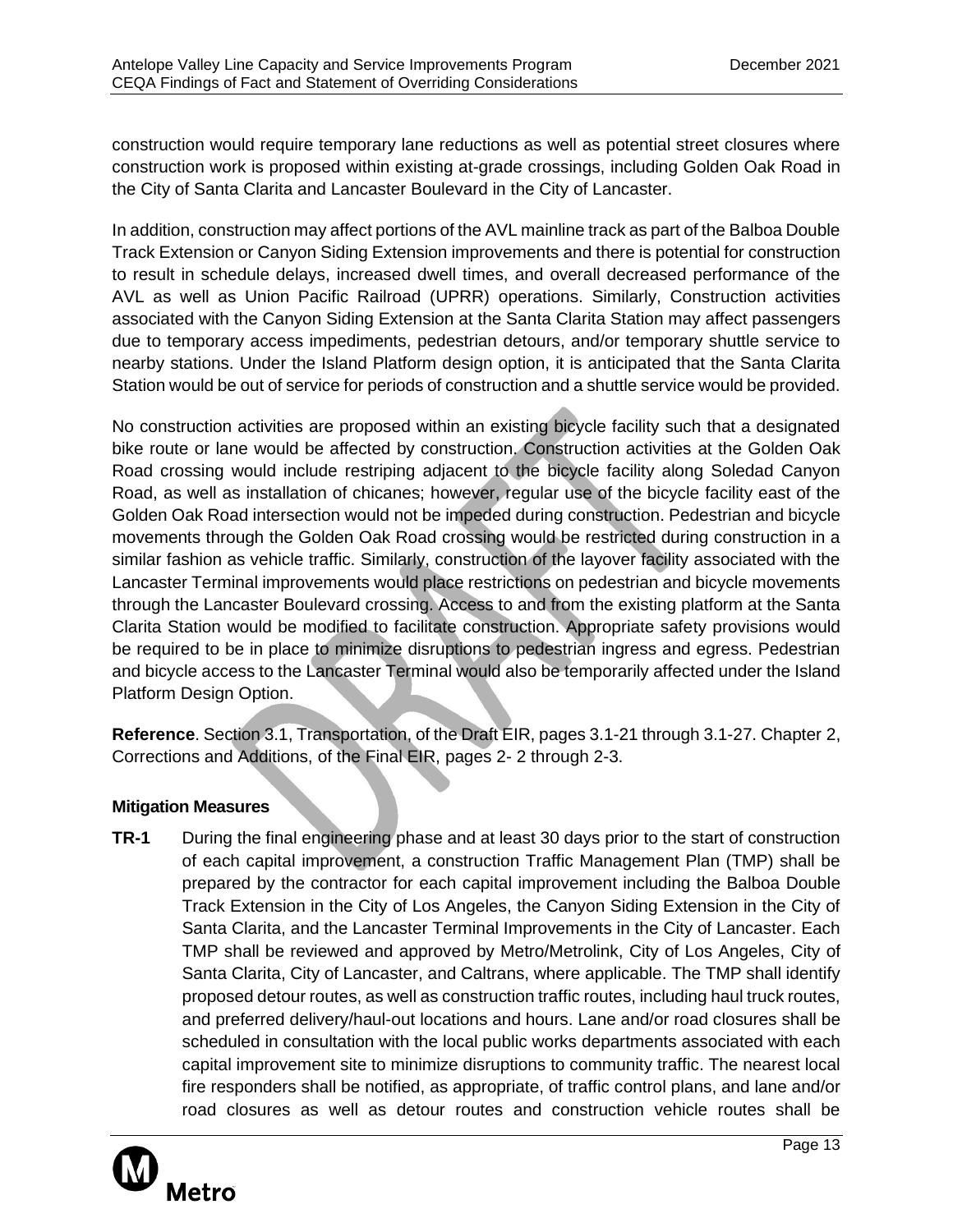coordinated with fire responders to minimize disruptions to emergency response routes. The TMP shall identify pedestrian and bicycle circulation and access detours in and around the affected stations as well as temporary bus stop locations and signage, as applicable.

**TR–2** During final engineering design and prior to construction, Metro/Metrolink shall establish rail operating agreements and/or memoranda with Metrolink and Union Pacific Railroad (UPRR) to outline mutually agreed upon work windows and contractor operating restrictions. Such agreements shall identify performance objectives such as maximum allowed dwell times and/or on-time performance requirements to be achieved throughout construction, and how construction sequencing and railroad operational protocols would be incorporated into applicable construction documents (plans and specifications) and implemented to maintain the mutually agreed upon performance objectives during construction. Prior to construction, Metro/Metrolink and the construction contractor shall prepare detailed construction phasing plans for each phase of construction that identify appropriate means and methods to maintain mutually agreed upon on-time performance objectives while minimizing impacts on pedestrians and passengers at Santa Clarita Station and/or Lancaster Terminal. Prior to construction, Metro/Metrolink and the construction contractor shall also coordinate with current rail operators to establish temporary construction detours for passengers at the Santa Clarita Station and Lancaster Terminal that correspond to detailed construction phasing plans to minimize impacts on passenger transfer times. Detailed construction phasing plans shall be deemed acceptable by Metrolink prior to commencement of construction activities that could affect regular Metrolink operations.

Throughout the duration of construction, Metro/Metrolink shall solicit UPRR's participation, as-needed, in construction coordination meetings to evaluate the efficiency of the measures in place and Metro/Metrolink and the construction contractor shall implement changes to means and methods during construction to ensure the performance objectives are maintained at an acceptable level throughout construction.

**Finding**. The potential impacts would be mitigated through the development of Traffic Management Plans and through the establishment of rail operating agreements with operators on the AVL. Metro finds that, through implementation of Mitigation Measures **TR-1** and **TR-2**, these impacts related to transportation would be reduced to a less-than-significant level. Metro adopts CEQA Finding 1, as identified in Section 4 above and in Section 15091(a) of the CEQA Guidelines.

## <span id="page-16-0"></span>**6.2 AESTHETICS**

The Proposed Project would create a significant impact related to aesthetics if it were to:

- Have a substantial adverse effect on a scenic vista (Construction and Operations);
- In non-urbanized areas, would the Proposed Project substantially degrade the existing visual character or quality of public views of the site and its surroundings? (Public views are those that are experienced from a publicly accessible vantage point). If the project is in an urbanized

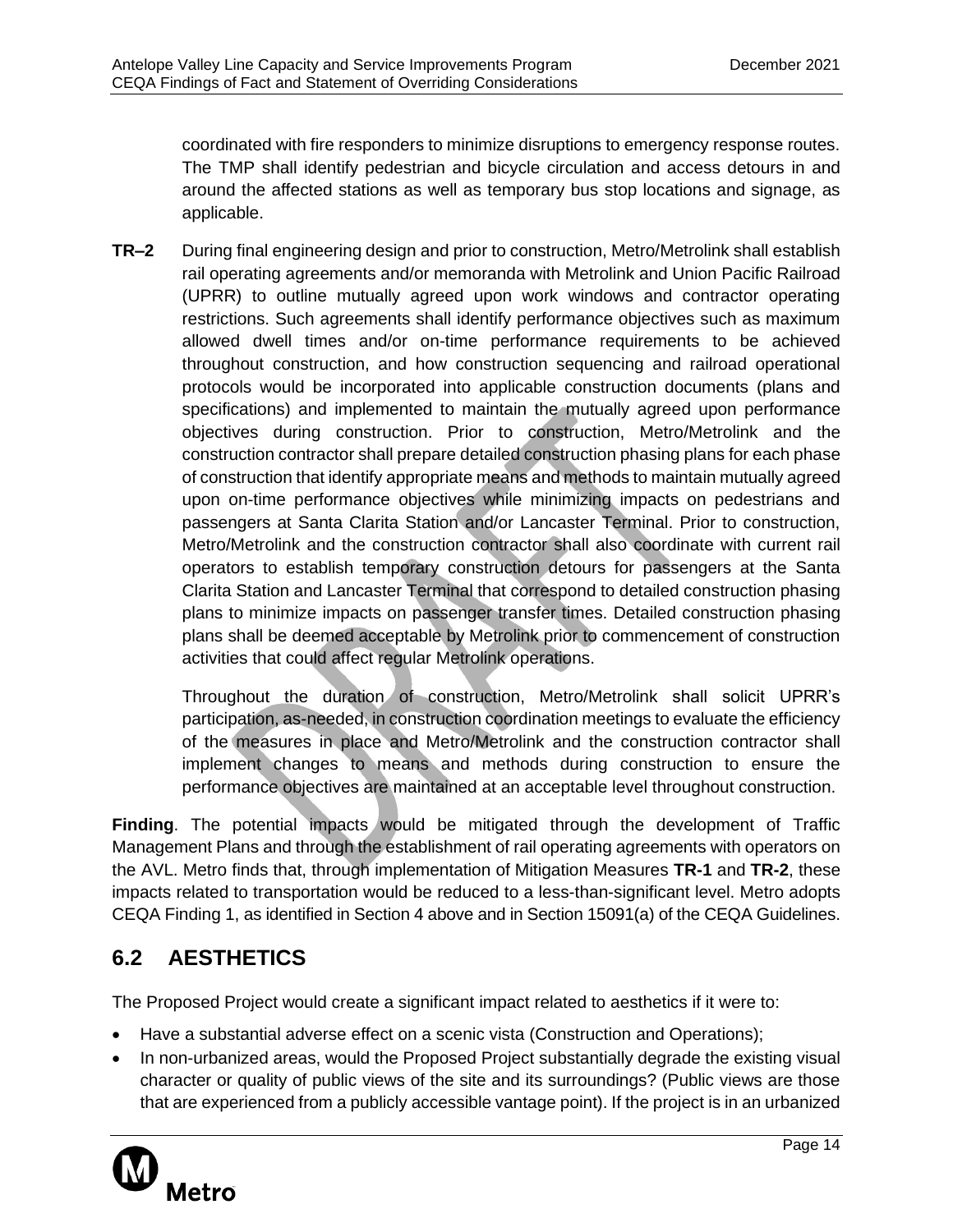area, would the project conflict with applicable zoning and other regulations governing scenic quality (Construction Only).

• Create a new source of substantial light or glare which would adversely affect day or nighttime views in the area (Construction Only).

**Impact**. During construction, the Proposed Project would introduce heavy equipment (e.g., loaders, excavators, scrapers), security fencing, barricade materials, stockpiled building materials, and safety and directional signage into the visual environment of the capital improvement sites. These elements would present visually disruptive elements to views of surrounding hillsides and scenic vistas. At the Balboa Double Track Extension site, less than significant impacts would occur since the construction site would be situated at a lower elevation than the I-5 and thus views of the surrounding hills would not be obstructed or otherwise affected. At the Lancaster Terminal Improvements site, there are no scenic vistas available. However, at the Canyon Siding Extension site, views available to residents north of the Santa Clara River and users of the Santa Clara River Trail would be affected by the presence of construction-related equipment and activities. In addition to affecting this scenic vista, construction activities would temporarily alter the visual character of the hillsides from the perspective of residents north of the Santa Clara River and users of the Santa Clara River Trail.

During operations, portions of the hillside within and adjacent to the rail ROW at the Canyon Siding Extension site would be cut into and soil/rock cut slopes would be installed. From the Santa Clara River Trail and residential neighborhood north of the Santa Clara River, the proposed soil/rock cut slopes would be visible. While views of the Santa Susana River would remain unobstructed and undisturbed, views of the undeveloped hillside would be altered by the proposed soil/rock cut slope if no vegetation is planted on the disturbed slopes. In addition to affecting this scenic vista, after the soil/rock cut slopes are installed, the proposed soil/rock cut slopes would be inconsistent with the visual character of the undeveloped hillsides, and sensitive viewers (i.e., residents north of the Santa Clara River and users of the Santa Clara River Trail) would notice this change.

Regarding lighting and glare, most construction activities would occur during daytime hours; however, if necessary, nighttime construction work could potentially increase nighttime light or glare, temporarily affecting visibility and may result in temporary adverse effects related to spillover lighting and glare.

**Reference**. Section 3.2, Aesthetics, of the Draft EIR, pages 3.2-24 through 3.2 -37.

## **Mitigation Measures**

**AES-1** During construction in the City Santa Clarita, the perimeter of construction areas, including but not limited to, staging and laydown areas, shall be screened to shield views of construction activities from the residential neighborhood north of Santa Clara River and the Santa Clara River Trail.

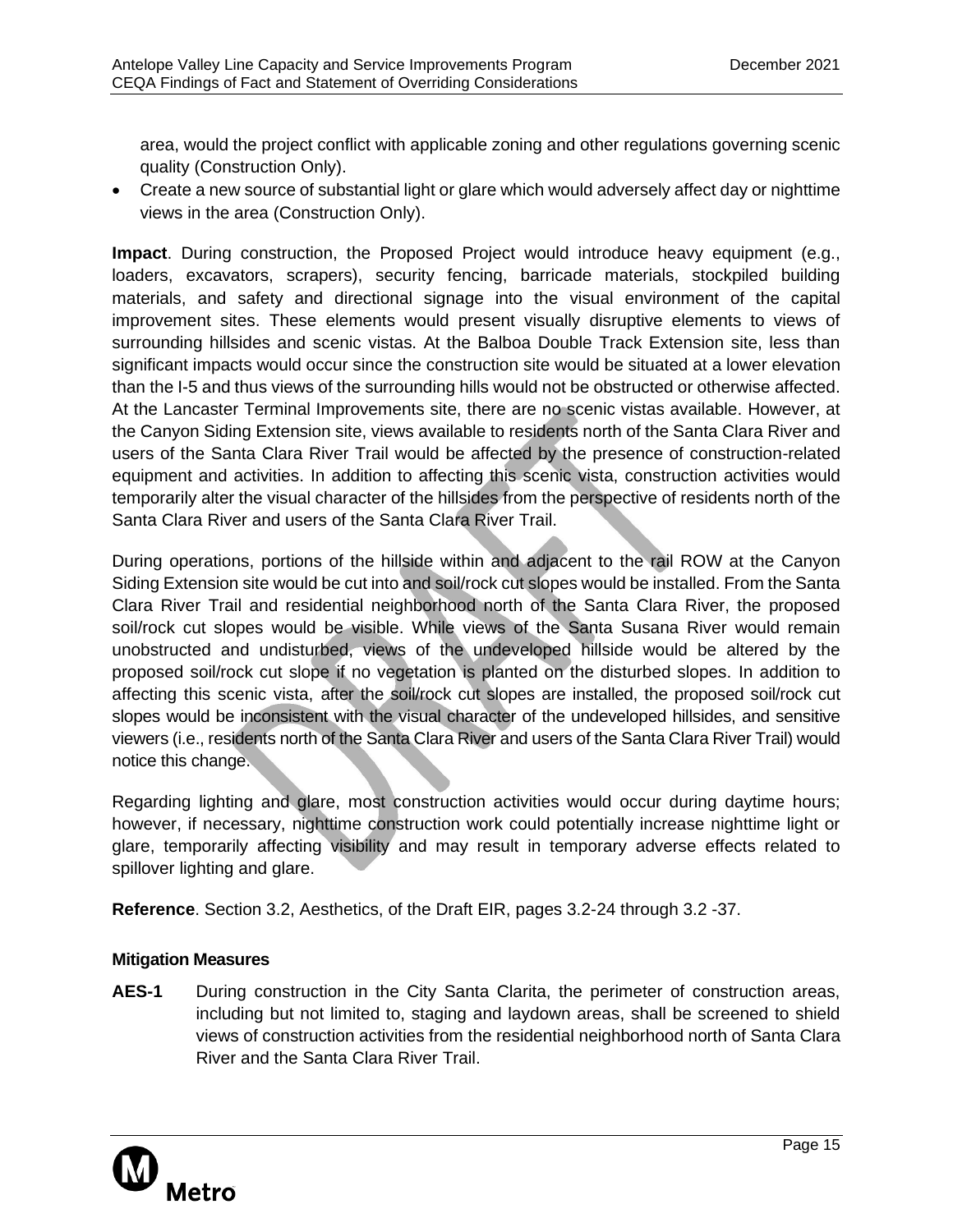- **AES-2** In areas where the slope ratio of the soil/rock cut slopes permits vegetation growth, plants shall be placed on the soil/rock cut slopes. The type of vegetation to be planted shall be consistent with the natural vegetation that is generally associated with the undeveloped hillsides adjacent to the rail right-of-way.
- **AES-3** During construction, nighttime construction lighting shall be directed toward the interior of the construction area and shielded with temporary construction screening to limit light spillover into adjacent areas.

**Finding**. The potential impacts would be mitigated by limiting views of most construction activities at the residential neighborhood north of Santa Clara River and the Santa Clara River Trail and by revegetating the hillside upon completion of grading activities at the Canyon Siding Extension Site. To address lighting and glare concerns during nighttime construction activities, potential impacts would be mitigated by limiting construction lighting to the construction areas. For the reasons stated above and as set forth in the EIR, Metro finds that, through implementation Mitigation Measures **AES-1**, **AES-2**, and **AES-3**, these impacts related to aesthetics would be reduced to less-than-significant. Metro adopts CEQA Finding 1, as identified in Section 4 above and in Section 15091(a) of the CEQA Guidelines.

## <span id="page-18-0"></span>**6.3 BIOLOGICAL RESOURCES**

The Proposed Project would create a significant impact related to biological resources if it were to:

- Have a substantial adverse effect, either directly or through habitat modifications, on any species identified as a candidate, sensitive, or special status species in local or regional plans, policies, or regulations, or by the California Department of Fish and Game or U.S. Fish and Wildlife Service (Construction Only);
- Have a substantial adverse effect on any riparian habitat or other sensitive natural community identified in local or regional plans, policies, regulations or by the California Department of Fish and Game or US Fish and Wildlife Service (Construction Only);
- Have a substantial adverse effect on state or federally protected wetlands (including, but not limited to, marsh, vernal pool, coastal, etc.) through direct removal, filling, hydrological interruption, or other means (Construction Only);
- Interfere substantially with the movement of any native resident or migratory fish or wildlife species or with established native resident or migratory wildlife corridors, or impede the use of native wildlife nursery sites (Construction Only);
- Conflict with any local policies or ordinances protecting biological resources, such as tree preservation policy or ordinance (Construction Only); and

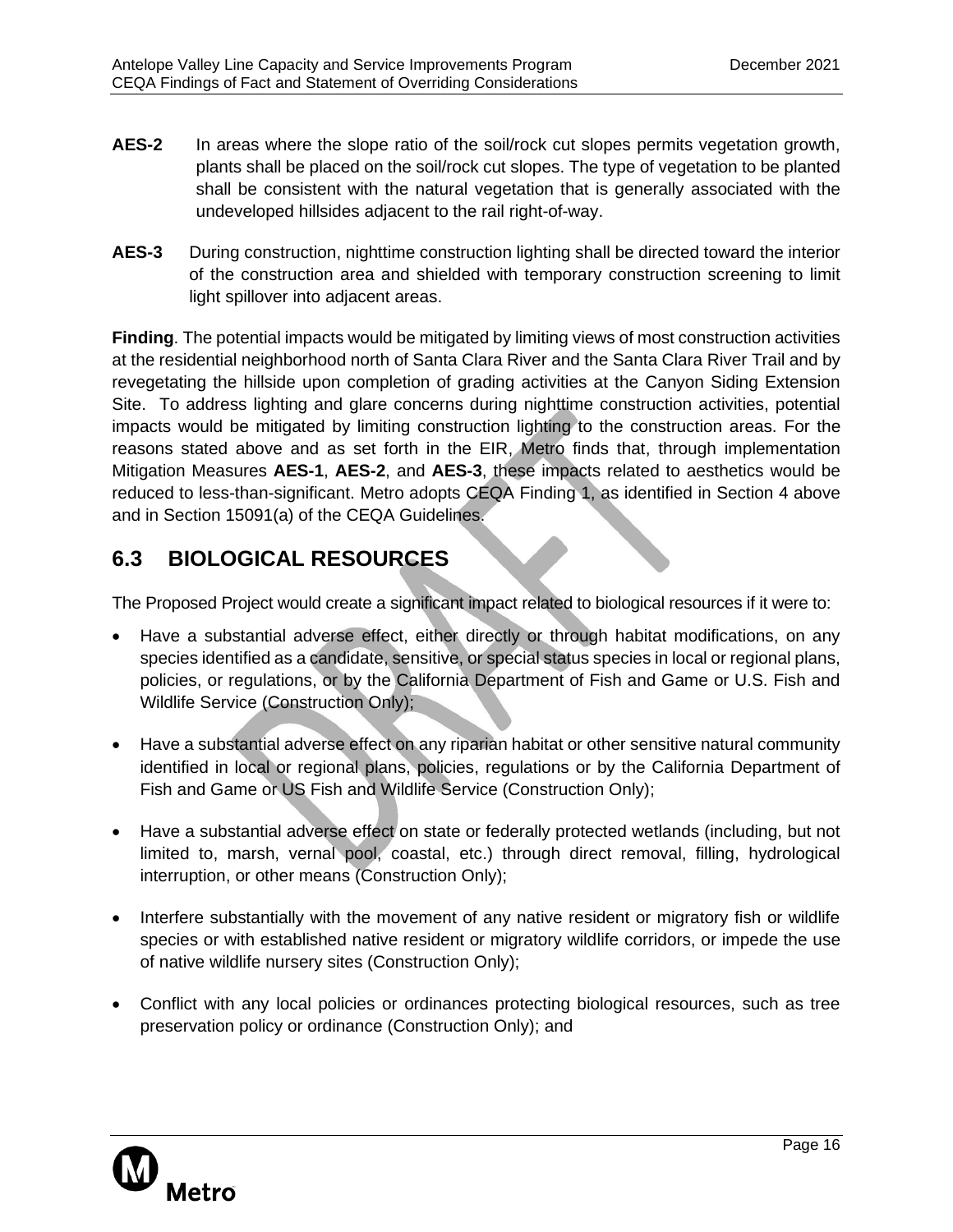• Conflict with the provisions of an adopted Habitat Conservation Plan, Natural Community Conservation Plan, or other approved local, regional, or state habitat conservation plan (Construction Only).

**Impact**. Though the majority of the Proposed Project improvements would be constructed within the existing AVL ROW, some natural areas still exist primarily in open space areas immediately outside of the existing ROW. Such habitats have the potential or are known to support sensitive plant and animal species. Construction activities have the potential to disturb wildlife due to vegetation removal and construction equipment moving through the capital improvement sites. Certain species of birds are protected by the Migratory Birds Treaty Act (MBTA) and California Fish and Game Code from removal or destruction of an active nest (defined as a nest with eggs or young being attended by one or more adults) or direct mortality or injury of individual birds. In addition to birds, removal of vegetation, trees, and construction activities occurring on or around bridge structures such as Interstate 5 (I-5), as proposed under the Balboa Double Track Extension, has the potential to disturb bat species or roosts.

Construction activities have the potential to affect special-status wildlife species by removing habitat, disturbing breeding and/or foraging, or by causing injury and/or mortality. Such specialstatus species may include coastal California gnatcatcher, least Bell's vireo, Santa Ana sucker, unarmored threespine stickleback, San Diego desert woodrat, coastal whiptail, and western spadefoot toad, among others. While biological surveys conducted at the three capital improvement sites did not identify presence of any special-status species, the potential exists for these species to be present or to utilize areas affected by the Proposed Project for habitat, breeding and foraging.

Additionally, there is potential for special-status plant species and sensitive plan communities to be present on the capital improvement sites or their surroundings. The removal of special-status plant species may cause adverse effects on sensitive natural communities important to the State of California. Similarly, construction activities can contribute dust, construction-related chemicals such as fuels and refuse, and run-off from the construction site can accumulate within water courses or other areas supporting riparian vegetation or other sensitive plant communities, particularly in low-lying areas along edges of the AVL ROW. There is one identified western Joshua tree located approximately 280 feet east of the Lancaster Terminal Station platform at the intersection of Yucca Avenue and Milling Street. On September 22, 2020, the California Fish and Game Commission determined that listing western Joshua tree as threatened under the California Endangered Species Act may be warranted. While no construction activities are anticipated at this location, movement of construction equipment and personnel near the western Joshua tree has the potential to disturb the root zone and soils supporting the tree potentially resulting in impacts to the tree's health and seedbank. Potential impacts would be most likely under any of the proposed Island Platform design options as construction work would occur along the existing station platform, within 250 feet of the tree.

Southern California black walnut trees have been observed along the slopes adjacent to the Balboa Double Track Extension site and coast live oak trees are present along the south side of

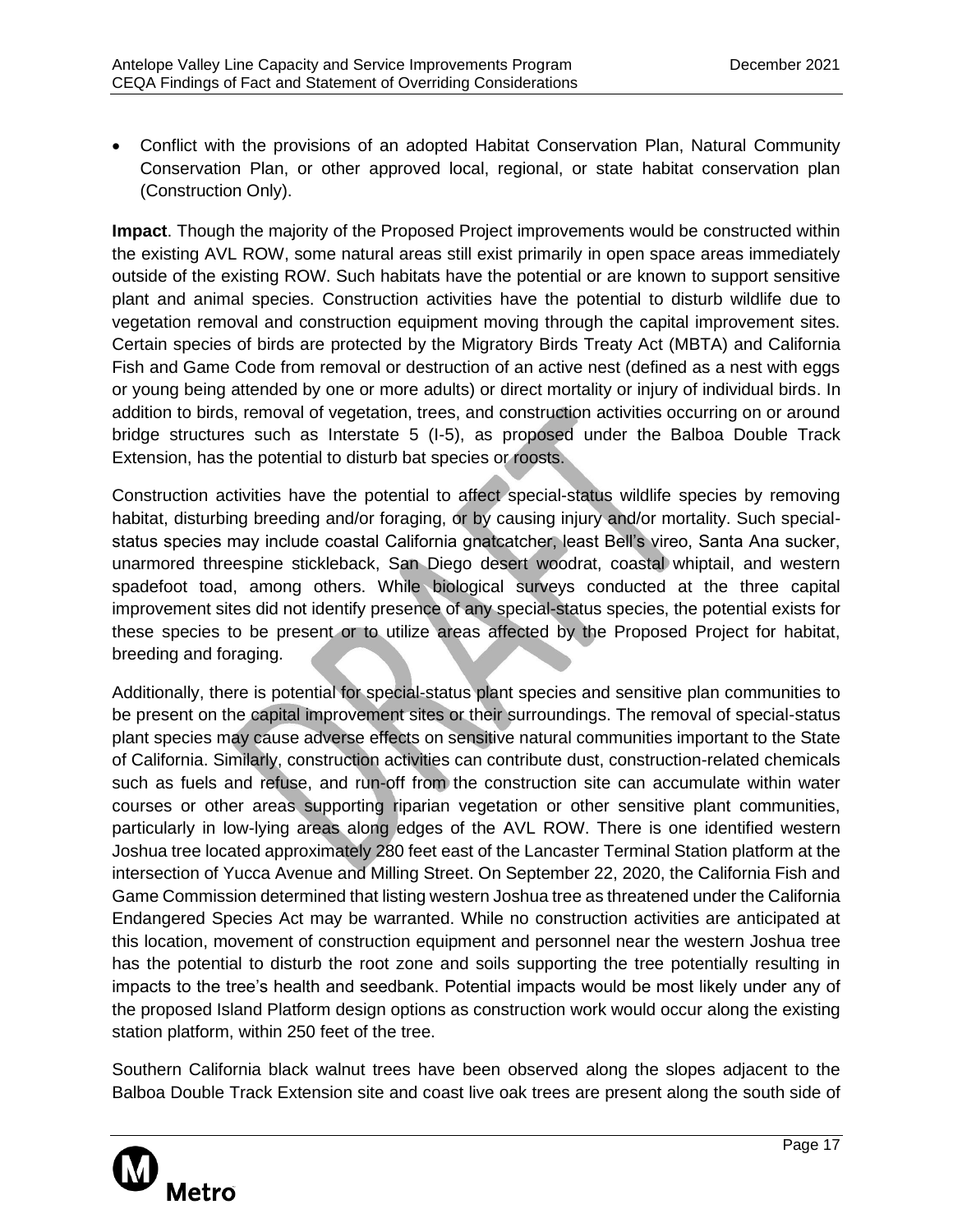the Canyon Siding Extension site near the Santa Clarita Station platform. The California Department of Fish and Wildlife considers both California walnut groves and coast live oak woodland to be sensitive natural communities. Grading activities at both locations have the potential to require removal of these sensitive trees which are part of sensitive natural communities.

There are multiple riverine and freshwater pond features within the vicinity of the capital improvement sites, including one riverine feature that demonstrates indicators of wetland presence adjacent to the Balboa Double Track Extension site. None of these features contain state or federally protected wetlands. However, construction activities have the potential to result in hydrological interruption through the inadvertent disturbance of water features associated with grading activities.

**Reference**. Section 3.4, Biological Resources, of the Draft EIR, pages 3.4-7 through 3.4-19. Chapter 2.0, Corrections and Additions, of the Final EIR, pages 2-3 through 2-21.

#### **Mitigation Measures**

**BIO-1** Vegetation removal shall be conducted outside of the bird nesting season (nesting typically occurs between February 1 through September 30) to the extent feasible. If vegetation removal cannot be conducted outside of the nesting season, a Metroapproved qualified bird biologist shall conduct preconstruction surveys to locate active nests within seven days prior to vegetation removal in each area with suitable nesting habitat. If nesting birds are found during preconstruction surveys, an exclusionary buffer (150 feet for passerines and 500 feet for raptors) suitable to prevent nest disturbance shall be established by the biologist. The buffer may be reduced based on species-specific and site-specific conditions as determined by the qualified biologist. This buffer shall be clearly marked in the field by construction personnel under the guidance of the biologist, and construction or vegetation removal shall not be conducted within the buffer until the biologist determines that the young have fledged or the nest is no longer active.

> If work occurs on existing bridges with potential nest sites that will be removed or will have modifications to the substructure, these should be conducted between February 1 and September 30. All bird nests shall be removed prior to February 1. Immediately prior to nest removal, a qualified biologist shall inspect each nest for the presence of torpid bats, which are known to use old swallow nests.

> Nest removal shall be conducted under the guidance and observation of a qualified biologist. Removal of nests on bridges that are under construction shall be repeated as frequently as necessary to prevent nest completion unless a nest exclusion device has already been installed. Nest removal and exclusion device installation shall be monitored by a qualified biologist. Such exclusion efforts shall be continued to keep the structures free of birds until October or the completion of construction.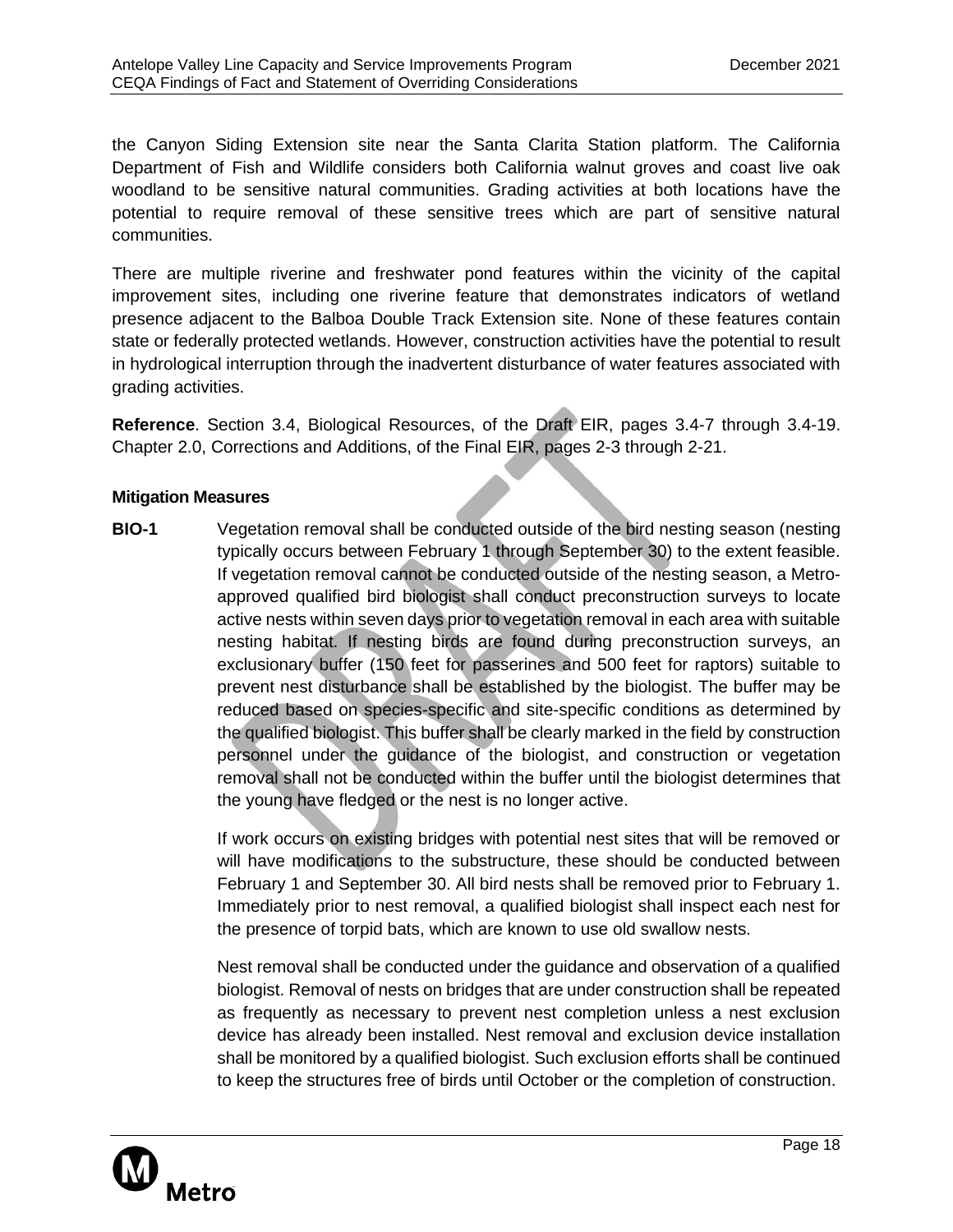A biological monitor shall be present during all ground-disturbing activities to ensure no impacts occur to nesting birds during nesting bird season (mid-March to mid-May), if applicable, as well as to ensure minimal impacts to other plant and animal species.

- **BIO-2** To avoid impacts to nesting birds, Metro/Metrolink shall submit to the California Department of Fish and Wildlife (CDFW) and United States Fish and Wildlife Service (USFWS) a Nesting Bird Management, Monitoring, and Reporting Plan for review and approval prior to commencement of Proposed Project construction activities during the breeding season (February 1 to August 31, and as early as January 1 for some raptors). The Nesting Bird Management, Monitoring, and Reporting Plan should include the following:
	- Nest survey protocols describing the nest survey methodologies, including the following:
		- o A management plan describing the methods to be used to avoid nesting birds and their nests, eggs, and chicks;
		- o A monitoring and reporting plan detailing the information to be collected for incorporation into a regular Nest Monitoring Log (NML) with sufficient details to enable USFSW and CDFW to monitor Metro/Metrolink's compliance with California Fish and Game Code Sections 3503, 3503.5, 3511, and 3513;
		- o A schedule for the submittal (usually weekly) of the NML;
		- o Standard buffer widths deemed adequate to avoid or minimize significant project related edge effects (disturbance) on nesting birds and their nests, eggs, and chicks;
		- o A detailed explanation of how the buffer widths were determined; and
		- o All measures the applicant will implement to preclude birds from utilizing project related structures (i.e., construction equipment, facilities, or materials) for nesting.
	- Preconstruction nesting bird surveys shall be completed within 72 hours of construction-related activities and implement appropriate avoidance measures for identified nesting birds. To determine the presence of nesting birds that the project activities may affect, surveys should be conducted beyond the Project Area - 300 feet for passerine birds and 500 feet for raptors. The survey protocols should include a detailed description of methodologies utilized by CDFW-approved avian biologists to search for nests and describe avian behaviors that indicate active nests. The protocols should include but are not limited to the size of the Project Area being surveyed, method of search, and behavior that indicates active nests. Each nest identified in the Project Area should be included in the NML.

The NMLs should be updated daily and submitted to the CDFW weekly. Since the purpose of the NMLs is to allow the CDFW to track compliance,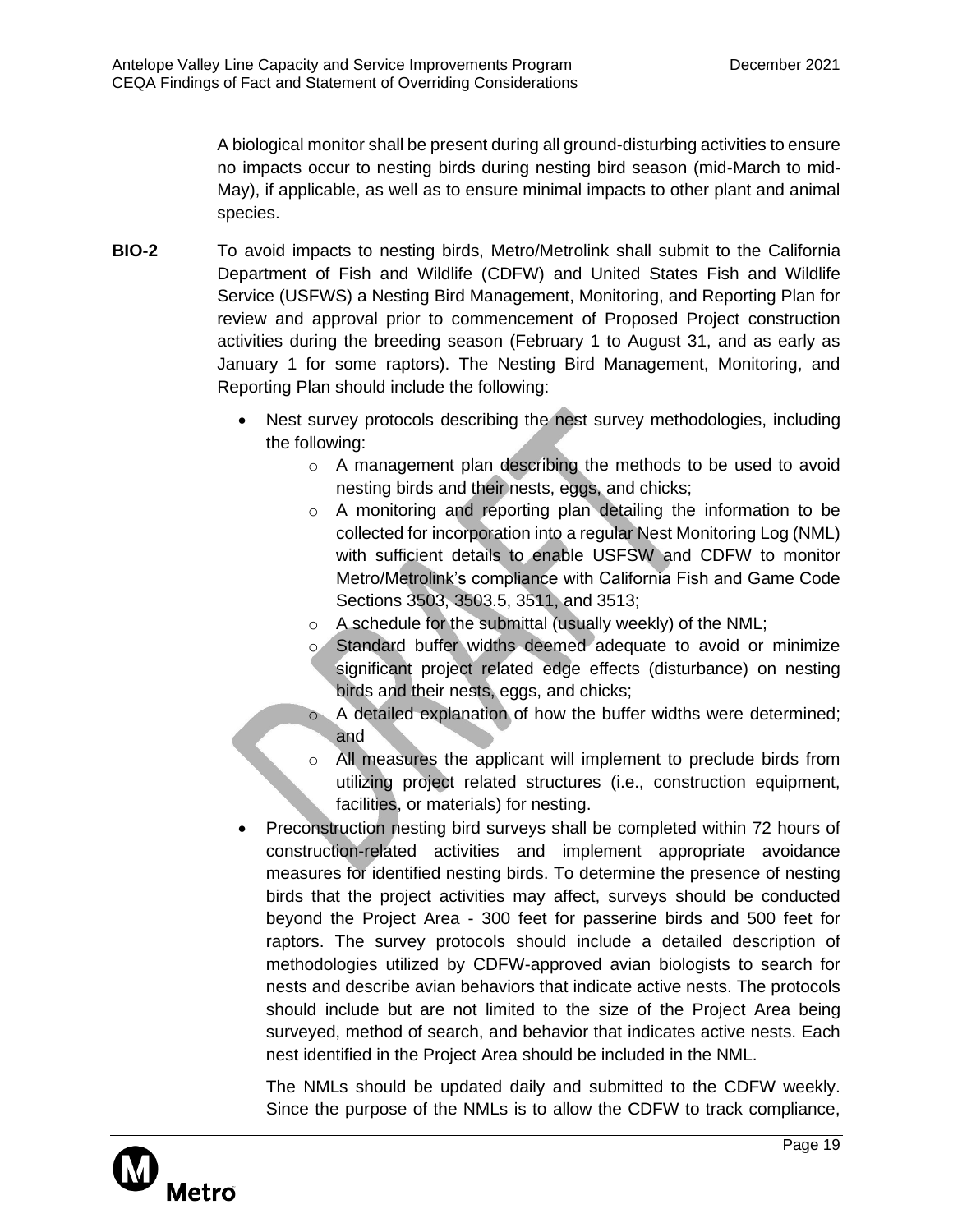the NMLs should include information necessary to allow comparison between nests protected by standard buffer widths recommended for the Proposed Project (300 feet for passerine birds, 500 feet for raptors) and nests whose standard buffer width was reduced by encroachment of projectrelated activities. The NMLs should provide a summary of each nest identified, including the species, status of the nest, buffer information, and fledge or failure data. The NMLs will allow for tracking the success and failure of the buffers and will provide data on the adequacy of the buffers for certain species. The applicant(s) will rely on its avian biologists to determine the appropriate standard buffer widths for nests within the Project Area to employ based on the sensitivity levels of specific species or guilds of avian species. The determination of the standard buffer widths should be site- and species- /guild-specific and data-driven and not based on generalized assumptions regarding all nesting birds.

- The determination of the buffer widths should consider the following factors:
	- o Nesting chronologies;
	- o Geographic location;
	- o Existing ambient conditions (human activity within line of sight—cars, bikes, pedestrians, dogs, noise);
	- o Type and extent of disturbance (e.g., noise levels and quality punctuated, continual, ground vibrations—blasting-related vibrations proximate to tern colonies are known to make the ground-nesting birds flush the nests);
	- o Visibility of disturbance;
	- o Duration and timing of disturbance;
	- o Influence of other environmental factors; and
	- Species' site-specific level of habituation to the disturbance. Application of the standard buffer widths should avoid the potential for projectrelated nest abandonment and failure of fledging, and minimize any disturbance to the nesting behavior. If project activities cause or contribute to a bird being flushed from a nest, the buffer must be widened.
- **BIO-3** Prior to tree removal or demolition activities, Metro/Metrolink shall retain a qualified biologist to conduct a focused survey for bats and potential roosting sites within buildings to be demolished or trees to be removed. The surveys can be conducted by visual identification and can assume presence of hoary and/or pallid bats or the bats can be identified to a species level with the use of a bat echolocation detector such as an "Anabat" unit. If no roosting sites or bats are found, a letter report confirming absence shall be sent to the CDFW and no further mitigation is required. If roosting sites or hoary bats are found, then the following monitoring and exclusion, and habitat replacement measures shall be implemented.

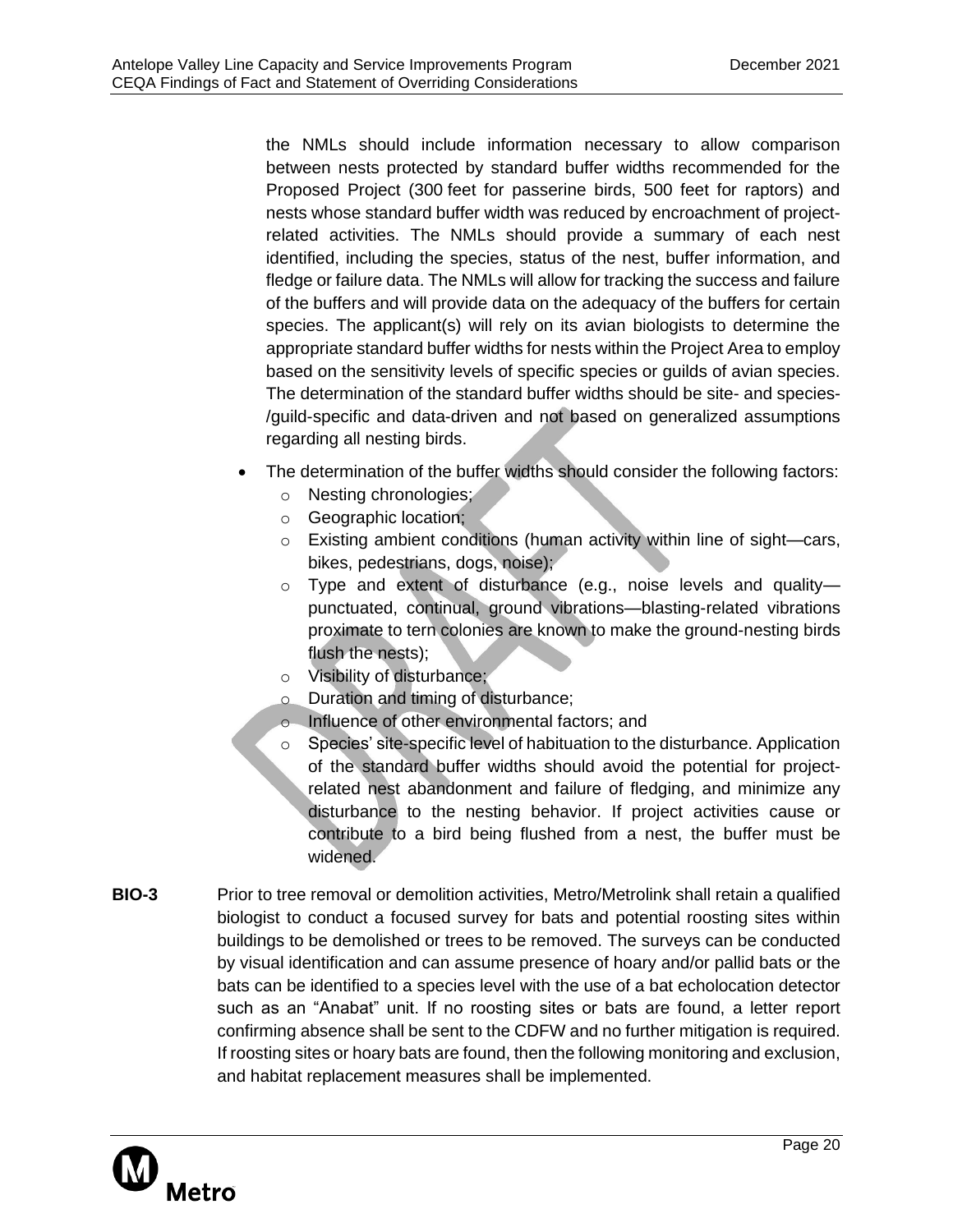If bats are found roosting outside of nursery season (nursery season typically occurs between May 1 through October 1), then they shall be evicted as described below. If bats are found roosting during the nursery season, then they shall be monitored to determine if the roost site is a maternal roost. This could occur by either visual inspection of the roost bat pups, if possible, or monitoring the roost after the adults leave for the night to listen for bat pups. If the roost is determined to not be a maternal roost, then the bats shall be evicted as described below. Because bat pups cannot leave the roost until they are mature enough, eviction of a maternal roost cannot occur during the nursery season. A 250-foot (or as determined in consultation with CDFW) buffer zone shall be established around the roosting site within which no construction or tree removal shall occur.

Eviction of bats shall be conducted using bat exclusion techniques, developed by Bat Conservation International (BCI) and in consultation with CDFW that allow the bats to exit the roosting site but prevent re-entry to the site. This would include, but not be limited to, the installation of one-way exclusion devices. The devices shall remain in place for seven days and then the exclusion points and any other potential entrances shall be sealed. This work shall be completed by a BCI-recommended exclusion professional. The exclusion of bats shall be timed and carried concurrently with any scheduled bird exclusion activities.

Each roost lost (if any) will be replaced in consultation with the California Department of Fish and Game and may include construction and installation of BCIapproved bat boxes suitable to the bat species and colony size excluded from the original roosting site. Roost replacement will be implemented before bats are excluded from the original roost sites. Once the replacement roosts are constructed and it is confirmed that bats are not present in the original roost site, the structures may be removed or sealed.

- **BIO-4** A revegetation plan will be developed by a qualified biologist to guide the restoration of native vegetation temporarily or permanently impacted by project implementation.
- **BIO-5** Limits of disturbance will be staked during construction activities to ensure that impacts to the Project Area are minimized, and staking will stay in place until final site stabilization.
- **BIO-6** If construction must occur during nighttime hours, lighting that produces a green colored beam with an automatic sensor shall be utilized.
- **BIO-7** Metro/Metrolink shall retain a qualified biologist with a gnatcatcher survey permit. The qualified biologist shall survey the Project site and adjacent areas to determine presence/absence of gnatcatcher. The qualified biologist shall conduct surveys according to USFWS Coastal California Gnatcatcher (*Polioptila californica californica*) Presence/Absence Survey Guidelines. The protocol shall be followed

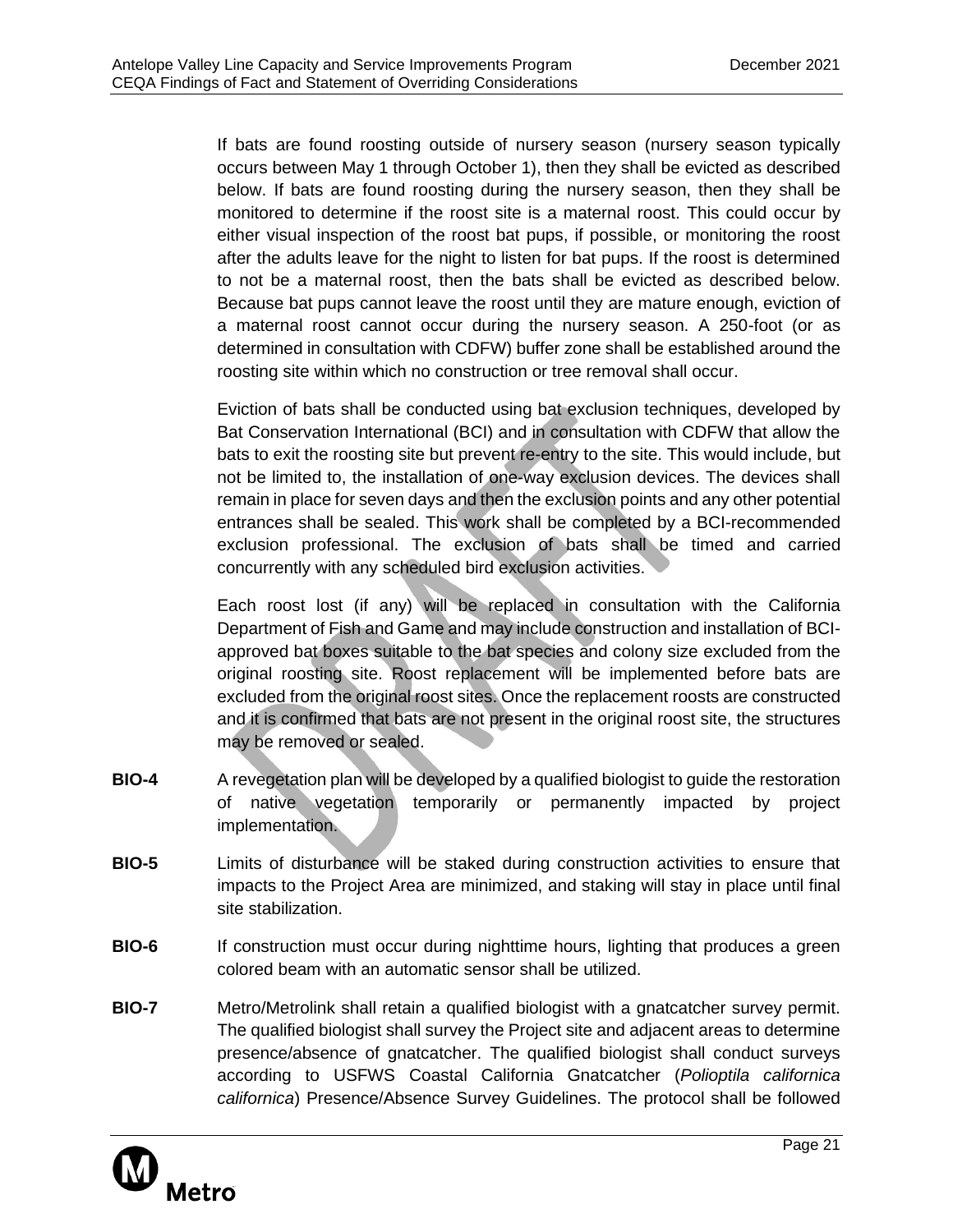for all surveys unless otherwise authorized by the USFWS in writing. Gnatcatcher surveys shall be conducted and USFWS notified (per protocol guidance) prior to starting any Project construction and activities within and adjacent to California coastal gnatcatcher habitat.

Where Project construction and activities would occur within and/or adjacent to California coastal gnatcatcher habitat, no work shall occur from February 15 through August 31.

There shall be no clearing, removing, or cutting any California coastal gnatcatcher habitat.

If California coastal gnatcatcher habitat is identified within the construction footprint of any of the capital improvement sites, Metro/Metrolink shall provide compensatory mitigation for loss of any California coastal gnatcatcher habitat at no less than a 2:1. Mitigation lands shall occur within the same watershed, and support California coastal gnatcatcher habitat of similar vegetation composition, density, coverage, and species richness and abundance.

**BIO-8** Prior to Proposed Project construction activities at the Balboa Double Track Extension site, a qualified biologist shall conduct protocol surveys for least Bell's vireo. All riparian areas and any other potential least Bell's vireo habitat shall be surveyed at least eight times during the period from April 10 to July 31. Survey results, including negative findings, shall be submitted to CDFW and USFWs within 45 calendar days following the completion of protocol-level surveys. If least Bell's vireo is detected, no construction work, including staging, mobilization, and site preparation, shall occur during the least Bell's vireo nesting season (April 10 to July 31). No habitat supporting least Bell's vireo shall be removed at any time.

> If least Bell's vireo is detected and work must occur during the least Bell's vireo nesting season for the duration of the Proposed Project, and/or if habitat supporting least Bell's vireo needs to be removed, Metro/Metrolink shall seek appropriate take authorization under the California Endangered Species Act. Metro/Metrolink shall obtain a permit from California Department of Fish and Wildlife prior to starting any Project construction and activities.

**BIO-9** There shall be no impacts on western Joshua trees and seedbank. Access to the Lancaster Terminal Improvements site shall not be allowed from Yucca Avenue/West Milling Street. No activities shall occur within a 250-foot radius of the western Joshua tree to avoid impacts to the tree and potential seedbank. This shall include no site access, vehicle parking, staging areas, refueling, and any activities that may result in ground disturbance. If necessary, Metro/Metrolink shall seek appropriate take authorization under the California Endangered Species Act before starting any construction and activities where impacts to the western Joshua tree and seedbank cannot be avoided.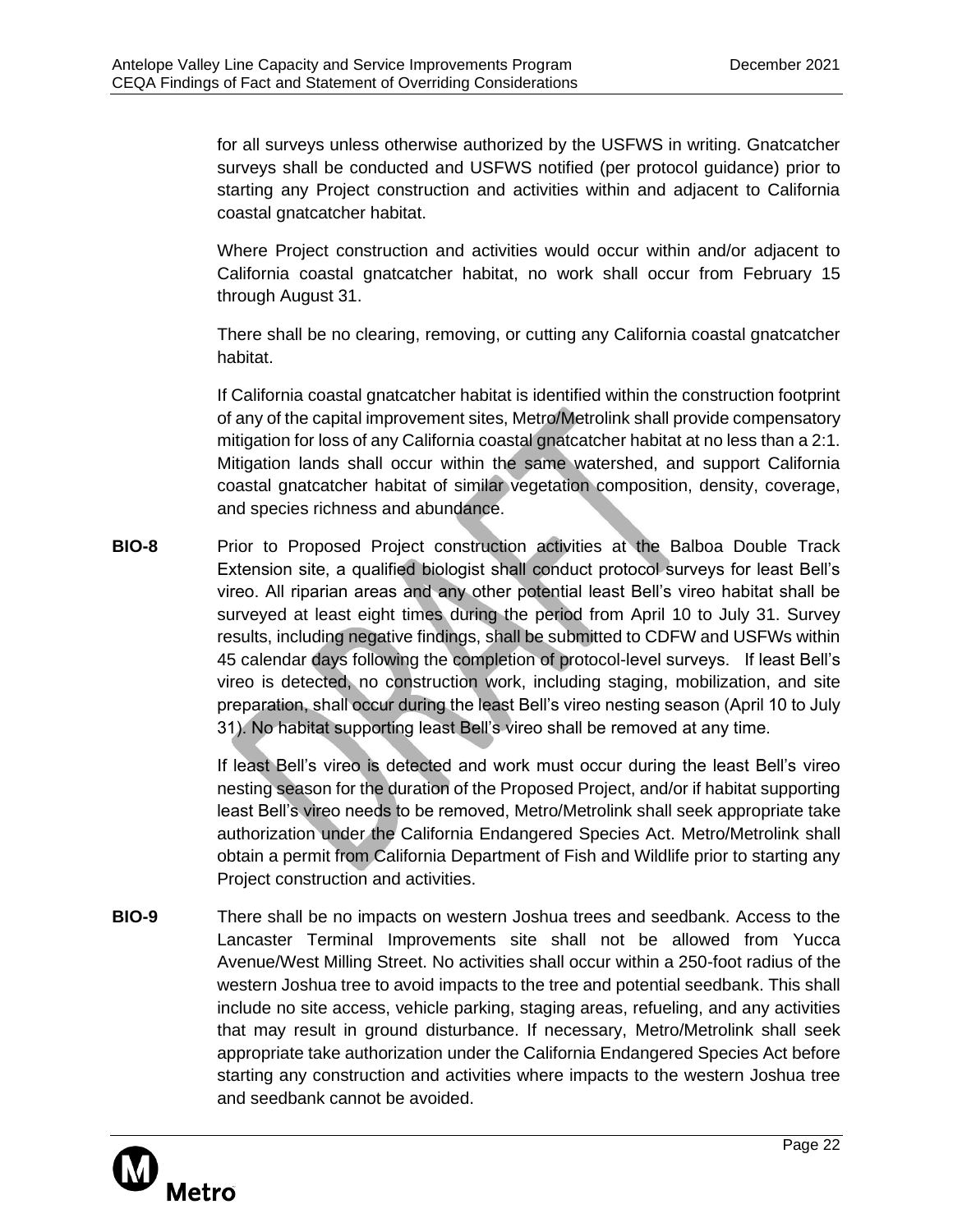**BIO-10** At least one year prior to starting any Proposed Project construction and activities, a qualified biologist shall conduct season appropriate pre-Project presence/absence fish surveys and habitat at the Balboa Double Track Extension site. Surveys shall be performed by a qualified biologists with an appropriate Scientific Collecting Permit. Also, surveys shall be performed in consultation and coordination with CDFW. If a California Endangered Species Act (CESA) and/or Endangered Species Act (ESA)-listed fish species is detected and impacts on those fish and habitat cannot be avoided, Metro/Metrolink shall consult with CDFW and/or USFWS to obtain necessary permits for take of CESA and/or ESA-listed fish species. Metro/Metrolink shall have a permit from CDFW and/or USFWS prior to starting any Proposed Project construction and activities.

> If a Species of Special Concern is detected and impacts on those fish and habitat cannot be avoided, Proposed Project construction and activities shall only occur after fish are relocated in accordance with a CDFW-approved Fish Species Relocation Plan. Metro/Metrolink, in consultation with a qualified biologist shall prepare a species-specific list (or plan) of proper handling and relocation protocols and a map of suitable and safe relocation areas. Wildlife shall be protected, allowed to move away on its own (non-invasive, passive relocation), or relocated to adjacent appropriate habitat within the open space on site or in suitable habitat adjacent to the Proposed Project site (either way, at least 200 feet from the work area). Special status wildlife shall be captured only by a qualified biologist with proper handling permits.

**BIO-11** At least one year prior to starting any Proposed Project construction and activities, a CDFW-approved biologist shall conduct focused surveys for unarmored threespine stickleback where there is potential habitat at the Canyon Siding Extension site and any locations within the Canyon Siding Extension site that is hydrologically connected to the Santa Clara River. Surveys shall be performed by a qualified biologist with appropriate Scientific Collecting Permit. Also, surveys shall be performed in consultation and coordination with CDFW. Survey results, including negative findings, shall be provided to CDFW.

> Metro/Metrolink shall coordinate with CDFW if unarmored threespine stickleback is found. If unarmored threespine stickleback is found, Metro/Metrolink shall fully avoid all impacts to unarmored threespine stickleback and habitat supporting this California Fully Protected species. No work shall be performed when water is present in tributaries supporting unarmored threespine stickleback. Also, no dewatering of tributaries shall be performed at any time as draining water and reducing water levels could strand, injure, or cause mortality of unarmored threespine stickleback.

**BIO-12** During final design and at least one year prior to construction, a qualified biologist with access to the rail right-of-way, shall conduct a field assessment within the

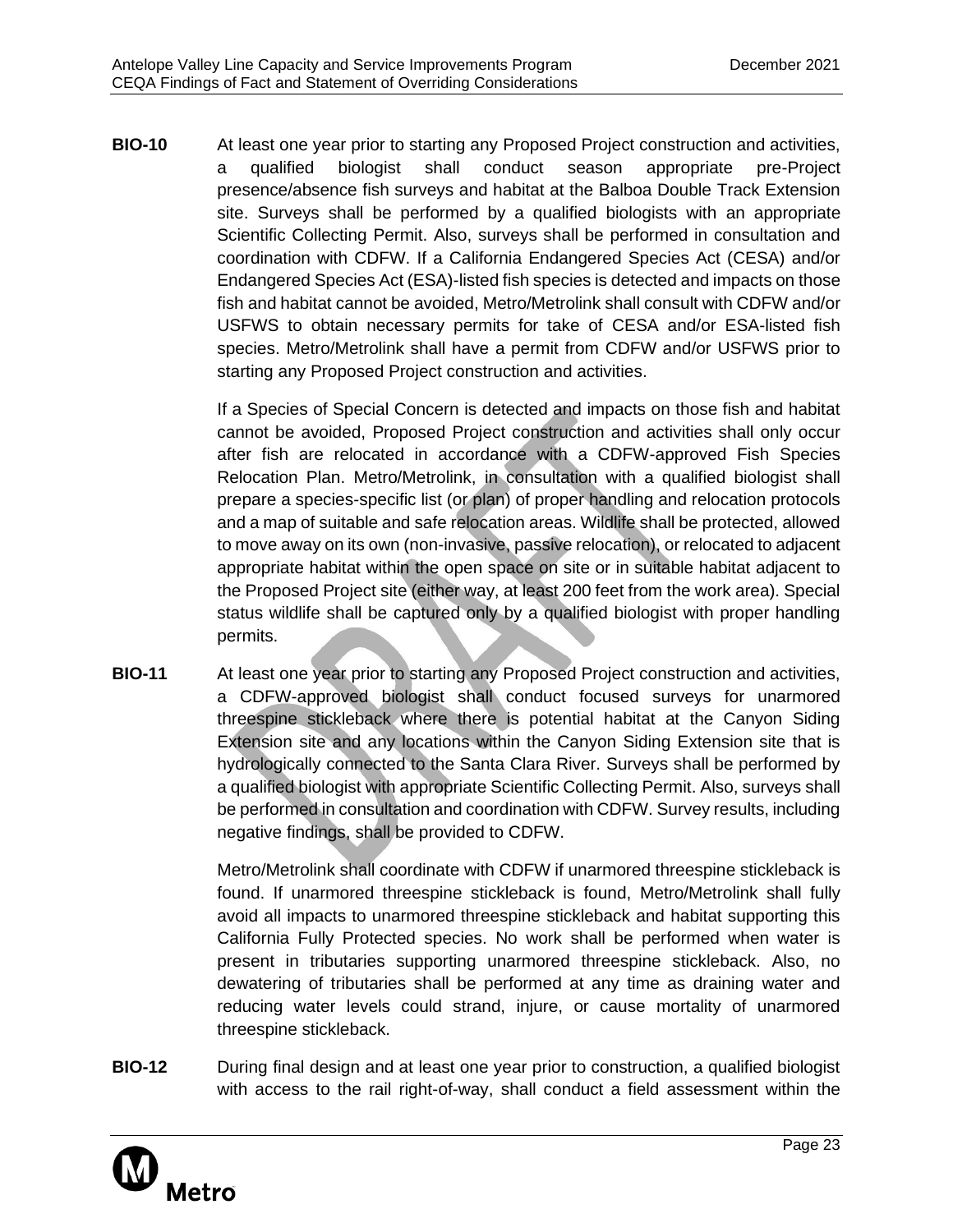Balboa Double Track Extension and Canyon Siding Extension sites. The assessment shall include an inventory of observable plant and animal species, mapping and characterization of on-site habitats, and an evaluation of each site's potential to support special status species. Presence/absence surveys shall be conducted for special status plants, San Diego desert woodrat, coastal whiptail, western spadefoot toad, arroyo toad, silvery legless lizard, coast horned lizard, as well as small mammals, and bats. Results of the field assessment shall be provided to CDFW. In consultation with CDFW, the qualified biologist shall make recommendations for the avoidance of any identified species including but not limited to additional preconstruction surveys, capture and relocation of terrestrial species by a qualified biologist with proper scientific collection and handling permits, additional restrictions on construction equipment and/or means, and application for appropriate take authorization.

- **BIO-13** Riparian zones within the three capital improvement sites shall be protected through control of invasive plant species. All construction vehicles and heavy equipment shall be washed (including treads, wheels, and undercarriage) prior to delivery to the Project site to minimize weed seeds entering the construction area via vehicles. Slope stabilization and replanting materials used during construction shall be certified as weed-free. Invasive plant species (such as giant reed) located on the Proposed Project site shall be removed during construction. Invasive plant species shall be removed using best management practices that contain and properly dispose of the species' seeds and plant materials (which may reproduce asexually). Transport of any invasive plant material offsite shall be stored in securely covered containers or vehicles and disposed of at facilities that shall properly eliminate the ability of these materials to grow or colonize new areas.
- **BIO-14** In areas where riparian features are below upland features, a qualified biologist shall determine if any disturbance would occur in upland areas such that runoff could affect wetlands or riparian habitat. If riparian features are identified in locations that may be subject to construction-relate runoff, the qualified biologist shall identify these areas, clearly delineate sensitive site conditions on-site, and recommend best management practices for the control of runoff including but not limited to:
	- Minimizing the extent of disturbed areas and duration of exposure;
	- Stabilizing and protecting disturbed areas;
	- Keeping runoff velocities low;
	- Retaining sediment within the construction area;
	- Use of silt fences or straw wattles;
	- Temporary soil stabilization;
	- Temporary drainage inlet protection;
	- Temporary water diversion around the immediate work area; and

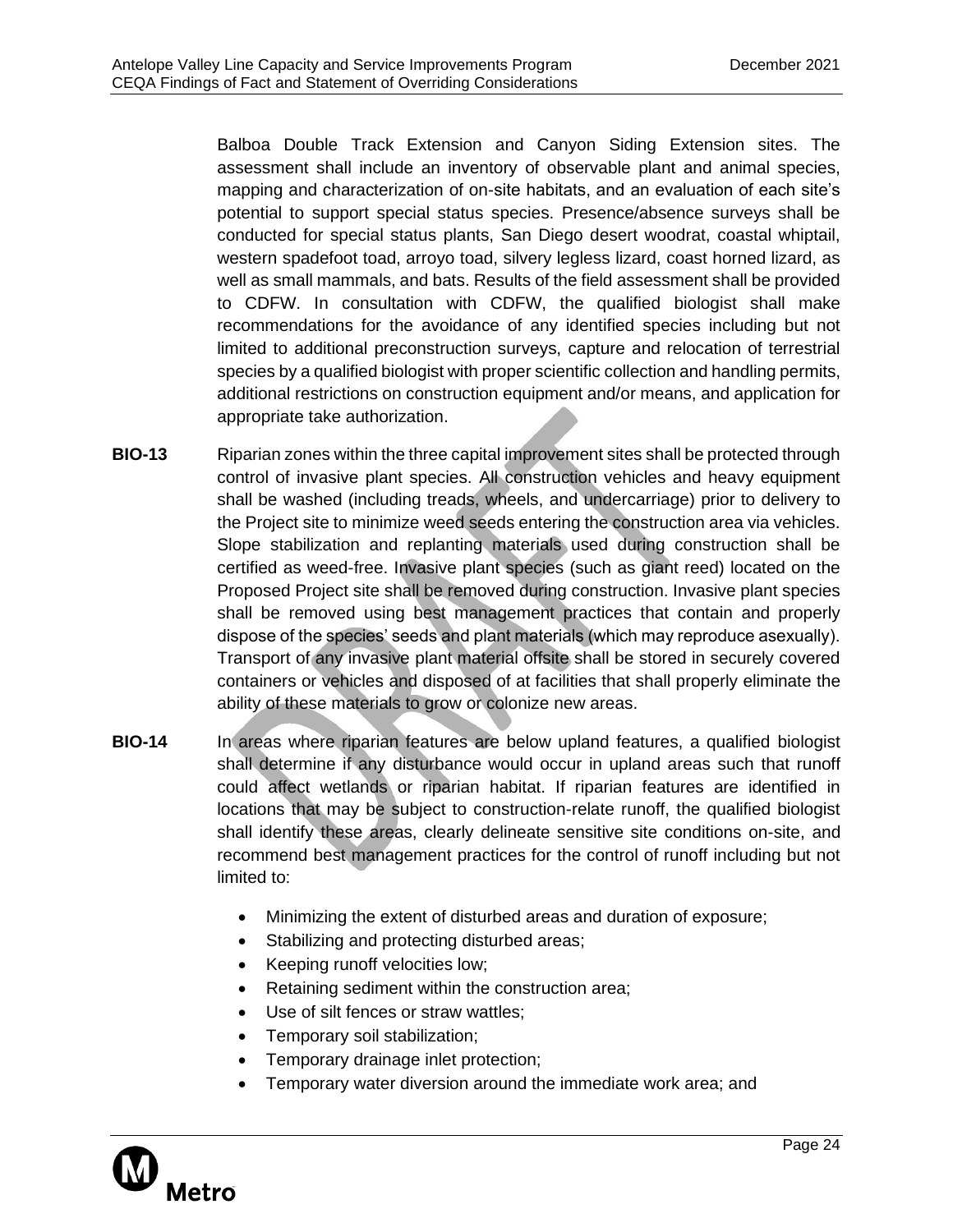- Minimizing debris from construction vehicles on roads providing construction access.
- **BIO-15** Metro/Metrolink shall provide no less than 2:1 ratio for direct impacts on streams and associated riparian plant community. Metro/Metrolink shall provide additional mitigation for impacts on riparian plant communities that have a State Rarity Ranking of S1 and S2 and an additional ranking of 0.1 and 0.2 to be determined through consultation with California Department of Fish and Wildlife and/or Department of Fish and Wildlife, as applicable.
- **BIO-16** Metro/Metrolink shall replace no less than three trees for every one southern California black walnut and coast live oak tree that is removed.
- **BIO-17** Metro/Metrolink shall create or restore no less than one acre for every one acre of impact on a sensitive plant community. Metro/Metrolink shall create or restore no less than two acres for impacts on a sensitive plant community that consists of heritage-sized trees, vigorous trees, or seedlings/saplings. Mitigation shall be provided on lands within the same watershed as the area impacted. The density of trees at the mitigation site shall be at least the same as the density of trees in the habitat that was impacted. The mitigation site shall also provide the same understory species as found in the impacted area.
- **BIO-18** To prevent inadvertent disturbance to areas outside the limits of grading, all grading shall be monitored by a biologist. A Metro-approved Project Biologist shall be contracted to perform biological monitoring during all grading, clearing, grubbing, trenching, and construction activities.

The following shall be completed:

- The Project Biologist shall perform the monitoring duties before, occasionally during, and after construction. The Project Biologist shall perform the following duties:
	- $\circ$  Attend the preconstruction meeting with the contractor and other key construction personnel prior to clearing, grubbing, or grading to reduce conflict between the timing and location of construction activities and other mitigation requirements (e.g., seasonal surveys for nesting birds);
	- o Conduct meetings with the contractor and other key construction personnel describing the importance of restricting work to designated areas prior to clearing, grubbing, or grading;
	- o Discuss procedures for minimizing harm to or harassment of wildlife encountered during construction with the contractor and other key construction personnel prior to clearing, grubbing, or grading;
	- $\circ$  Review and/or designate the construction area in the field with the contractor in accordance with the final grading plan prior to clearing, grubbing, or grading;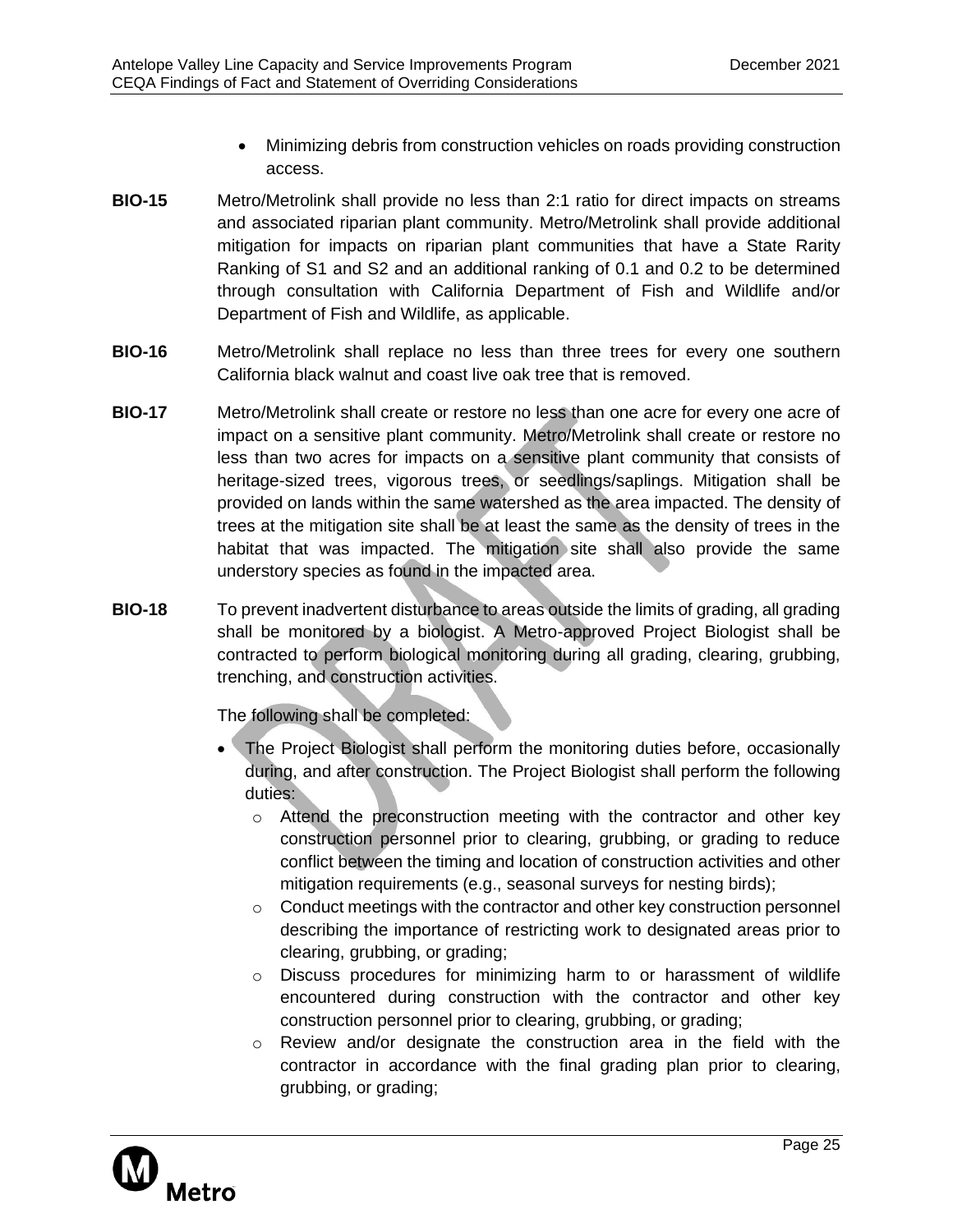- o Conduct a field review of the staking to be set by the surveyor, designating the limits of all construction activity prior to clearing, grubbing, or grading;
- o Be present during initial vegetation clearing, grubbing, and grading;
- o Flush special-status species (i.e., avian or other mobile species) from occupied habitat areas immediately prior to brush-clearing and earthmoving activities; and
- o To address hydrology impacts, the Project Biologist shall verify that grading plans include a Stormwater Pollution Prevention Plan.
- **BIO-19** To comply with the state and federal regulations for impacts to "waters of the United States and state," the following agency permits are required, or verification that they are not required shall be obtained.
	- The following permit and agreement shall be obtained, or provide evidence from the respective resource agency that such an agreement or permit is not required:
		- o A Clean Water Act, Section 401/404 permit issued by the California Regional Water Quality Control Board (RWQCB) and the United States Army Corps of Engineers (USACE) for all project-related disturbances of waters of the United States and/or associated wetlands.
		- o A Section 1602 Streambed Alteration Agreement (LSA) issued by the CDFW for all project related disturbances of any streambed.
			- If required, the Streambed Alteration Agreement notification shall include the following information and analyses:
				- 1. Quantification of the linear feet of streams and area of associated riparian vegetation that would be impacted.
				- 2. An analysis providing information on whether impacts to streams within the immediate project area could cause impacts downstream where there is hydrologic connectivity;
				- 3. A hydrological evaluation of the 100, 50, 25, 10, 5, and 2-year frequency storm event for existing and proposed conditions to provide information on how water and sediment is conveyed through the Project site;
				- 4. A scour analysis demonstrating that stream banks, bed, and channel would not erode and be impaired (e.g., aggrade, incised) as a result of Project activities;
				- 5. An analysis demonstrating that the Project would not impact stream underflow supporting riparian vegetation;
				- 6. Identification, analysis, and discussion of potential impacts on streams and associated vegetation as a result of upland Project construction and activities;
				- 7. Specific activities and actions Metro/Metrolink proposes to take to mitigate for impacts on streams and riparian vegetation,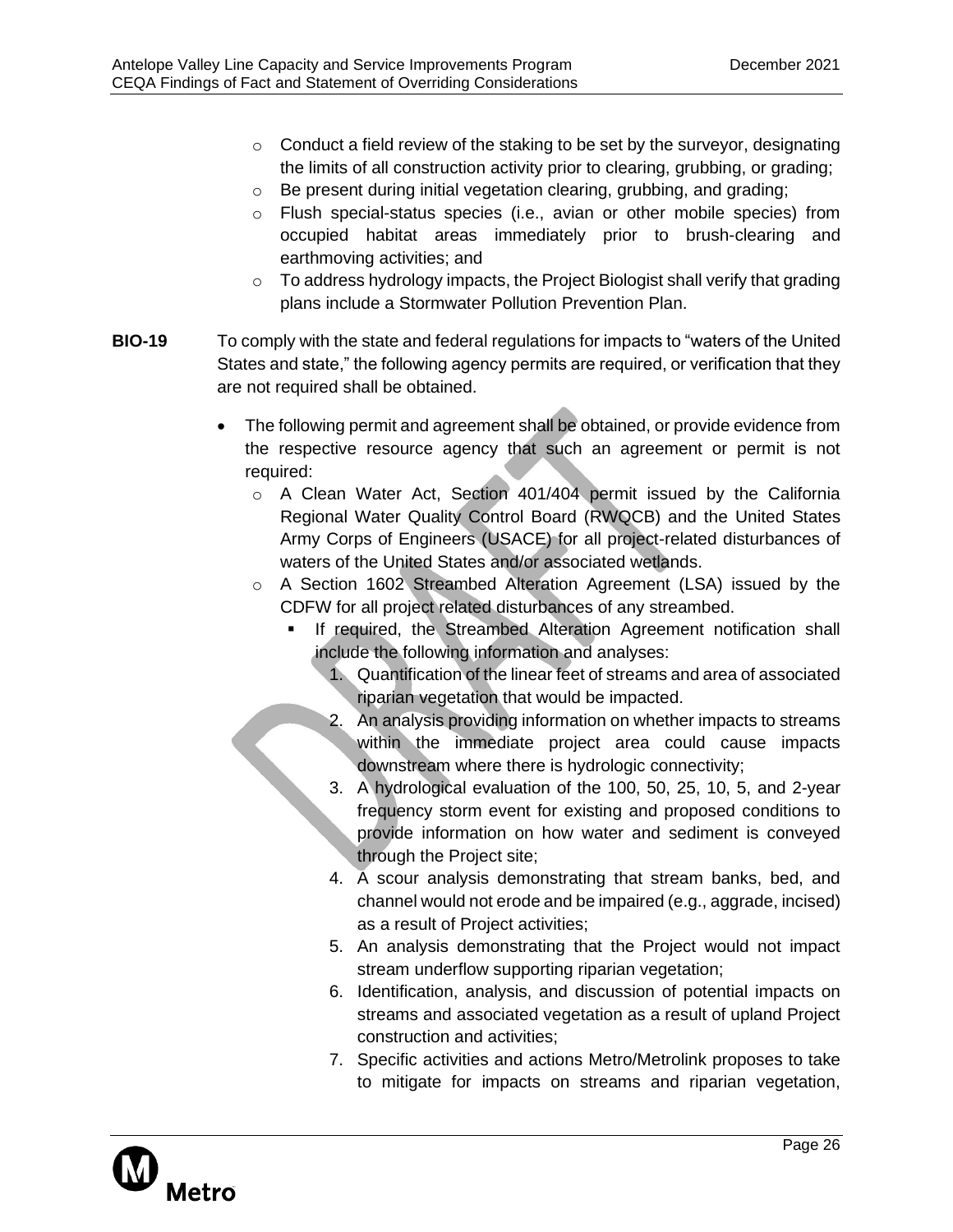specifically, actions to control invasive plants and animals and reintroducing native biota;

- 8. A complete description of routine maintenance activities that may be required for the life of the Project including measures to avoid impacts on streams and riparian vegetation during routine maintenance activities occurring for the life of the Project; and
- 9. Protocol survey results (see Mitigation Measures **BIO-7** through **BIO-12**), including negative findings, shall be included as part of the LSA Notification. Survey reports shall include information on habitat within the Project site and whether the Project would impact habitat supporting those species.
- Documentation: Metro/Metrolink shall consult each agency to determine if a permit or agreement is required. Upon completion of the agency review of this Proposed Project, the applicant shall provide a copy of the permit(s)/agreement(s), or evidence from each agency that such an agreement or permit is not required for compliance.
- Timing: Prior to approval of any grading and or improvement plans and issuance of any Grading or Construction Permits.
- Monitoring: Metro/Metrolink shall review the permits/agreement for compliance with this condition. Copies of these permits should be implemented on the grading plans.
- **BIO-20** Preconstruction surveys for protected trees (native trees four inches or more in cumulative diameter, as measured at 4.5 feet above the ground level, that are subject to protection under any relevant tree protection ordinance, shall be conducted by a registered consulting arborist with the American Society of Consulting Arborists at least 120 days prior to construction. The locations and sizes of all protected trees shall be identified prior to construction and overlaid on project footprint maps. The registered consulting arborist shall prepare a Protected Tree Report and shall submit three copies to the relevant local jurisdiction. Any protected trees that must be removed due to project construction shall be replaced at a 2:1 ratio (or up to a 4:1 ratio for protected trees on private property) except when the protected tree is relocated on the same property, the relevant local agency has approved the tree for removal, and the relocation is economically reasonable and favorable to the survival of the tree. Each replacement tree shall be at least a 15 gallon specimen, measuring one inch or more in diameter, one foot above the base, and shall be at least seven feet in height measured from the base.
- **BIO-21** Protect trees that will possibly receive impacts to the root system by restricting root cuts to the outer region of the roots using a distance formula recommended by the International Society of Arboriculture. Adjust utility relocations to avoid as many tree trunks and root clusters as possible and eliminate direct impacts/removal of trees.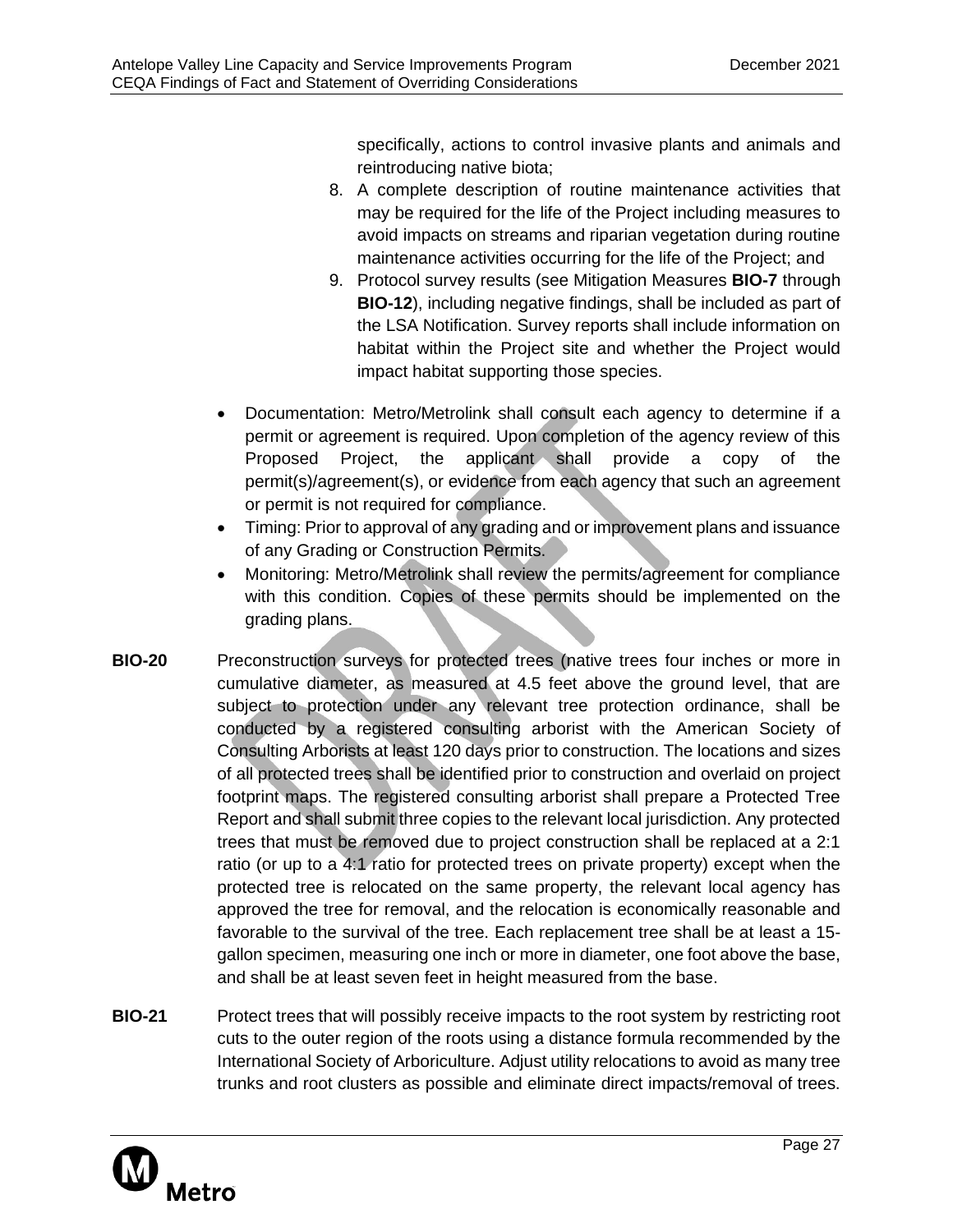Hand digging the root protection zones will reduce indirect impacts to the root systems.

- **BIO-22** Provide temporary supplemental irrigation to existing trees during construction, as necessary.
- **BIO-23** Replace all impacted trees that cannot be saved with trees of the same genus, species, and variety (if applicable) as the tree that is removed. Replacement trees shall be locally sourced from within the same watershed and not from a supplier. Replacement trees shall come from a local native plant nursery that implements Phytophthora/Clean Nursery Stock protocols
- **BIO-24** Determine proven methods of stabilizing the existing landscape to minimize disturbances beyond the area of cut and fill.
- **BIO-25** Consider "Geo-cell" type planted retaining wall stabilization structures if they can be planted with native chaparral seed.
- **BIO-26** Provide compost to hold moisture in the soil. Utilize watering bags for the establishment period.
- **BIO-27** All tree material, especially tree material infected with pests, pathogens, and diseases, shall be left on site, chipping the material for use as ground cover or mulch.

**Findings**. The potential impacts would be mitigated by requiring qualified biologists to conduct site surveys including focused/protocol surveys both during final design and prior to construction, restricting vegetation removal activities to outside of bird nesting and bat roosting seasons, monitoring construction activities, obtaining proper permits, and by providing compensatory or replacement mitigation for removed sensitive plant communities. For the reasons stated above and as set forth in the EIR, Metro finds that, through implementation of Mitigation Measures **BIO-1** through **BIO-27**, these impacts related to biological resources would be reduced to a less-thansignificant level. Metro adopts CEQA Finding 1, as identified in Section 4 above and in Section 15091(a) of the CEQA Guidelines.

## <span id="page-30-0"></span>**6.4 CULTURAL RESOURCES**

The Proposed Project would create a significant impact related to cultural resources if it were to:

• Cause a substantial adverse change in the significance of an archaeological resource pursuant to Section 15064.5 (Construction Only).

**Impact**. The Proposed Project is located within the existing railroad alignment that has been subject to disruption by development activities. Surficial archaeological resources that may have existed have likely been displaced or destroyed. However, there is the possibility that ground‐disturbing activities during the excavation of the cut slopes and addition of retaining walls could impact previously undiscovered prehistoric or archaeological resources. Additional

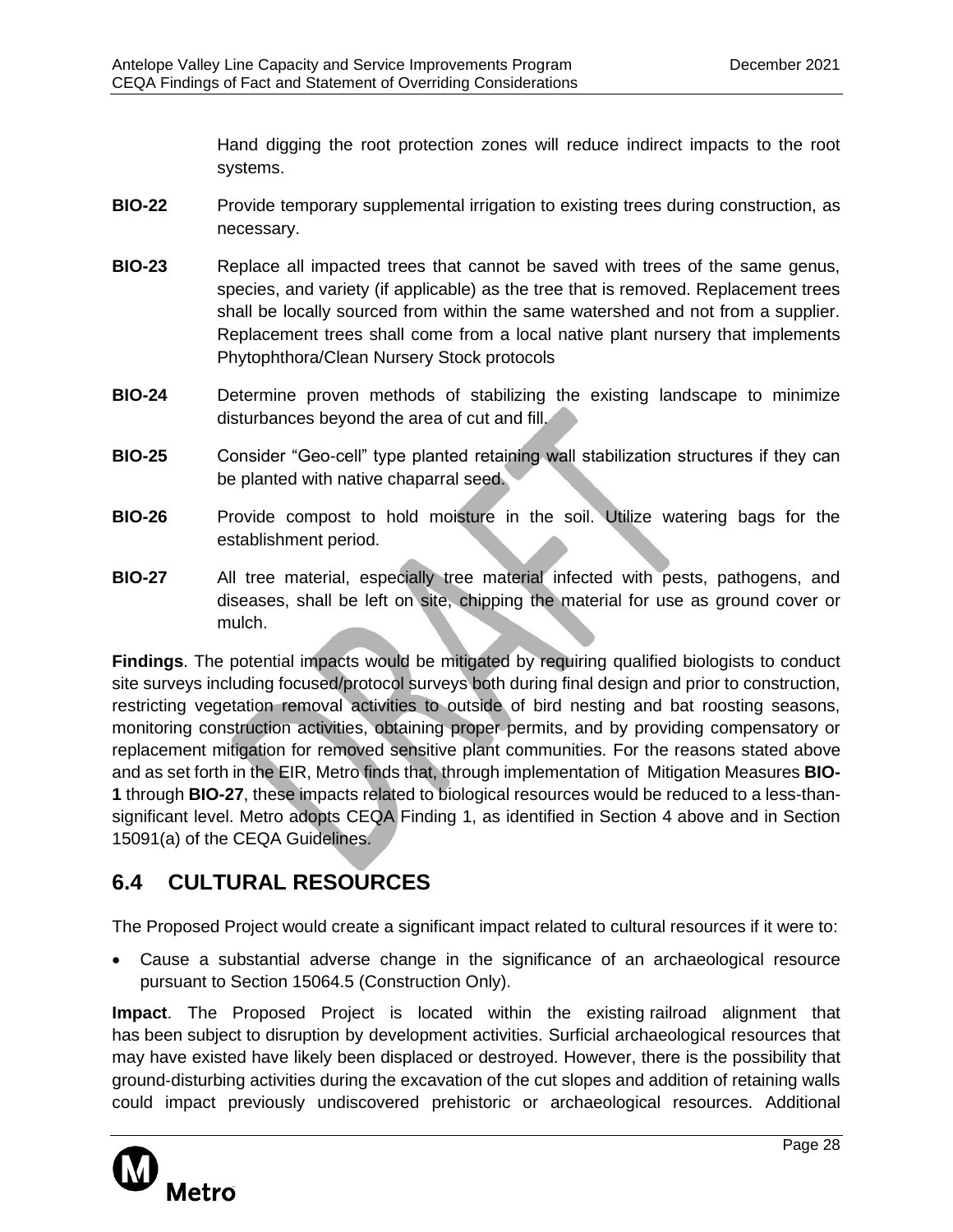excavation activities at the Santa Clarita Station associated with the Platform to Platform Pedestrian Undercrossing, Island Platform with Platform to Parking Lot Pedestrian Undercrossing, and Island Platform with Pedestrian Undercrossing Design Options present further risk of impact to these resources.

**Reference**. Section 3.5, Cultural Resources, of the Draft EIR, pages 3.5-12 through 3.5-14. Section 2.0, Corrections and Additions, of the Final EIR, pages 2-21 through 2-24.

#### **Mitigation Measures**

**CUL-1** Mitigation Measure **CUL-1** pertains specifically to archaeological involvement. The involvement of the Fernandeño Tataviam Band of Mission Indians and Gabrieleno Band of Mission Indians – Kizh Nation (Consulting Tribes) is detailed in Mitigation Measure **TCR-1**. For the purposes of Mitigation Measures **CUL-1** and **TCR-1**, ground disturbing activities include, but are not limited to, excavation, trenching, grading, and drilling.

> Prior to issuance of grading permits for each capital improvement site, a qualified archeologist, meeting the Secretary of the Interior's Standards shall be retained to serve as Project Archaeologist to develop and supervise the archaeological monitoring program.

> Prior to commencement of any grading activities on site, the Program Archaeologist shall prepare a Cultural Resources Monitoring Plan (CRMP). The CRMP shall be reviewed by the Lead Agency. The Consulting Tribes shall also be provided an opportunity to review and comment on the CRMP. The CRMP should include at a minimum: (1) the roles and responsibilities of the Program Archaeologist, archaeological monitor, and Native American monitor; (2) the definition of an Environmentally Sensitive Area (ESA) around the previously-identified prehistoric resources adjacent to the Canyon Siding Extension capital improvements area, (3) a description of monitoring procedures; (4) a description of the frequency of monitoring (e.g., full-time, part-time, spot checking); (5) a description of what types of resources may be encountered; (6) a description of circumstances that would result in the halting of work at the program site (e.g., what is considered a "significant" archaeological site); (7) a description of procedures to follow when a resource is encountered including curation procedures agreed upon by the Consulting Tribes; (8) communication/notification protocols; and (9) a description of monitoring reporting procedures.

> At the commencement of construction, an archaeologist shall provide a Worker Environmental Awareness Program (WEAP) training for all earth moving personnel and their supervisors. WEAP materials shall be developed and distributed to construction personnel over the lifetime of the Program. The Program shall inform personnel of the types of artifacts and features that may be encountered, the procedures to be followed if archaeological materials are unearthed during Program

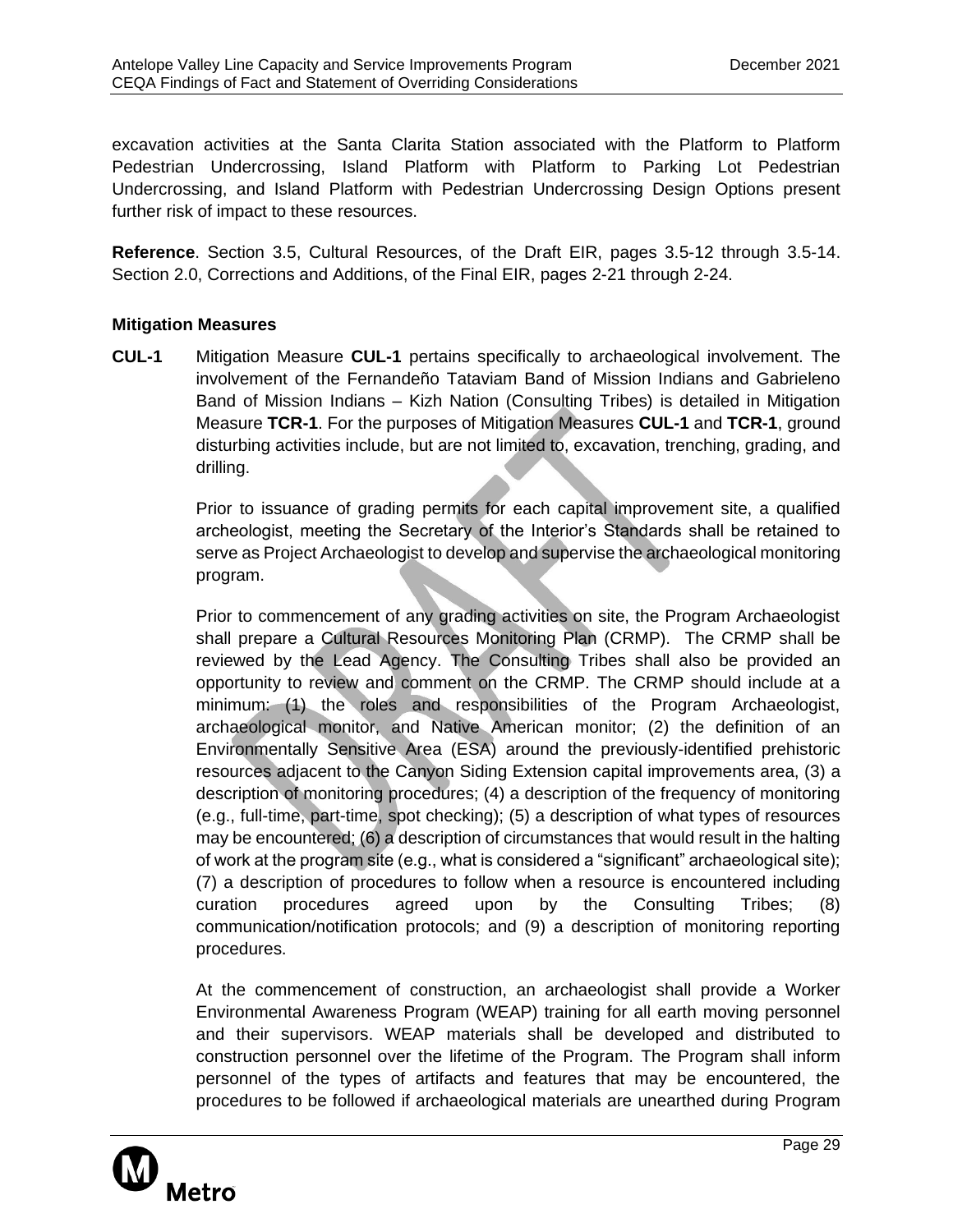excavation, contact information for the archaeological and Consulting Tribe personnel, and the regulatory requirements for the protection of archaeological resources including penalties for violations.

The archaeological monitors shall be present for all ground-disturbing activities in native soil (i.e., undisturbed, non-fill sediments) within the Balboa Double Track Extension and Lancaster Terminal Improvements sites. Within the Canyon Siding Extension site, the archaeological monitor shall be present for all ground-disturbing activities within the ESA, including those in disturbed fill sediments During grounddisturbing activities outside of the ESA within the Canyon Siding Extension site, archaeological monitoring shall be limited to ground-disturbing activities within native soil only.

All archaeological monitors, working under the supervision of the Project Archaeologist, shall have construction monitoring experience and be familiar with the types of historical and prehistoric resources that could be encountered. A sufficient number of archaeological monitors shall be present each workday to ensure that simultaneously-occurring ground-disturbing activities receive thorough levels of monitoring coverage. The Project Archaeologist shall have the ability to recommend, with written and photographic justification, the reduction or termination of monitoring efforts to the Lead Agency (i.e., Metro), and should the Lead Agency and the Consulting Tribes concur with this assessment, then monitoring shall be reduced or ceased.

If an inadvertent discovery of archaeological materials is made during project-related construction activities, the archaeological monitors shall have the authority to halt ground-disturbing activities within 50 feet of the resource(s) and an ESA physical demarcation shall be constructed. The Project Archaeologist and Lead Agency shall be notified regarding the discovery. If prehistoric or potential tribal cultural resources (TCRs) are identified within disturbed or native sediments, the Consulting Tribes shall be notified. The procedures outlined in a CRMP shall then be implemented.

**Finding**. The potential impacts would be mitigated by requiring a qualified archeologist to oversee construction activities. Metro finds that, through implementation of Mitigation Measure **CUL-1**, this impact related to cultural resources would be reduced to a less-than-significant level. Metro adopts CEQA Finding 1, as identified in Section 4 above and in Section 15091(a) of the CEQA Guidelines.

## <span id="page-32-0"></span>**6.5 GEOLOGY, SOILS, AND PALEONTOLOGICAL RESOURCES**

The Proposed Project would create a significant impact related to geology, soils, and paleontological resources if it were to:

• Directly or indirectly cause potential substantial adverse effects, including the risk of loss, injury or death involving:

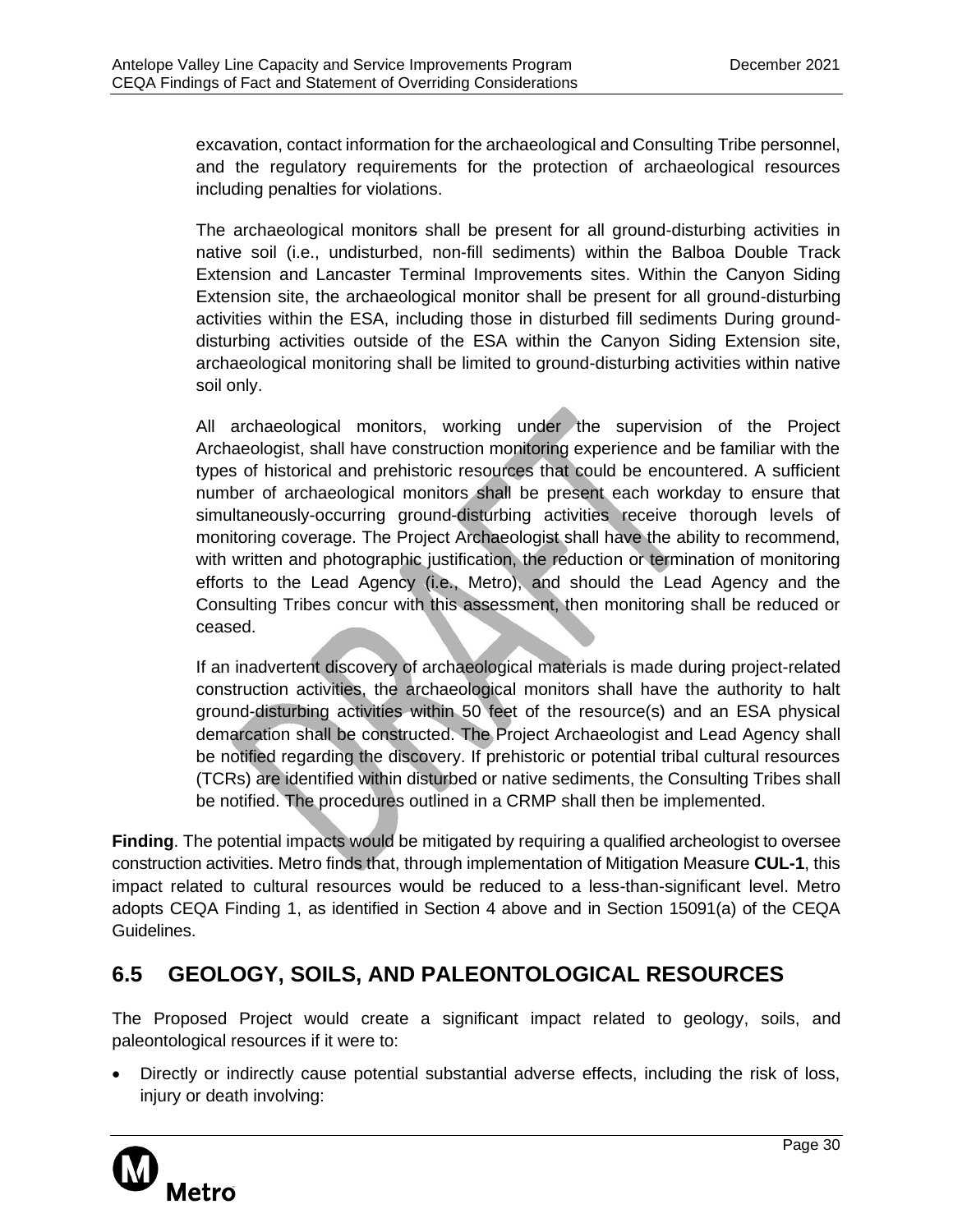- o Strong seismic ground shaking (Construction Only);
- $\circ$  Seismic-related ground failure, including liquefaction (Construction Only); and/or
- o Landslides (Construction Only).
- Be located on a geologic unit or soil that is unstable, or that would become unstable as a result of the Project, and potential result in on- or off-site landslide (Construction Only).
- Directly or indirectly destroy a unique paleontological resource or site or unique geologic feature (Construction Only).

**Impact**. The Proposed Project is located in a geologically active region prone to earthquakes, liquefaction, seismically-induced slope failure, and landslides. All three of the capital improvement sites lie within an Alquist-Priolo Earthquake Zone and cross multiple major earthquake fault zones. The Balboa Double Track Extension site is intersected by the San Fernando and Santa Susana faults within the Sierra Madre Fault Zone; to the south of the Balboa Double Track Extension site lies the Mission Hills Fault Zone and Northridge Fault. The Canyon Siding Extension site is intersected by the Honor Rancho section of the San Gabriel Fault Zone. Major earthquake fault zones underlay other portions of the AVL outside of the capital improvement sites, including the Soledad Fault and the Mojave Section of the San Andreas Fault Zone. The Balboa Double Track Extension site and the Canyon Siding Extension site are both within areas that are susceptible to landslides and debris flows.

Regarding paleontological resources, there is potential for excavation activities associated with construction of the capital improvements and design options to unearth or destroy unique paleontological or geologic features and without mitigation, the Proposed Project would result in a significant impact on paleontological resources.

**Reference**. Section 3.7, Geology and Soils, of the Draft EIR, pages 3.7-26 through 3.7-31 and pages 3.7-35 through 3.7-36.

## **Mitigation Measures**

**GEO-1** Prior to the construction of the Proposed Project, Metro/Metrolink shall develop a geotechnical design report to address geological, seismic, and soil-related constraints encountered by the Proposed Project construction. The Proposed Project shall be designed based on the latest versions of local and State building codes and regulations in order to construct seismically-resistant structures that help counteract the adverse effects of ground shaking. During final design, site-specific geotechnical investigations shall be performed at the sites where structures are proposed within liquefaction-prone designated areas. The investigations shall include exploratory soil borings with groundwater measurements. The exploratory soil borings shall be advanced, as a minimum, to the depths required by local and State jurisdictions to conduct liquefaction analyses. Similarly, the investigations shall include earthquake-induced settlement analyses of the dry substrata (i.e., above the groundwater table). The investigations shall also include seismic risk solutions to be incorporated into final design (e.g., deep foundations, ground improvement, remove and replace, among others) for those areas where liquefaction potential may be

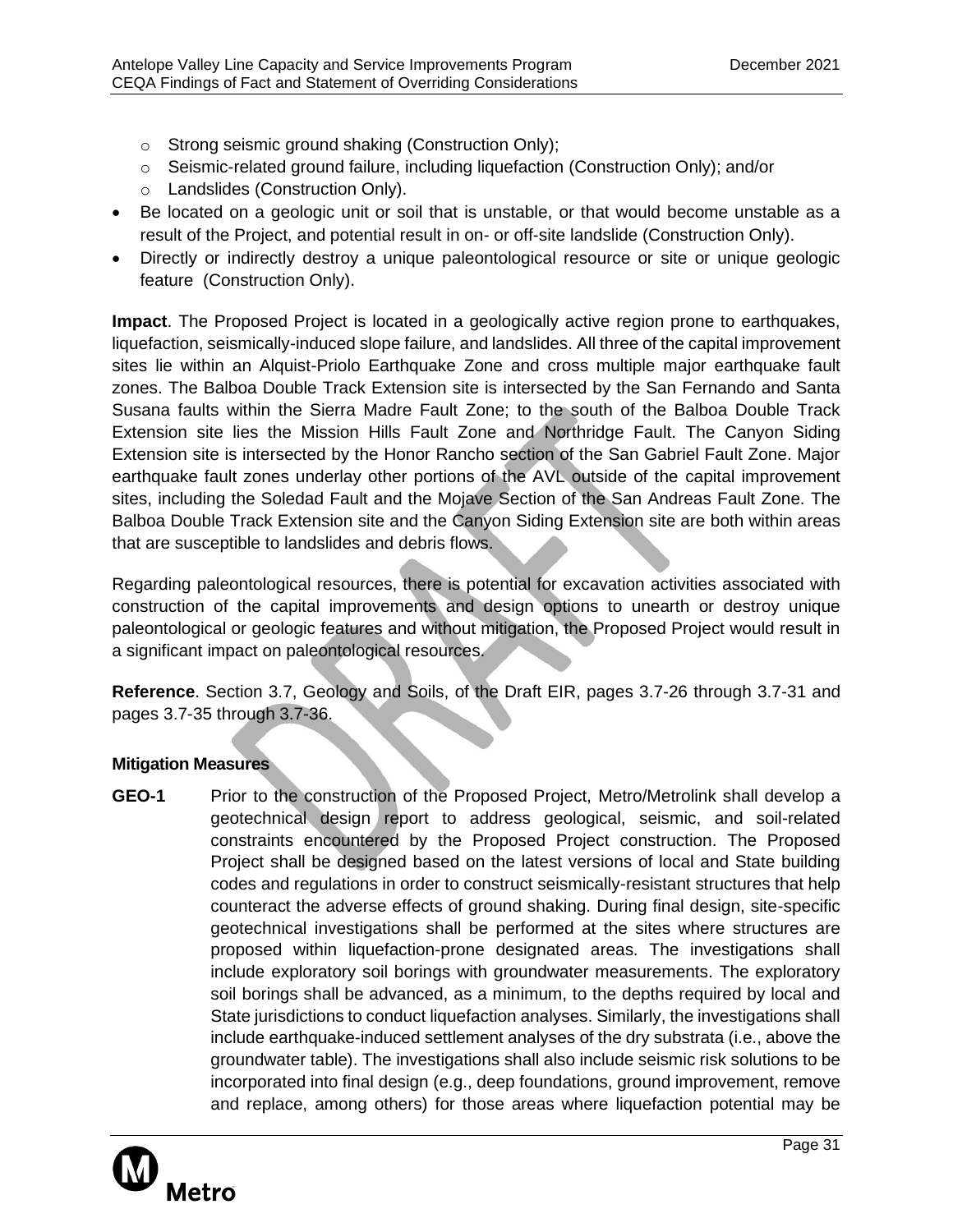experienced. The investigation shall include stability analyses of slopes located within earthquake-induced landslide areas and provide appropriate slope stabilization measures (e.g., retaining walls, slopes with shotcrete faces, slopes regrading, among others). The geotechnical investigations and design solutions shall follow the "Guidelines for Evaluating and Mitigating Seismic Hazards in California" Special Publication 117A of the California Geologic Service, as well as Metro's Design Criteria and the latest federal and State seismic and environmental requirements.

- **PAL-1** Full-time paleontological monitoring shall be implemented when Saugus Formation (QTs, Tsr), Pico Formation (Tps, Tp), Towsley Formation (Ttos), or older sedimentary deposits (Qog, Qoa) are impacted. Excavations into artificial fill (af) and younger sedimentary deposits (Qf, Qyfc, Qa, Qg) shall be initially spot-checked during excavations that exceed depths of 5 feet to check for underlying, paleontologically sensitive older sedimentary deposits. If it is determined that only artificial fill (af), modern alluvial fan deposits (Qf), younger alluvial fan deposits (Qyfc), alluvial gravel, and clay of valley areas (Qa), or stream channel deposits (Qg) are impacted, the monitoring program may be reduced or suspended.
- **PAL-2** Prior to construction, a Paleontological Resources Impact Mitigation Program (PRIMP) shall be prepared that provides detailed recommended monitoring locations; a description of a paleontological resources worker environmental awareness program to inform construction personnel of the potential for fossil discoveries and of the types of fossils that may be encountered; detailed procedures for monitoring, fossil recovery, laboratory analysis, and museum curation; and notification procedures in the event of a fossil discovery by a paleontological monitor or other project personnel. A curation agreement from the NHMLA, or another accredited repository, shall also be obtained prior to excavation in the event that paleontological resources are discovered during the construction phase of the Proposed Project.

**Finding**. The potential impacts related to strong seismic ground shaking, liquefaction, and landslides would be mitigated by designing the Proposed Project elements according to State and local building codes. Potential impacts to paleontological resources would be mitigated by requiring a qualified paleontologist to oversee Proposed Project construction activities. For the reasons stated above and as set forth in the EIR, Metro finds that, through implementation of Mitigation Measures **GEO-1**, **PAL-1**, and **PAL-2** these impacts related to geology, soils, and paleontological resources would be reduced to a less-than-significant level. Metro adopts CEQA Finding 1, as identified in Section 4 above and in Section 15091(a) of the CEQA Guidelines.

## <span id="page-34-0"></span>**6.6 HAZARDS AND HAZARDOUS MATERIALS**

The Proposed Project would create a significant impact related to hazards and hazardous materials if it were to:

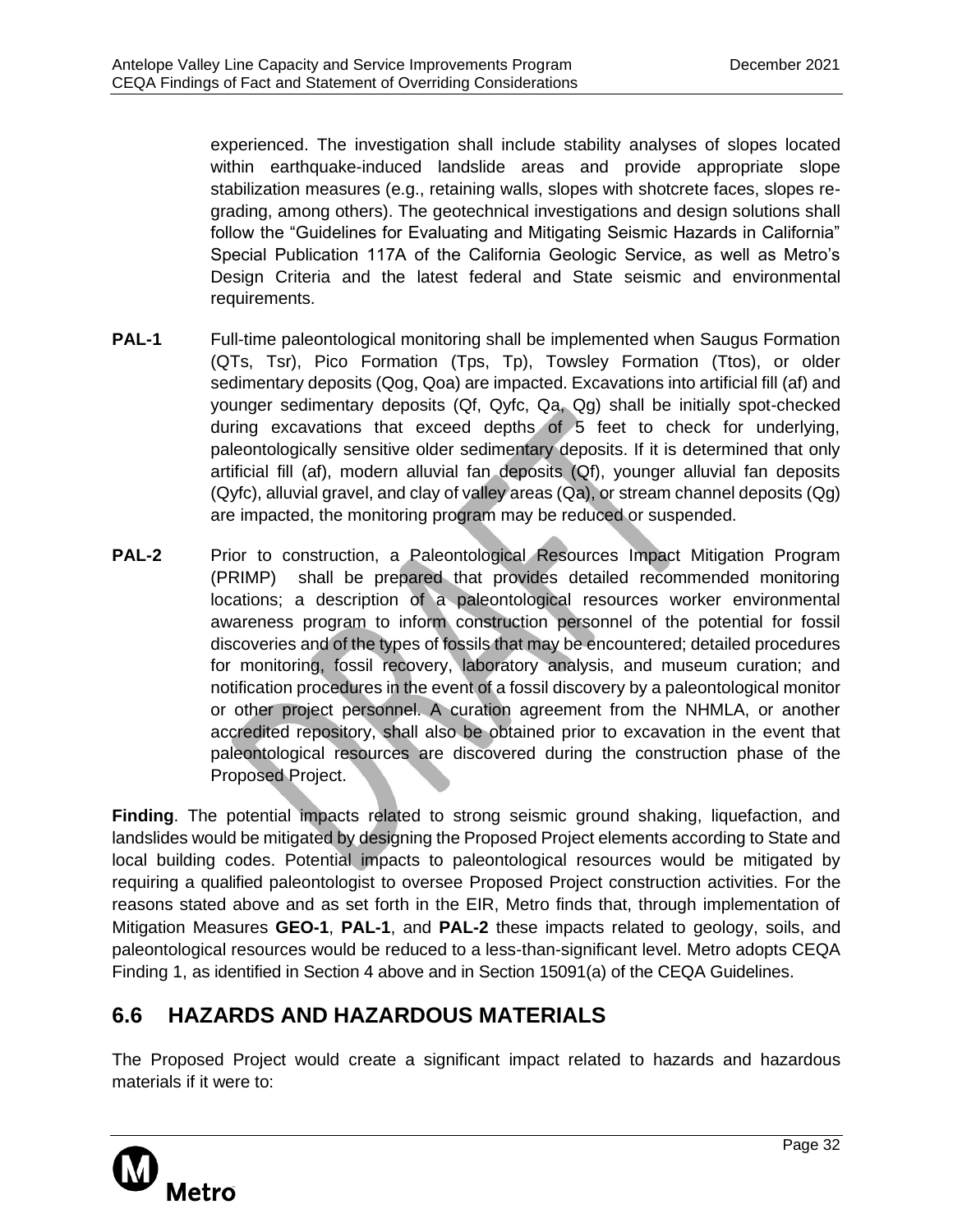- Create a significant hazard to the public or the environment through the routine transport, use, or disposal of hazardous materials (Construction Only);
- Create a significant hazard to the public or the environment through reasonably foreseeable upset and accident conditions involving the release of hazardous materials into the environment (Construction Only);
- Emit hazardous emissions or handle hazardous or acutely hazardous materials, substances, or waste within one-quarter mile of an existing or proposed school (Construction Only);
- Be located on a site which is included on a list of hazardous materials sites compiled pursuant to Government Code § 65962.5 and, as a result, would it create a significant hazard to the public or the environment (Construction Only).

**Impact**. Construction activities would use and generate hazardous waste. Hazardous materials would include, but are not limited to vehicle fuels, asphalt/concrete, lubricants, epoxy resins, drilling fluids, and paints. The use of these materials, including their routine transport and disposal, carries the potential for an accidental release into the local environment. Although typical construction management practices limit and often eliminate the risk of such accidental releases, the extent and duration of the Proposed Project construction presents a possible risk to the environment, through the routine transport of hazardous materials.

There is potential for contaminated soil and groundwater, aerially deposited lead, presence of lead-based paints, presence of asbestos containing materials, and various historic uses that handled or stored hazardous materials within the vicinity of the capital improvement sites. Disturbances of soil, soil vapor, or groundwater during construction at known, potential, or historical concern sites would potentially result in the upset of hazardous materials into the environment and presenting potential for significant impacts. Disturbance of these concern sites could create a health risk to construction workers and nearby residents or the public during construction. In addition, the Balboa Double Track Extension site is located within a known Methane Zone and Methane Buffer Zone. There is potential for ground disturbing activities such as track removal and grading to result in the release of methane vapor presenting potential risks of explosion. Notably, portions of the Canyon Siding Extension site are located within the historic boundaries of the Whitaker-Bermite Facility, which is included in the Cortese List of hazardous materials sites compiled pursuant to Government Code Section 65962.5. There is higher potential for soil contamination and hazardous material release impacts during construction at this site.

**Reference**. Section 3.9, Hazards and Hazardous Materials, of the Draft EIR, pages 3.9-18 through 3.9-25.

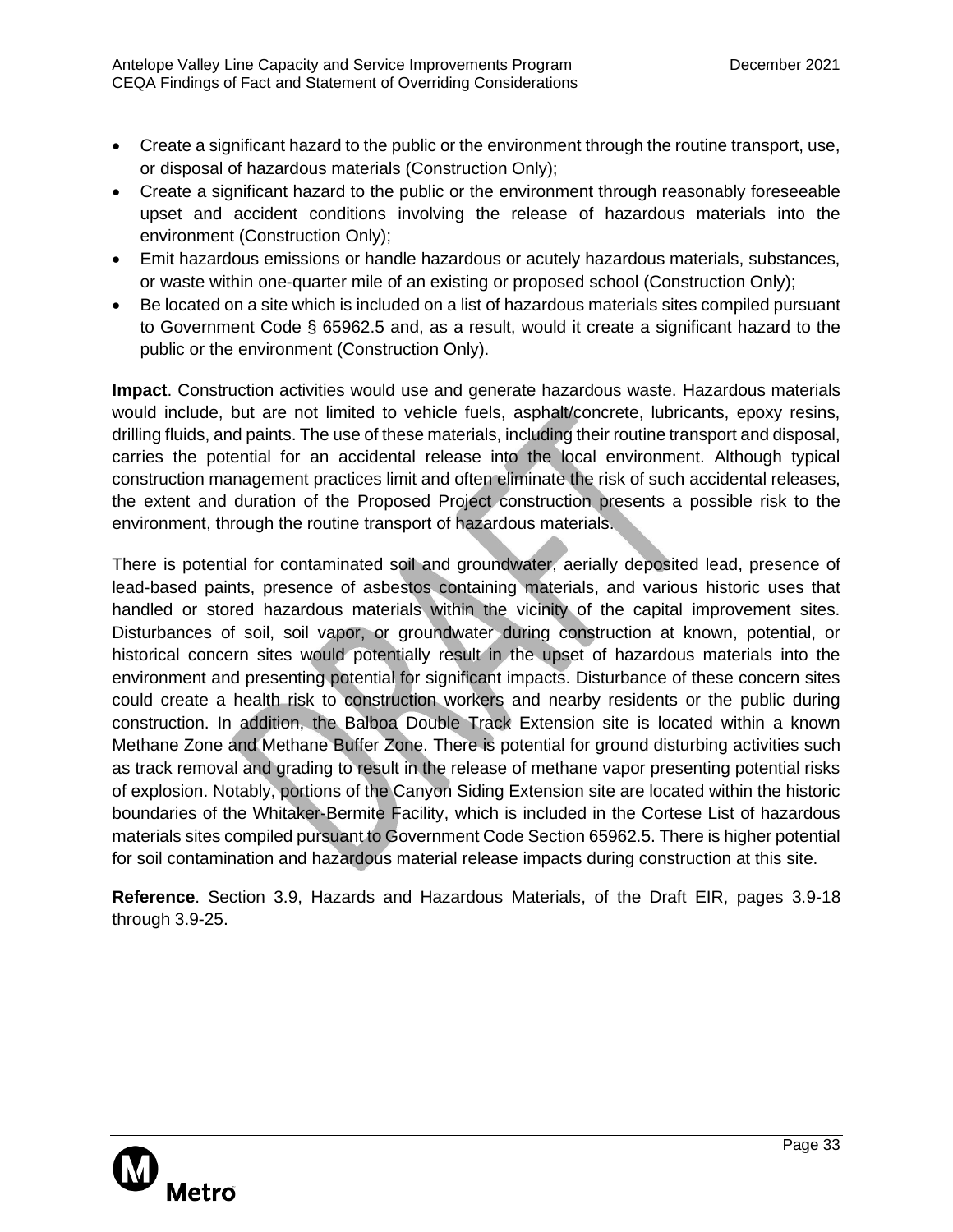### **Mitigation Measures**

- **HAZ-1** Prior to the start of construction, the contractor shall provide Metro/Metrolink with an industrial waste management plan and/or a waste and hazardous materials management plan, such as a plan defined in Title 19 California Code of Regulations or a Spill Prevention, Control, and Countermeasure Plan. These plans shall be completed to Metro/Metrolink contractor specifications and will identify the responsible parties and outline procedures for hazardous waste and hazardous materials worker training, certifications, handling, storage, and transport during construction of the Proposed Project. The plan shall specify how the contractor will handle and manage wastes onsite, including:
	- Prescribe BMPs to follow to prevent hazardous material releases and cleanup of any hazardous material releases that may occur
	- Comply with the SWRCB Construction CWA Section 402 General Permit conditions and requirements for transport, labeling, containment, cover, and other BMPs for storage of hazardous materials during construction.

During construction, the contractor shall comply with applicable federal and state regulations that consider hazardous material handling and storage practices, such as RCRA, CERCLA, the Hazardous Materials Release Response Plans and Inventory Law, and the Hazardous Waste Control Act.

- **HAZ-2** Prior to the start of construction, the construction contractor shall retain a qualified environmental consultant to prepare a Soil Management Plan, Soil Reuse Management Plan, Groundwater Management Plan, and/or Soil, Soil Vapor, and Groundwater Management Plan. These plans shall be completed to Metro/Metrolink's contractor specifications and submitted to Metro/Metrolink prior to any grounddisturbing activities for the Proposed Project. Alternatively, soil, soil vapor, and/or groundwater plans shall be prepared separately and then compiled together as a Soil, Soil Vapor, and Groundwater Management Plan.
- **HAZ-3** Consistent with Metro's standard practice, prior to the start of construction, the contractor shall provide Phase I Environmental Site Assessments (ESAs) in accordance with standard American Society for Testing and Materials (ASTM) methodologies, to assess the land use history of each parcel that would be acquired for the Proposed Project. The determination of parcels that require a Phase II ESA (i.e., soil, groundwater, soil vapor subsurface investigations) shall be evaluated after the Phase I ESAs have been completed and would be based on the results of the Phase I ESAs. Specifically, if the Phase I ESAs identify suspected contamination in the soil, soil vapor, or groundwater; a Phase II ESA shall be conducted to determine whether the suspect contamination had resulted in soil, groundwater, or soil vapor contamination exceeding regulatory action levels.

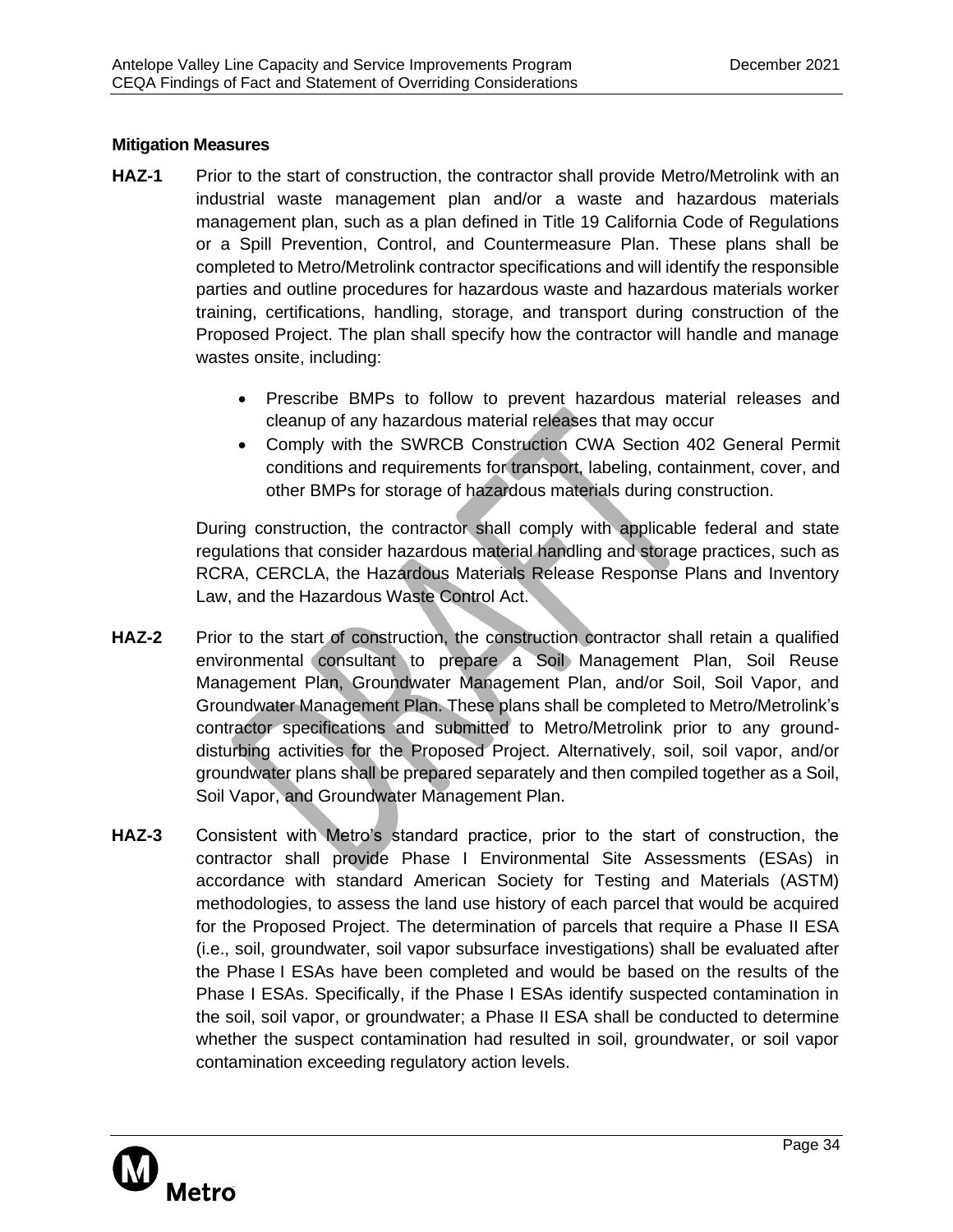If the Phase II ESA concludes that the site is impacted, remediation or corrective action (e.g., removal of contamination, in-situ treatment, capping) shall be conducted prior to or during construction under the oversight of federal, state, and/or local agencies (e.g., United States Environmental Protection Agency (USEPA), Department of Toxic Substances Control (DTSC), Regional Water Quality Control Board (RWQCB), Los Angeles County) and in full compliance with current and applicable federal and state laws and regulations. Additionally, Voluntary Cleanup Agreements shall be used for parcels where remediation or long-term monitoring is necessary.

**HAZ-4** The Balboa Double Track Extension shall be designed in accordance with the City of Los Angeles Municipal Code, Chapter IX, Building Regulations, Article 1, Division 71, Methane Seepage Regulations, as amended by the City of Los Angeles Methane Ordinance (No. 175790). Specific requirements shall be determined according to actual methane levels and pressures measured along the Affected Area, and the specific requirements shall be incorporated into the design and construction.

**Finding**. The potential impacts would be mitigated by ensuring that any accidental spills or releases of hazardous materials are managed properly, hazardous wastes or known contaminated materials are disposed of properly, unknown environmental concerns are identified prior to ground disturbance, and concerns related to the presence of methane gas in the Balboa Double Track Extension site are addressed through design solutions in accordance with the City of Los Angeles requirements. For the reasons stated above and as set forth in the EIR, Metro finds that, through implementation of Mitigation Measure **HAZ-1** through **HAZ-4**, these impacts related to hazards and hazardous materials would be reduced to a less-than-significant level. Metro adopts CEQA Finding 1, as identified in Section 4 above and in Section 15091(a) of the CEQA Guidelines.

## <span id="page-37-0"></span>**6.7 TRIBAL CULTURAL RESOURCES**

The Proposed Project would create a significant impact related to tribal cultural resources if it were to:

- Cause a substantial adverse change in the significance of a tribal cultural resource, listed or eligible for listing in the California Register of Historical Resources, or in a local register of historical resources as defined in Public Resources Code Section 5020.1(k) (Construction Only); and/or
- Cause a substantial adverse change in the significance of a tribal cultural resource determined by the lead agency, in its discretion and supported by substantial evidence, to be significant pursuant to criteria set forth in subdivision (c) of Public Resources Code Section 5024.1? In applying the criteria set forth in subdivision (c) of Public Resources Code Section 5024.1, the lead agency shall consider the significance of the resource to a California Native American tribe (Construction Only).

**Impact**. The Project corridor was identified by Mr. Andrew Salas of the Kizh Nation as a Tribal Cultural Resource (TCR); however, the TCR has not been listed or determined eligible for the

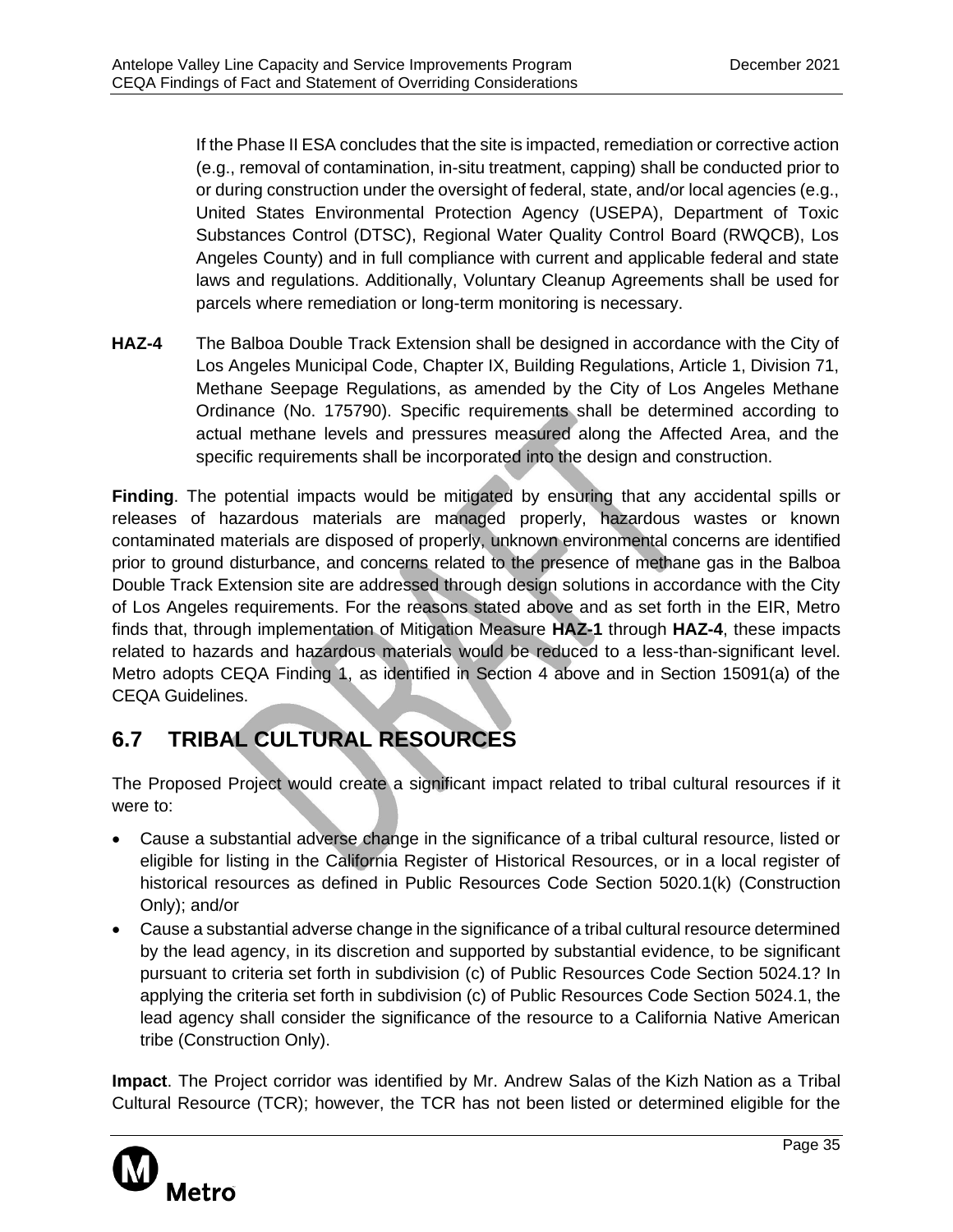California Register of Historic Resources (CRHR) or any local register. Additionally, it is assumed that an abundance of materials and artifacts are buried in the Project Area, including unmarked burials along the entire AVL corridor based on ethnographic accounts documenting the traditional ancestral territory of the Fernandeño Tataviam Band of Mission Indians. The Proposed Project is located within an urbanized area and has been subject to disruption by development activities associated with the railroad and surrounding urban uses. As a result of previous development activities, surficial archaeological resources and any above-ground tribal cultural resources that may have existed have likely been displaced or destroyed. Considering the stated sensitivity of the Project Area with regard to the assumed presence of materials, artifacts, and unmarked burials along the AVL corridor, there is the possibility that ground‐disturbing activities could impact previously undiscovered buried tribal cultural resources of historical significance.

**Reference**. Section 3.11, Tribal Cultural Resources, of the Draft EIR, pages 3.11-8 through 3.11-10. Section 2.0, Corrections and Additions, of the Final EIR, pages 2-24 through 2-28.

## **Mitigation Measures**

**TCR-1** Mitigation Measure **CUL-1** pertains specifically to archaeological involvement. The involvement of the Fernandeño Tataviam Band of Mission Indians and Gabrieleno Band of Mission Indians – Kizh Nation (Consulting Tribes) is detailed in Mitigation Measure **TCR-1**. For the purposes of the Mitigation Measures **CUL-1** and **TCR-1**, ground disturbing activities include, but are not limited to, excavation, trenching, grading, and drilling.

> In addition to the Program Archaeologist and archaeological monitor (See Mitigation Measure **CUL-1**), a Native American monitor from the Consulting Tribes shall be retained to monitor earth-moving activities. Native American monitoring shall be conducted on a rotational basis between the Consulting Tribes (Fernandeño Tataviam Band of Mission Indians and Gabrieleno Band of Mission Indians – Kizh Nation) during these construction activities, and attendance is ultimately at the discretion of the Consulting Tribes.

> Prior to commencement of any grading activities on site, the Program Archaeologist shall prepare a Cultural Resources Monitoring Plan (CRMP). The CRMP shall be reviewed by the Lead Agency and Consulting Tribes. The CRMP should include at a minimum: (1) the roles and responsibilities of the Program Archaeologist, archaeological monitor, and Native American monitor; (2) the definition of an Environmentally Sensitive Area (ESA) around the previouslyidentified prehistoric resources adjacent to the Canyon Siding Extension capital improvements area, (3) a description of monitoring procedures; (4) a description of the frequency of monitoring (e.g., full-time, part-time, spot checking); (5) a description of what types of resources may be encountered; (6) a description of circumstances that would result in the halting of work at the program site (e.g., what is considered a "significant" archaeological site); (7) a description of

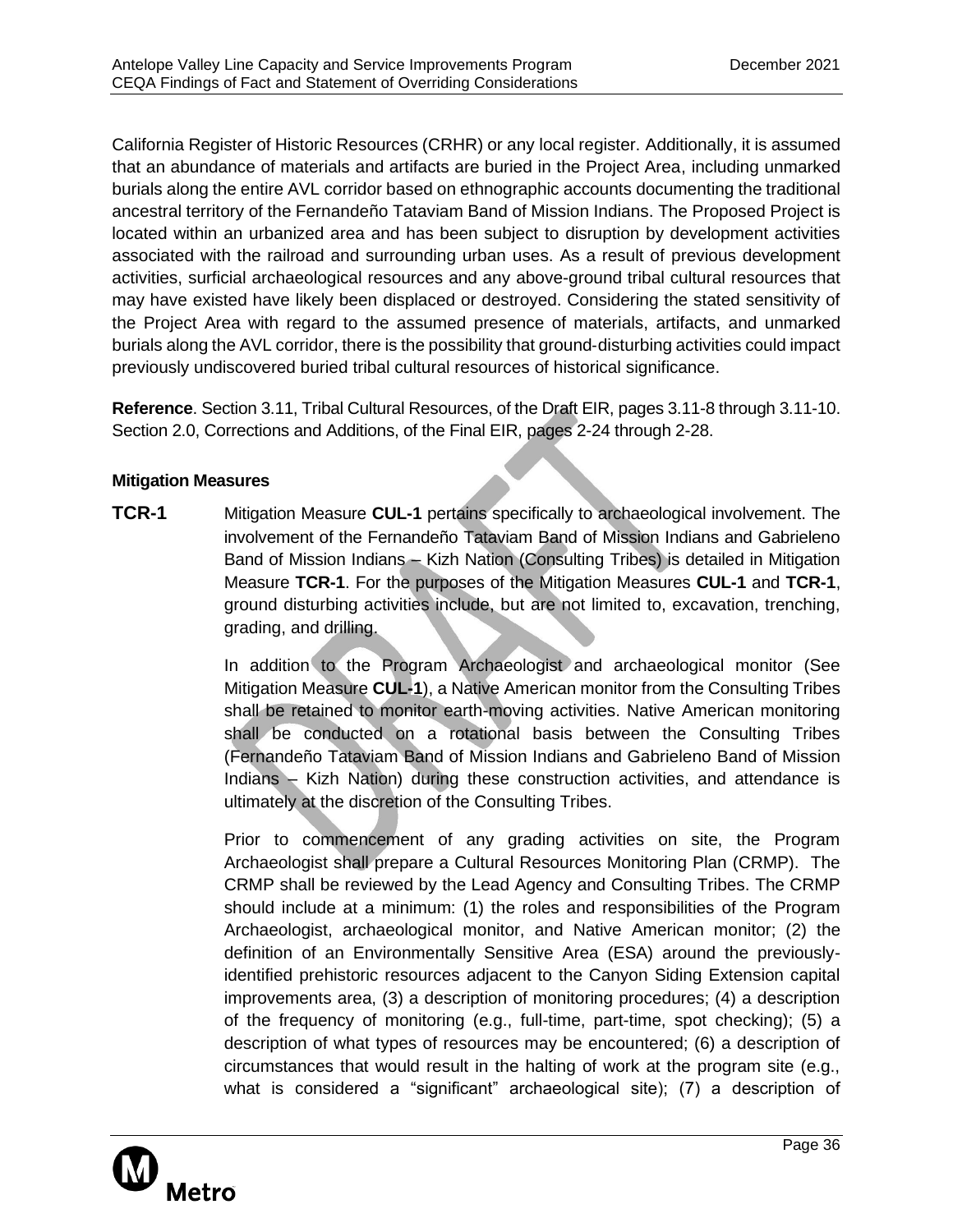procedures to follow when a resource is encountered including curation procedures agreed upon by the Consulting Tribes; (9) communication/notification protocols; and (8) a description of monitoring reporting procedures.

At the commencement of construction, an archaeologist and Native American representatives from the Consulting Tribes shall provide a Worker Environmental Awareness Program (WEAP) training for all earth moving personnel and their supervisors. WEAP materials shall be developed and distributed to construction personnel over the lifetime of the Program. The Program shall inform personnel of the types of artifacts and features that may be encountered, the procedures to be followed if archaeological materials are unearthed during program excavation, contact information for the archaeological and Consulting Tribe personnel, and the regulatory requirements for the protection of archaeological resources including penalties for violations.

The Native American monitor shall be present for all ground-disturbing activities in native soil (i.e., undisturbed, non-fill sediments) within the Balboa Double Track Extension and Lancaster Terminal Improvements sites. Within the Canyon Siding Extension site, the Native American monitor shall be present for all grounddisturbing activities within the ESA, including those in disturbed fill sediments. During ground-disturbing activities outside of the ESA within the Canyon Siding Extension site, Native American monitoring shall be limited to ground-disturbing activities within native soil only. A sufficient number of Native American monitors shall be present each workday to ensure that simultaneously occurring ground disturbing activities receive thorough levels of monitoring coverage.

If an inadvertent discovery of archaeological materials is made during programrelated construction activities, the Native American monitor shall have the authority to halt ground disturbing activities within 50 feet of the resource(s) and an ESA physical demarcation shall be constructed. The Program Archaeologist, Lead Agency, and Consulting Tribes shall be notified regarding the discovery. The procedures outlined in CRMP shall then be implemented.

**Finding**. The potential impacts would be mitigated by ensuring that tribal monitors from Consulting Tribes monitor ground disturbing activities associated with construction of the Proposed Project and that any tribal cultural resources discovered during construction of the Proposed Project would be properly assessed and preserved. For the reasons stated above and as set forth in the EIR, Metro finds that, through implementation of Mitigation Measure **TCR-1**, this impact related to tribal cultural resources would be reduced to a less-than-significant level. Metro adopts CEQA Finding 1, as identified in Section 4 above and in Section 15091(a) of the CEQA Guidelines.

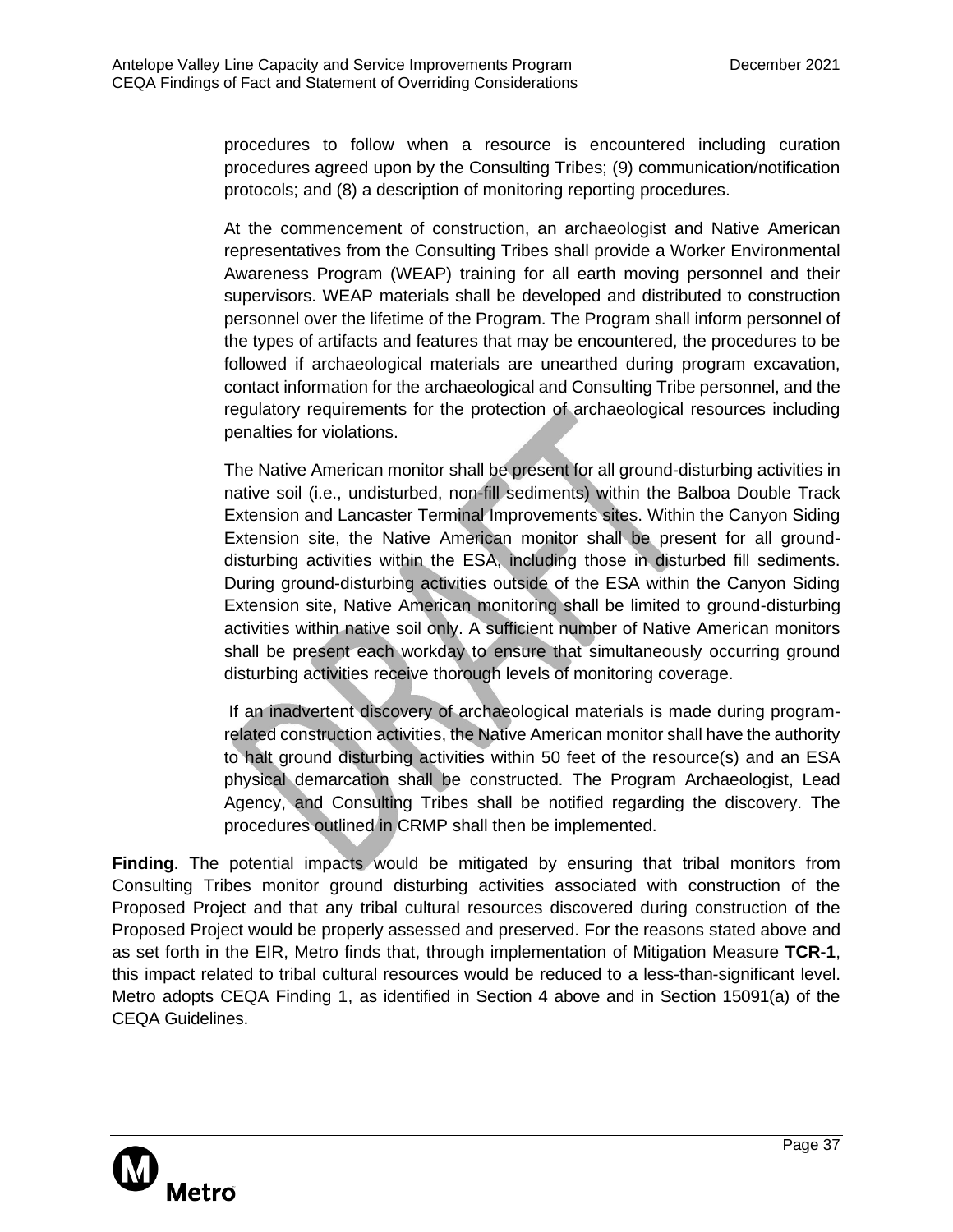## <span id="page-40-0"></span>**6.8 HYDROLOGY AND WATER QUALITY**

The Proposed Project would create a significant impact related to hydrology and water quality if it were to:

- Violate any water quality standards or waste discharge requirements, or otherwise substantially degrade surface or groundwater quality (Construction Only).
- Substantially alter the existing drainage pattern of the site or area, including through the alteration of the course of a stream or river or through the addition of impervious surfaces, in a manner that would (Construction Only):
	- o Result in substantial erosion or siltation on- or off-site;
	- o Substantially increase the rate or amount of surface runoff in a matter which would result in flooding on- or off-site;
	- $\circ$  Create or contribute runoff water which would exceed the capacity of existing or planned stormwater drainage systems or provide substantial additional sources of polluted runoff; or
	- o Impede or redirect flood flows.
- Conflict with or obstruct implementation of a water quality control plan or sustainable groundwater management plan (Operations Only).

**Impact**. Construction of the Proposed Project could result in temporary changes in grades and drainage patterns, discharge of pollutants into surface waters, exposure of soils to stormwater and erosive conditions. In addition, temporary dewatering may be required. Similarly, there is potential for contaminated groundwater to be encountered during construction of the Proposed Project, in particular, the Canyon Siding Extension.

Operations associated with the Lancaster Terminal Improvements would include vehicle wash facilities that would discharge wastewater into the local sewer system. If vehicle cleaning operations are not managed properly, there is potential for a significant impact related to water quality standards and waste discharge requirements. The proposed layover facility is subject to the IGP (Order No. 2014-0057-DWQ), which regulates industrial discharges into municipal sewer systems.

**Reference**. Section 3.12, Hydrology and Water Quality, of the Draft EIR, pages 3.12-11 through 3.12-17.

## **Mitigation Measures**

**WQ-1** During construction, Metro/Metrolink shall prepare a Stormwater Pollution Prevention Plan (SWPPP) in compliance with the provisions of the National Pollution Discharge Elimination System (NPDES) General Permit for Stormwater Discharges Associated with Construction and Land Disturbance Activities (CGP) (Order No. 2009-0009-DWQ, NPDES No. CAS000002) and any subsequent amendments (Order No. 2010-0014-DWQ and Order No. 2012-0006-DWQ), as

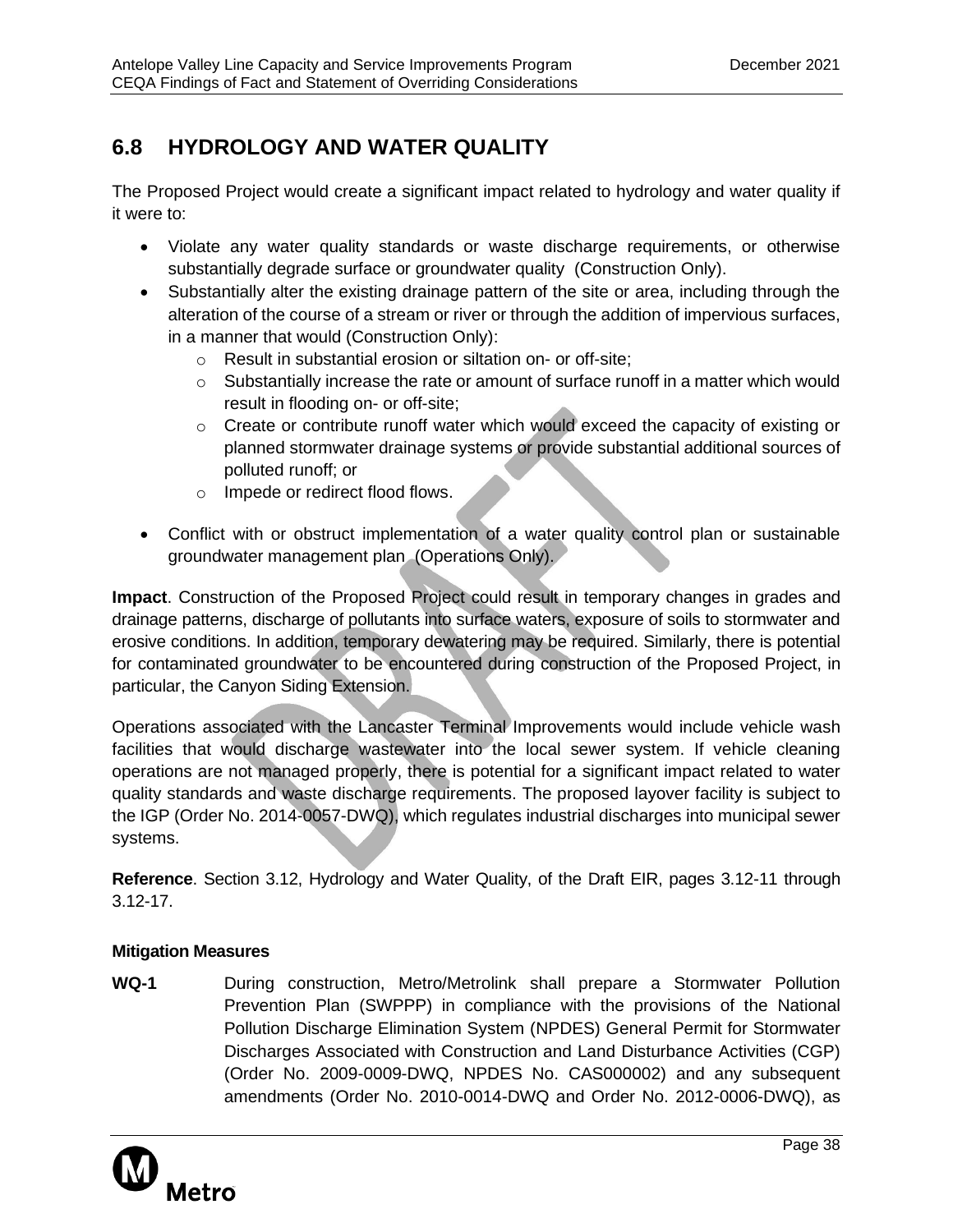they relate to Proposed Project construction activities within the Balboa Double Track Extension, Canyon Siding Extension, and/or Lancaster Terminal Improvements sites. Construction activities shall not commence until a waste discharger identification number is received from the Stormwater Multiple Application and Report Tracking System. The contractor for each capital improvement site shall implement all required aspects of the SWPPP during Proposed Project construction.

- **WQ-2** Metro/Metrolink shall comply with the NPDES Waste Discharge Requirements for MS4 Discharges within the Coastal Watersheds of Los Angeles County (Order No. 2012-0175, NPDES No. CAS004001), effective December 28, 2012 (known as the Phase I Permit) and NPDES General Permit for Storm Water Discharges From Small Municipal Separate Storm Sewer Systems (NPDES No. CAS000004), as applicable. This post-construction requirement shall apply to each of the capital improvement sites. Metro/Metrolink shall prepare a final Low Impact Design (LID) report in accordance with the applicable local LID Manual. These include the City of Los Angeles Planning and Land Development Handbook for Low Impact Development, May 9, 2016 and the County of Los Angeles Department of Public Works Low Impact Development Standards Manual, February 2014. The LID report shall identify the required BMPs to be in place prior to project operation and maintenance.
- **WQ-3** In the event that groundwater is encountered during excavation, the construction contractor for each capital improvement site where groundwater is present shall comply with the provisions of the General Waste Discharge Requirements for Discharges of Groundwater from Construction and Project Dewatering to Surface Waters in Coastal Watersheds of Los Angeles and Ventura Counties (Order No. R4-2013-0095, NPDES Permit No. CAG994004), effective July 6, 2013 (known as the Dewatering Permit) or NPDES General Permit for Limited Threat Discharges to Surface Waters (Order No. R6T-2014-009, NPDES Permit No. CAG996001), as they relate to discharge of non-stormwater dewatering wastes. The two options to discharge shall be to the local storm drain system and/or to the sanitary sewer system, and the contractor shall obtain a permit from the RWQCB and/or the City of Los Angeles, respectively.
- **WQ-4** In the event that groundwater is encountered during excavation associated with Canyon Siding Extension, the contractor shall comply with the provisions of the General Waste Discharge Requirements for Discharges of Treated Groundwater from Investigation and/or Cleanup of VOC Contaminated Sites to Surface Waters in Coastal Watersheds of Los Angeles and Ventura Counties (Order No. R4-2013- 0043, NPDES Permit No. CAG914001), effective April 7, 2013 (known as the Dewatering Permit for contaminated sites), for discharge of non-stormwater dewatering wastes from contaminated sites impacted during construction. The two options to discharge shall be to the local storm drain system and/or to the sanitary

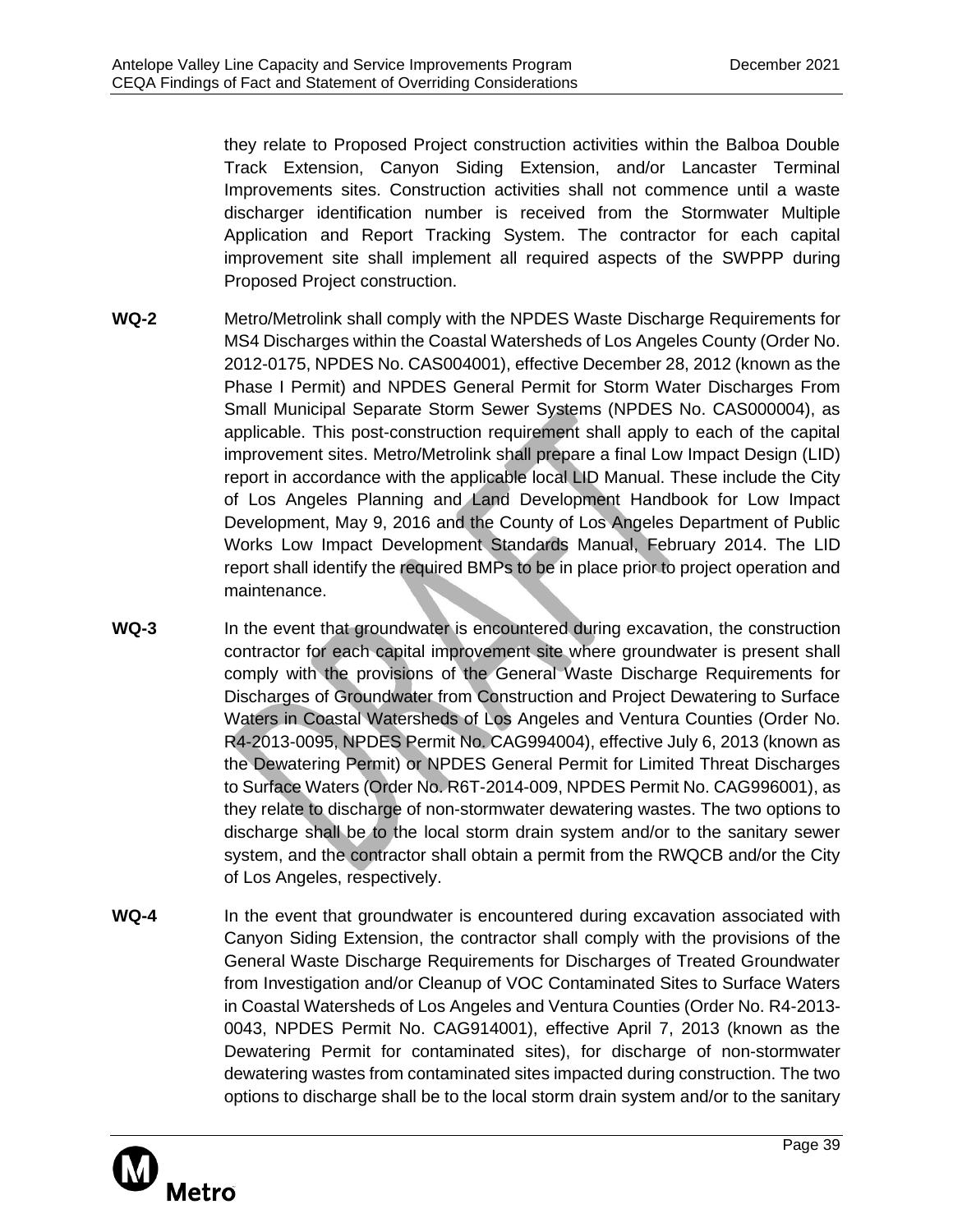sewer system, and the contractor shall require a permit from the RWQCB and/or the City of Santa Clarita, respectively.

**WQ-5** Metro/Metrolink shall comply with the NPDES General Permit for Stormwater Discharges Associated with Industrial Activities (IGP; Order No. 2014-0057-DWQ, NPDES No. CAS000001) for demolished, relocated, or new industrial-related properties impacted by the project. This shall include preparation of industrial SWPPP(s), as applicable.

**Finding**. The potential impacts would be mitigated by ensuring that proper permits and associated stormwater pollution prevention plans are prepared and acquired prior to construction. For the reasons stated above and as set forth in the EIR, Metro finds that, through implementation of Mitigation Measures **WQ-1** through **WQ-5**, these impacts related to hydrology and water quality would be reduced to a less-than-significant level. Metro adopts CEQA Finding 1, as identified in Section 4 above and in Section 15091(a) of the CEQA Guidelines.

# <span id="page-42-0"></span>**7. ENVIRONMENTAL IMPACTS FOUND TO BE LESS THAN SIGNIFICANT OR NO IMPACT**

CEQA does not require findings to be adopted for impacts that are determined to be less than significant or no impact. Table 7-1 identifies the environmental impacts found to be less than significant or no impact.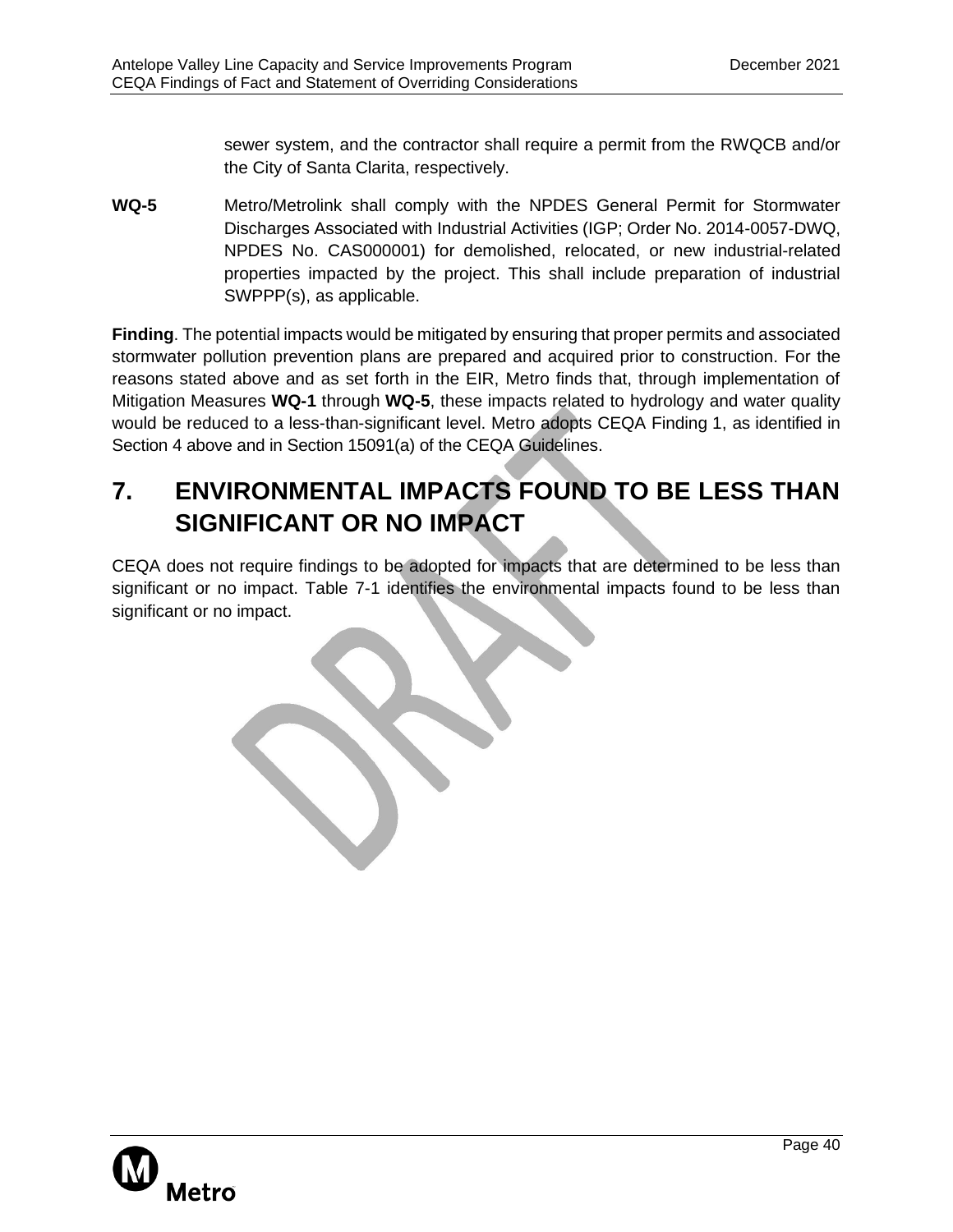$\bigcup$ 

Table 7-1. Environmental Impacts Found to be Less than Significant or No Impact.

| <b>Environmental</b><br><b>Resource Area</b> | <b>Appendix G Threshold</b>                                                                                                                                                                                                                                                                                                                                                                                      | <b>Impact Determination</b>                 |
|----------------------------------------------|------------------------------------------------------------------------------------------------------------------------------------------------------------------------------------------------------------------------------------------------------------------------------------------------------------------------------------------------------------------------------------------------------------------|---------------------------------------------|
|                                              |                                                                                                                                                                                                                                                                                                                                                                                                                  |                                             |
|                                              | Conflict with a program, plan, ordinance or policy addressing the circulation<br>system, including transit, roadway, bicycle and pedestrian facilities.                                                                                                                                                                                                                                                          | Operation - Less-than-Significant Impact    |
|                                              | Conflict or be inconsistent with CEQA Guidelines Section 15064.3, subdivision (b)                                                                                                                                                                                                                                                                                                                                | Construction - Less-than-Significant Impact |
|                                              |                                                                                                                                                                                                                                                                                                                                                                                                                  | Operations - Less-than-Significant Impact   |
| Transportation                               | Substantially increase hazards due to a geometric design feature (e.g., sharp                                                                                                                                                                                                                                                                                                                                    | Construction - Less-than-Significant Impact |
|                                              | curves or dangerous intersections) or incompatible uses (e.g., farm equipment).                                                                                                                                                                                                                                                                                                                                  | Operations - Less-than-Significant Impact   |
|                                              | Result in inadequate emergency access                                                                                                                                                                                                                                                                                                                                                                            | Construction - Less-than-Significant Impact |
|                                              |                                                                                                                                                                                                                                                                                                                                                                                                                  | Operations - Less-than-Significant Impact   |
|                                              | Substantially damage scenic resources, including, but not limited to, trees, rock<br>outcroppings, and historic buildings within a state scenic highway                                                                                                                                                                                                                                                          | Construction - Less-than-Significant Impact |
|                                              |                                                                                                                                                                                                                                                                                                                                                                                                                  | Operations - Less-than-Significant Impact   |
| Aesthetics                                   | In non-urbanized areas, would the Proposed Project substantially degrade the<br>existing visual character or quality of public views of the site and its surroundings?<br>(Public views are those that are experienced from a publicly accessible vantage<br>point). If the project is in an urbanized area, would the project conflict with<br>applicable zoning and other regulations governing scenic quality | Operations - Less-than-Significant Impact   |
|                                              | Create a new source of substantial light or glare which would adversely affect day<br>or nighttime views in the area                                                                                                                                                                                                                                                                                             | Operations - Less-than-Significant Impact   |
|                                              | Conflict with or obstruct implementation of the applicable air quality plan                                                                                                                                                                                                                                                                                                                                      | Construction - Less-than-Significant Impact |
|                                              | Result in a cumulatively considerable net increase of any criteria pollutant for<br>which the project region is non-attainment under an applicable federal or state<br>ambient air quality standard.                                                                                                                                                                                                             | Construction - Less-than-Significant Impact |
| <b>Air Quality</b>                           | Expose sensitive receptors to substantial pollutant concentrations.                                                                                                                                                                                                                                                                                                                                              | Construction - Less-than-Significant Impact |
|                                              |                                                                                                                                                                                                                                                                                                                                                                                                                  | Operations - Less-than-Significant Impact   |
|                                              | Result in other emissions (such as those leading to odors) adversely affecting a<br>substantial number of people                                                                                                                                                                                                                                                                                                 | Construction - Less-than-Significant Impact |
|                                              |                                                                                                                                                                                                                                                                                                                                                                                                                  | Operations - Less-than-Significant Impact   |

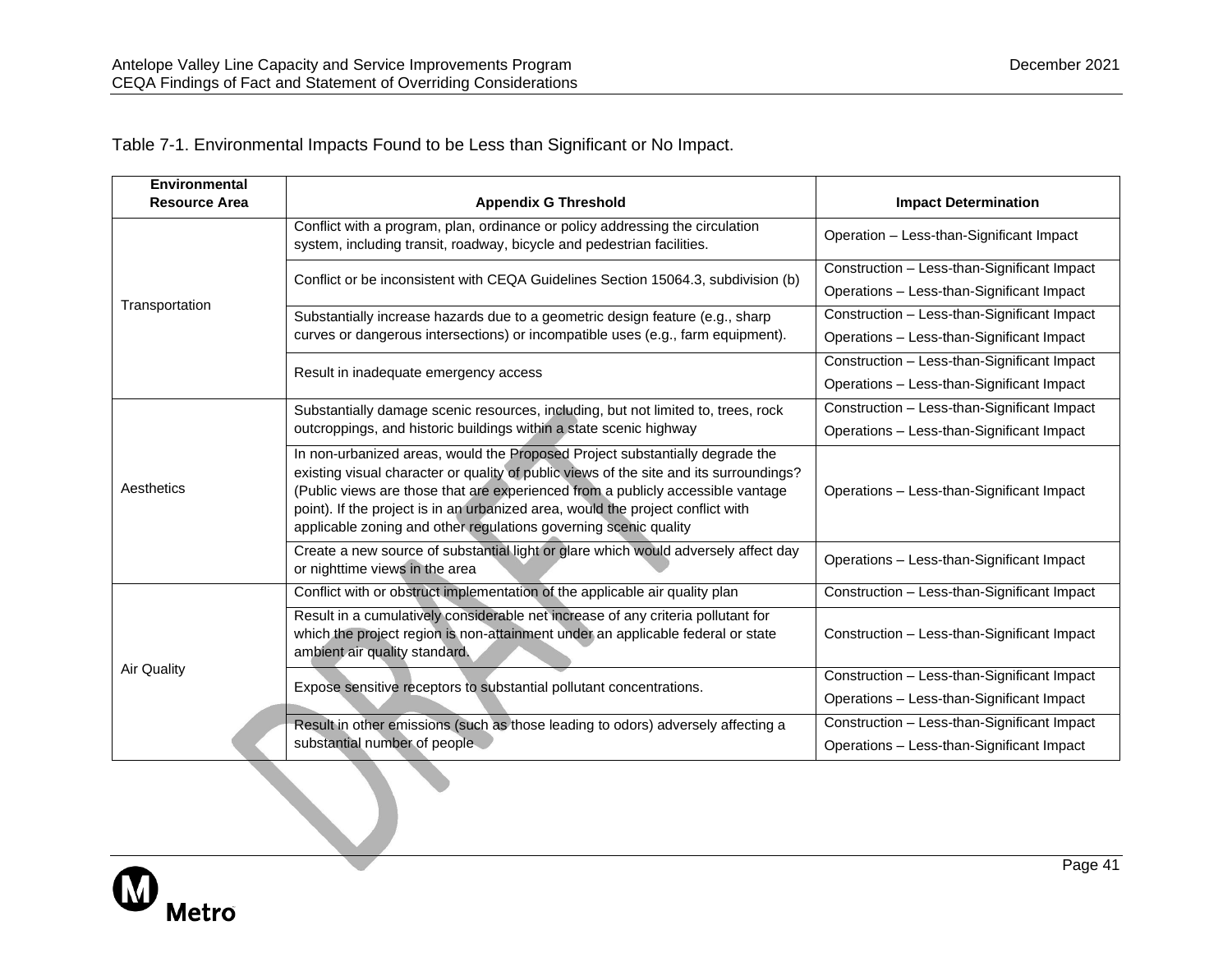| Environmental               |                                                                                                                                                                                                                                                                                                                  |                                                                       |
|-----------------------------|------------------------------------------------------------------------------------------------------------------------------------------------------------------------------------------------------------------------------------------------------------------------------------------------------------------|-----------------------------------------------------------------------|
| <b>Resource Area</b>        | <b>Appendix G Threshold</b>                                                                                                                                                                                                                                                                                      | <b>Impact Determination</b>                                           |
|                             | A substantial adverse effect, either directly or through habitat modifications, on any<br>species identified as a candidate, sensitive, or special status species in local or<br>regional plans, policies, or regulations, or by the California Department of Fish and<br>Game or U.S. Fish and Wildlife Service | Operations - Less-than-Significant Impact                             |
|                             | A substantial adverse effect on any riparian habitat or other sensitive natural<br>community identified in local or regional plans, policies, regulations or by the<br>California Department of Fish and Game or US Fish and Wildlife Service                                                                    | Operations - Less-than-Significant Impact                             |
| <b>Biological Resources</b> | A substantial adverse effect on state or federally protected wetlands (including, but<br>not limited to, marsh, vernal pool, coastal, etc.) through direct removal, filling,<br>hydrological interruption, or other means                                                                                        | Operations - No Impact                                                |
|                             | Interfere substantially with the movement of any native resident or migratory fish or<br>wildlife species or with established native resident or migratory wildlife corridors, or<br>impede the use of native wildlife nursery sites                                                                             | Operations - Less-than-Significant Impact                             |
|                             | Conflict with any local policies or ordinance protecting biological resources, such<br>as tree preservation policy or ordinance                                                                                                                                                                                  | Operations - Less-than-Significant Impact                             |
|                             | Conflict with the provisions of an adopted Habitat Conservation Plan, Natural<br>Community Conservation Plan, or other approved local, regional, or state habitat<br>conservation plan                                                                                                                           | Construction - Less-than-Significant Impact<br>Operations - No Impact |
|                             | Cause a substantial adverse change in the significance of a historical resource<br>pursuant to Section 15064.5                                                                                                                                                                                                   | Construction -No Impact                                               |
|                             |                                                                                                                                                                                                                                                                                                                  | Operations - No Impact                                                |
| <b>Cultural Resources</b>   | Cause a substantial adverse change in the significance of an archaeological<br>resource pursuant to $\S$ 15064.5                                                                                                                                                                                                 | Operations - No Impact                                                |
|                             | Disturb any human remains, including those interred outside of dedicated<br>cemeteries                                                                                                                                                                                                                           | Construction -Less-than-Significant Impact                            |
|                             |                                                                                                                                                                                                                                                                                                                  | Operations - No Impact                                                |
|                             | Result in potentially significant environmental impact due to wasteful, inefficient, or<br>unnecessary consumption of energy resources, during project construction or<br>operation<br>Conflict with or obstruct a State or local plan for renewable energy or energy                                            | Construction - Less-than-Significant Impact                           |
| Energy                      |                                                                                                                                                                                                                                                                                                                  | Operations - Less-than-Significant Impact                             |
|                             |                                                                                                                                                                                                                                                                                                                  | Construction - Less-than-Significant Impact                           |
|                             | efficiency                                                                                                                                                                                                                                                                                                       | Operations - No Impact                                                |

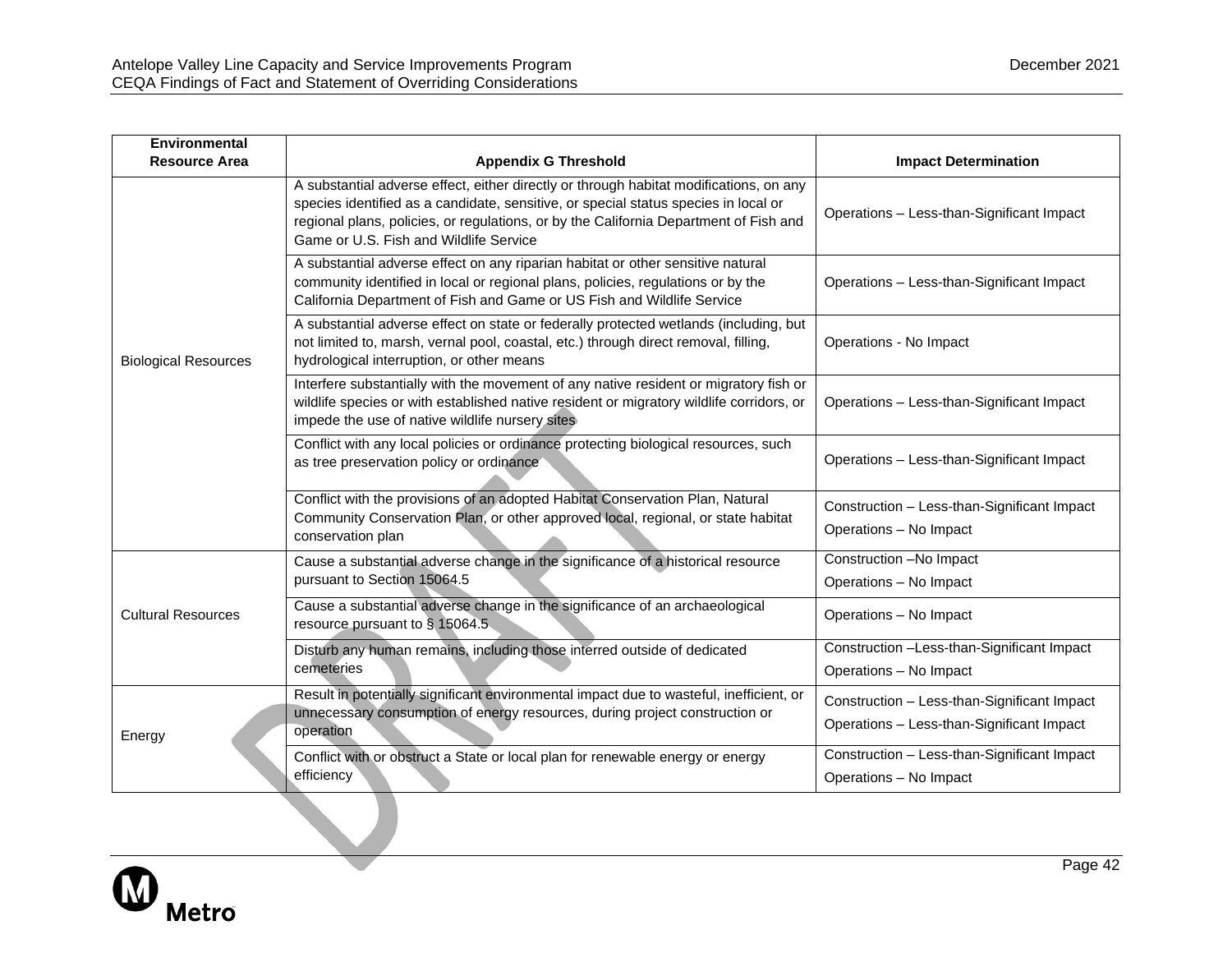| <b>Environmental</b>                   |                                                                                                                                                                                                                                                                                                   |                                                                                          |
|----------------------------------------|---------------------------------------------------------------------------------------------------------------------------------------------------------------------------------------------------------------------------------------------------------------------------------------------------|------------------------------------------------------------------------------------------|
| <b>Resource Area</b>                   | <b>Appendix G Threshold</b>                                                                                                                                                                                                                                                                       | <b>Impact Determination</b>                                                              |
|                                        | Directly or indirectly cause potential substantial adverse effects, including the risk<br>of loss, injury or death involving:                                                                                                                                                                     |                                                                                          |
|                                        | i.<br>Rupture of a known earthquake fault, as delineated on the most recent<br>Alquist-Priolo Earthquake Fault Zoning Map issued by the State Geologist<br>for the area or based on other substantial evidence of a known fault.<br>Refer to division of Mines and Geology Special Publication 42 | Operations - Less-than-Significant Impact                                                |
|                                        | ii.<br>Strong seismic ground shaking.                                                                                                                                                                                                                                                             |                                                                                          |
|                                        | Seismic-related ground failure, including liquefaction.<br>iii.                                                                                                                                                                                                                                   |                                                                                          |
|                                        | Landslides.<br>iv.                                                                                                                                                                                                                                                                                |                                                                                          |
| Geology, Soils, and<br>Paleontological | Result in substantial soil erosion or the loss of topsoil                                                                                                                                                                                                                                         | Operations - No Impact                                                                   |
| <b>Resources</b>                       | Be located on a geologic unit or soil that is unstable, or that would become<br>unstable as a result of the Project, and potentially result in on- or off-site landslide,<br>lateral spreading, subsidence, liquefaction, or collapse                                                             | Operations - Less-than-Significant Impact                                                |
|                                        | Be located on expansive soil as defined in Table 18-1-B of the Uniform Building<br>Code (1994), creating substantial direct or indirect risks to life or property                                                                                                                                 | Operations - Less-than-Significant Impact                                                |
|                                        | Have soils incapable of adequately supporting the use of septic tanks or                                                                                                                                                                                                                          | Construction No Impact                                                                   |
|                                        | alternative wastewater disposal systems where sewers are not available for the<br>disposal of wastewater                                                                                                                                                                                          | Operations - No Impact                                                                   |
|                                        | Directly or indirectly destroy a unique paleontological resource or site or unique<br>geologic feature                                                                                                                                                                                            | Operations - No Impact                                                                   |
| Greenhouse Gas                         | Generate greenhouse gas emissions, either directly or indirectly, that may have a<br>significant impact on the environment                                                                                                                                                                        | Construction - Less-than-Significant Impact                                              |
| Emissions                              | Conflict with an applicable plan, policy or regulation adopted for the purpose of<br>reducing the emissions of greenhouse gases                                                                                                                                                                   | Construction - Less-than-Significant Impact<br>Operations - Less-than-Significant Impact |

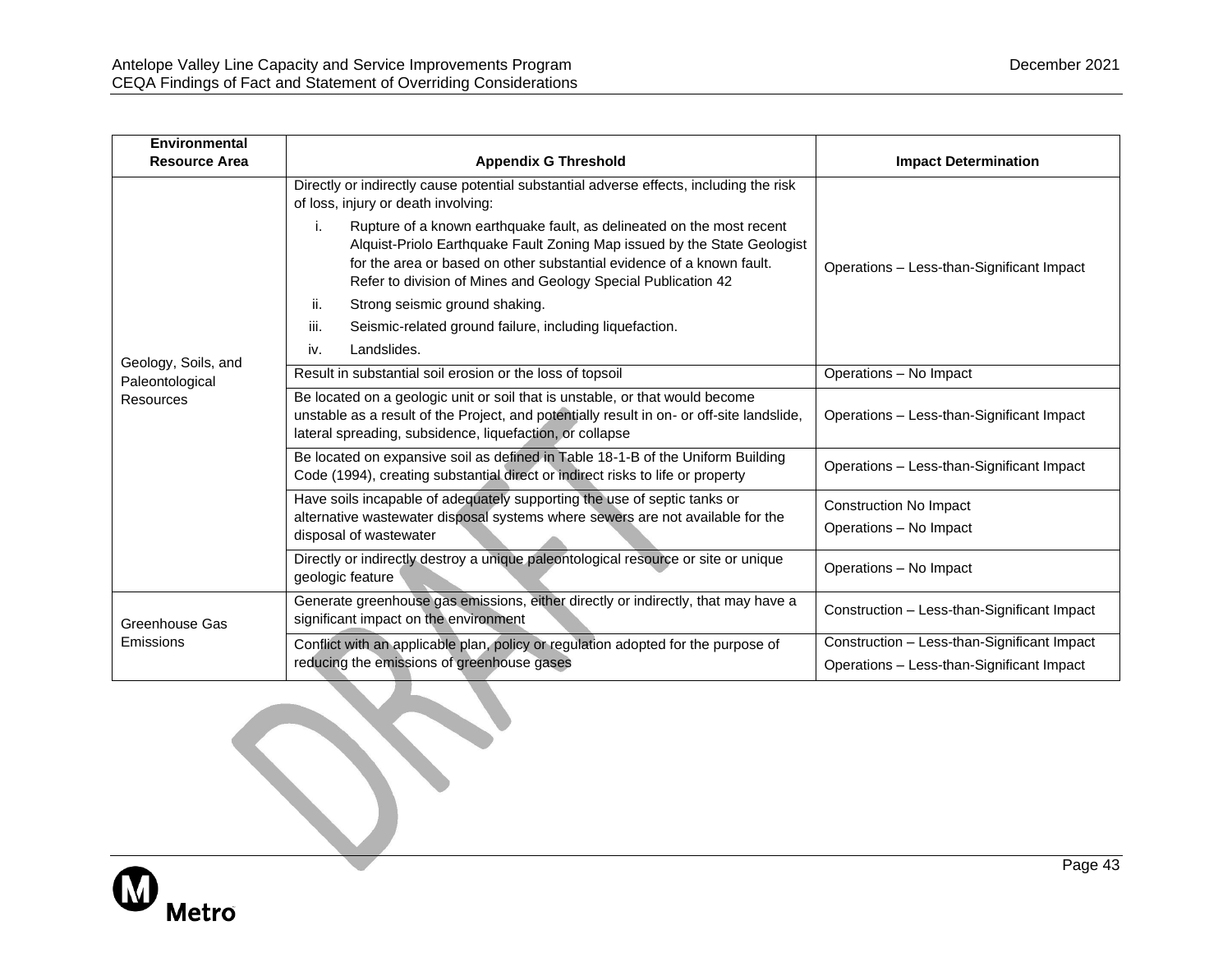| Environmental                             |                                                                                                                                                                                                                                                                                                                |                                                    |
|-------------------------------------------|----------------------------------------------------------------------------------------------------------------------------------------------------------------------------------------------------------------------------------------------------------------------------------------------------------------|----------------------------------------------------|
| <b>Resource Area</b>                      | <b>Appendix G Threshold</b>                                                                                                                                                                                                                                                                                    | <b>Impact Determination</b>                        |
|                                           | Create a significant hazard to the public or the environment through the routine<br>transport, use, or disposal of hazardous materials                                                                                                                                                                         | Operations - Less-than-Significant Impact          |
|                                           | Create a significant hazard to the public or the environment through reasonably<br>foreseeable upset and accident conditions involving the release of hazardous<br>materials into the environment                                                                                                              | Operations - Less-than-Significant Impact          |
|                                           | Emit hazardous emissions or handle hazardous or acutely hazardous materials,                                                                                                                                                                                                                                   | Construction - Less-than-Significant Impact        |
|                                           | substances, or waste within one-quarter mile of an existing or proposed school                                                                                                                                                                                                                                 | Operations - No Impact                             |
| Hazards and Hazardous<br><b>Materials</b> | Be located on a site which is included on a list of hazardous materials sites<br>compiled pursuant to Government Code Section 65962.5 and, as a result, would it<br>create a significant hazard to the public or the environment                                                                               | Operations - Less-than-Significant Impact          |
|                                           | For a project located within an airport land use plan or, where such a plan has not                                                                                                                                                                                                                            |                                                    |
|                                           | been adopted, within two miles of a public airport or public use airport, would the                                                                                                                                                                                                                            | Construction - No Impact                           |
|                                           | Proposed Project result in a safety hazard or excessive noise for people residing<br>or working in the project area                                                                                                                                                                                            | Operations - No Impact                             |
|                                           | Impair implementation of or physically interfere with an adopted emergency                                                                                                                                                                                                                                     | Construction - Less-than-Significant Impact        |
|                                           | response plan or emergency evacuation plan                                                                                                                                                                                                                                                                     | Operations - Less-than-Significant Impact          |
|                                           | Result in generation of a substantial temporary or permanent increase in ambient<br>noise levels in the vicinity of the project in excess of standards established in the<br>local general plan or noise ordinance, or applicable standards of other agencies                                                  | Operations - Less-than-Significant Impact          |
| Noise and Vibration                       | Result in excessive ground-borne vibration or ground-borne noise levels                                                                                                                                                                                                                                        | Operations - Less-than-Significant Impact          |
|                                           | For a project located within the vicinity of a private airstrip or an airport land use<br>plan, or where such a plan has not been adopted, within two miles of a public<br>airport or public use airport, would the project expose people residing or working in<br>the project area to excessive noise levels | Construction - No Impact<br>Operations - No Impact |

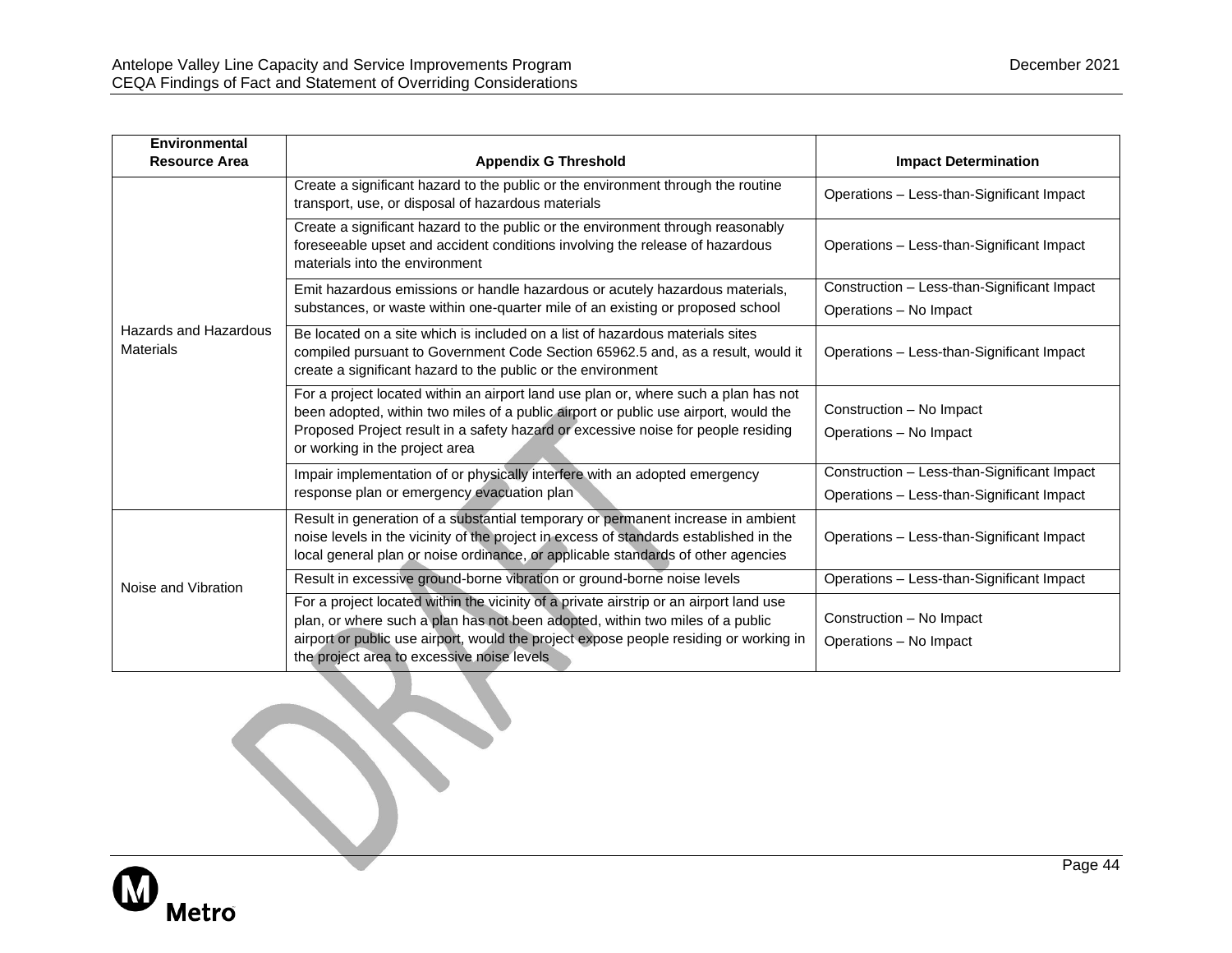| Environmental                                |                                                                                                                                                                                                                                                                                                                                                                                                                                                                                                                                                                                                                                                                                                                                                                                                                                                                                         |                                                                                          |
|----------------------------------------------|-----------------------------------------------------------------------------------------------------------------------------------------------------------------------------------------------------------------------------------------------------------------------------------------------------------------------------------------------------------------------------------------------------------------------------------------------------------------------------------------------------------------------------------------------------------------------------------------------------------------------------------------------------------------------------------------------------------------------------------------------------------------------------------------------------------------------------------------------------------------------------------------|------------------------------------------------------------------------------------------|
| <b>Resource Area</b>                         | <b>Appendix G Threshold</b>                                                                                                                                                                                                                                                                                                                                                                                                                                                                                                                                                                                                                                                                                                                                                                                                                                                             | <b>Impact Determination</b>                                                              |
|                                              | Substantially decrease groundwater supplies or interfere substantially with<br>groundwater recharge such that the project may impede sustainable groundwater<br>management of the basin.                                                                                                                                                                                                                                                                                                                                                                                                                                                                                                                                                                                                                                                                                                | Construction - Less-than-Significant Impact<br>Operations - Less-than-Significant Impact |
|                                              | Substantially alter the existing drainage pattern of the site or area, including<br>through the alteration of the course of a stream or river or through the addition of<br>impervious surfaces, in a manner which would:                                                                                                                                                                                                                                                                                                                                                                                                                                                                                                                                                                                                                                                               |                                                                                          |
|                                              | Result in substantial erosion or siltation on- or off-site;                                                                                                                                                                                                                                                                                                                                                                                                                                                                                                                                                                                                                                                                                                                                                                                                                             |                                                                                          |
| Hydrology and Water<br>Quality               | Substantially increase the rate or amount of surface runoff in a manner<br>which would result in flooding on- or off-site;                                                                                                                                                                                                                                                                                                                                                                                                                                                                                                                                                                                                                                                                                                                                                              | Operations - Less-than-Significant Impact                                                |
|                                              | Create or contribute runoff water which would exceed the capacity of<br>existing or planned stormwater drainage systems or provide substantial<br>additional sources of polluted runoff; or                                                                                                                                                                                                                                                                                                                                                                                                                                                                                                                                                                                                                                                                                             |                                                                                          |
|                                              | Impede or redirect flood flows?                                                                                                                                                                                                                                                                                                                                                                                                                                                                                                                                                                                                                                                                                                                                                                                                                                                         |                                                                                          |
|                                              | Be located in a flood hazard, tsunami, or seiche zones, thus risk release of                                                                                                                                                                                                                                                                                                                                                                                                                                                                                                                                                                                                                                                                                                                                                                                                            | Construction - Less-than-Significant Impact                                              |
|                                              | pollutants due to project inundation                                                                                                                                                                                                                                                                                                                                                                                                                                                                                                                                                                                                                                                                                                                                                                                                                                                    | Operations - Less-than-Significant Impact                                                |
| Agriculture and Forestry<br><b>Resources</b> | Convert Prime Farmland, Unique Farmland, or Farmland of Statewide Importance<br>(Farmland), as shown on the maps prepared pursuant to the Farmland Mapping<br>and Monitoring Program of the California Resources Agency, to non-agricultural<br>use<br>Conflict with existing zoning for agricultural use, or a Williamson Act contract<br>Conflict with existing zoning for, or cause rezoning of, Forest Land (as defined in<br>PRC Section (12220(g)), Timberland (as defined by PRC 4526), or timberland-<br>zoned Timberland Production (as defined by CGC Section 51104(g))<br>Result in the loss of forest land or conversion of forest land to non-forest use<br>Involve other changes in the existing environment which, due to their location or<br>nature, could result in conversion of Farmland, to non-agricultural use or<br>conversion of Forest Land to non-forest use | Construction - No Impact<br>Operations - No Impact                                       |
| Land Use and Planning                        | Physically divide an established community<br>Cause a significant environmental impact due to a conflict with any land use plan,<br>policy, or regulation adopted for the purpose of avoiding or mitigating an<br>environmental effect                                                                                                                                                                                                                                                                                                                                                                                                                                                                                                                                                                                                                                                  | Construction - No Impact<br>Operations - No Impact                                       |

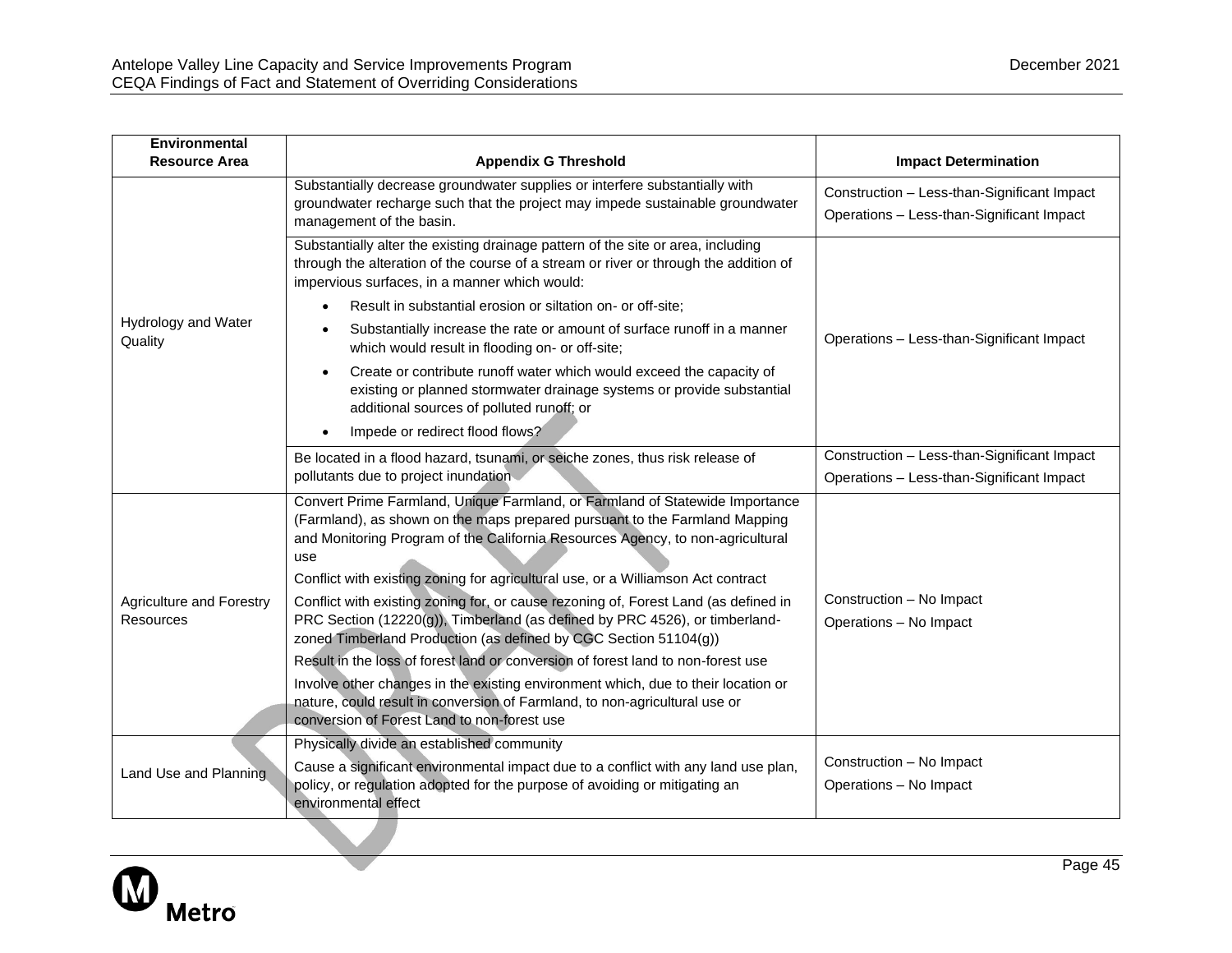| <b>Environmental</b>     |                                                                                                                                                                                                                                                                                                                                                                                                                                                                                                                                                                   |                                                    |
|--------------------------|-------------------------------------------------------------------------------------------------------------------------------------------------------------------------------------------------------------------------------------------------------------------------------------------------------------------------------------------------------------------------------------------------------------------------------------------------------------------------------------------------------------------------------------------------------------------|----------------------------------------------------|
| <b>Resource Area</b>     | <b>Appendix G Threshold</b>                                                                                                                                                                                                                                                                                                                                                                                                                                                                                                                                       | <b>Impact Determination</b>                        |
| <b>Mineral Resources</b> | Result in the loss of availability of a known mineral resource that would be of value<br>to the region and the residents of the state.<br>Result in the loss of availability of a locally-important mineral resource recovery<br>site delineated on a local general plan, specific plan or other land use plan.                                                                                                                                                                                                                                                   | Construction - No Impact<br>Operations - No Impact |
| Population and Housing   | Induce substantial unplanned population growth in an area, either directly (for<br>example, by proposing new homes and businesses) or indirectly (for example,<br>through extension of roads or other infrastructure).<br>Displace substantial numbers of existing people or housing, necessitating the<br>construction of replacement housing elsewhere.                                                                                                                                                                                                         | Construction - No Impact<br>Operations - No Impact |
| <b>Public Services</b>   | Result in substantial adverse physical impacts associated with the provision of<br>new or physically altered governmental facilities, need for new or physically altered<br>governmental facilities, the construction of which could cause significant<br>environmental impacts, in order to maintain acceptable service ratios, response<br>times, or other performance objectives for any of the public services:<br><b>Fire Protection</b><br>i.<br>ii.<br><b>Police Protection</b><br>iii.<br>Schools<br>iv.<br>Parks<br><b>Other Public Facilities</b><br>v. | Construction - No Impact<br>Operations - No Impact |
| Recreation               | Increase the use of existing neighborhood and regional parks or other recreational<br>facilities such that substantial physical deterioration of the facility would occur or<br>be accelerated.<br>Include recreational facilities or require the construction or expansion of<br>recreational facilities which might have an adverse physical effect on the<br>environment.                                                                                                                                                                                      | Construction - No Impact<br>Operations - No Impact |



 $\mathcal{L}$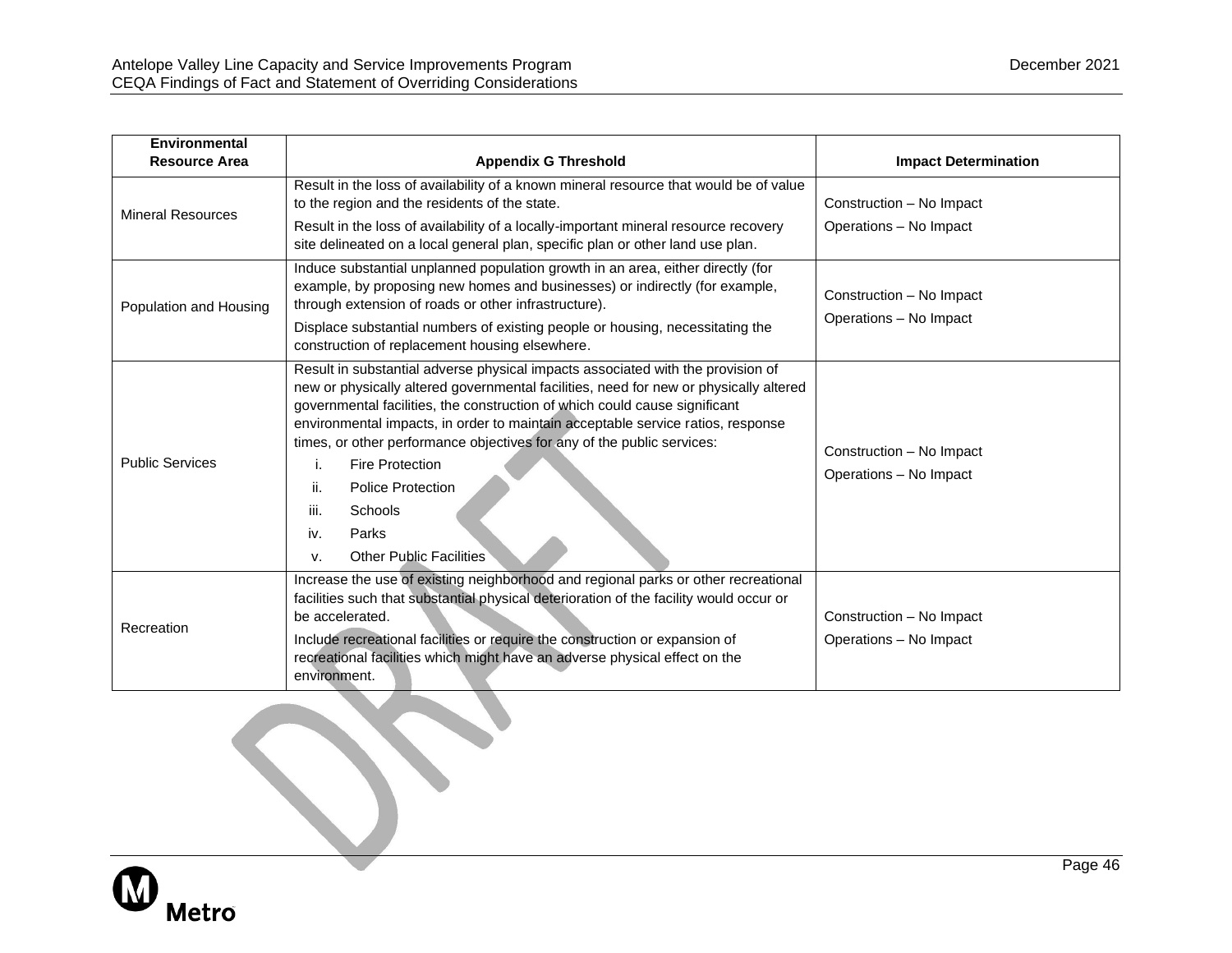10

| <b>Environmental</b>             |                                                                                                                                                                                                                                                                                           |                                                                       |
|----------------------------------|-------------------------------------------------------------------------------------------------------------------------------------------------------------------------------------------------------------------------------------------------------------------------------------------|-----------------------------------------------------------------------|
| <b>Resource Area</b>             | <b>Appendix G Threshold</b>                                                                                                                                                                                                                                                               | <b>Impact Determination</b>                                           |
|                                  | Require or result in the relocation or construction of new or expanded water,<br>wastewater treatment or storm water drainage, electric power, natural gas, or<br>telecommunications facilities, the construction or relocation of which could cause<br>significant environmental effects | Construction - Less-than-significant Impact<br>Operations - No Impact |
|                                  | Have sufficient water supplies available to serve the project and reasonably<br>foreseeable future development during normal, dry and multiple dry years                                                                                                                                  | Construction - No Impact<br>Operations - Less-than-significant Impact |
| Utilities and Service<br>Systems | Result in a determination by the wastewater treatment provider which serves or<br>may serve the project that it has adequate capacity to serve the project's projected<br>demand in addition to the provider's existing commitments                                                       |                                                                       |
|                                  | Generate solid waste in excess of State or local standards, or in excess of the                                                                                                                                                                                                           | Construction - No Impact                                              |
|                                  | capacity of local infrastructure, or otherwise impair the attainment of solid waste<br>reduction goals                                                                                                                                                                                    | Operations - No Impact                                                |
|                                  | Comply with federal, state, and local management and reduction statutes and<br>regulations related to solid waste                                                                                                                                                                         |                                                                       |
|                                  | Substantially impair an adopted emergency response plan or emergency<br>evacuation plan                                                                                                                                                                                                   |                                                                       |
|                                  | Exacerbate wildfire risks, and thereby expose project occupants to, pollutant<br>concentrations from a wildfire or the uncontrolled spread of a wildfire                                                                                                                                  |                                                                       |
| Wildfire                         | Require the installation or maintenance of associated infrastructure (such as<br>roads, fuel breaks, emergency water sources, power lines or other utilities) that<br>may exacerbate fire risk or that may result in temporary or ongoing impacts to the<br>environment                   | Construction - No Impact<br>Operations - No Impact                    |
|                                  | Expose people or structures to significant risks, including downslope or<br>downstream flooding or landslides, as a result of runoff, post-fire slope instability,<br>or drainage changes                                                                                                 |                                                                       |

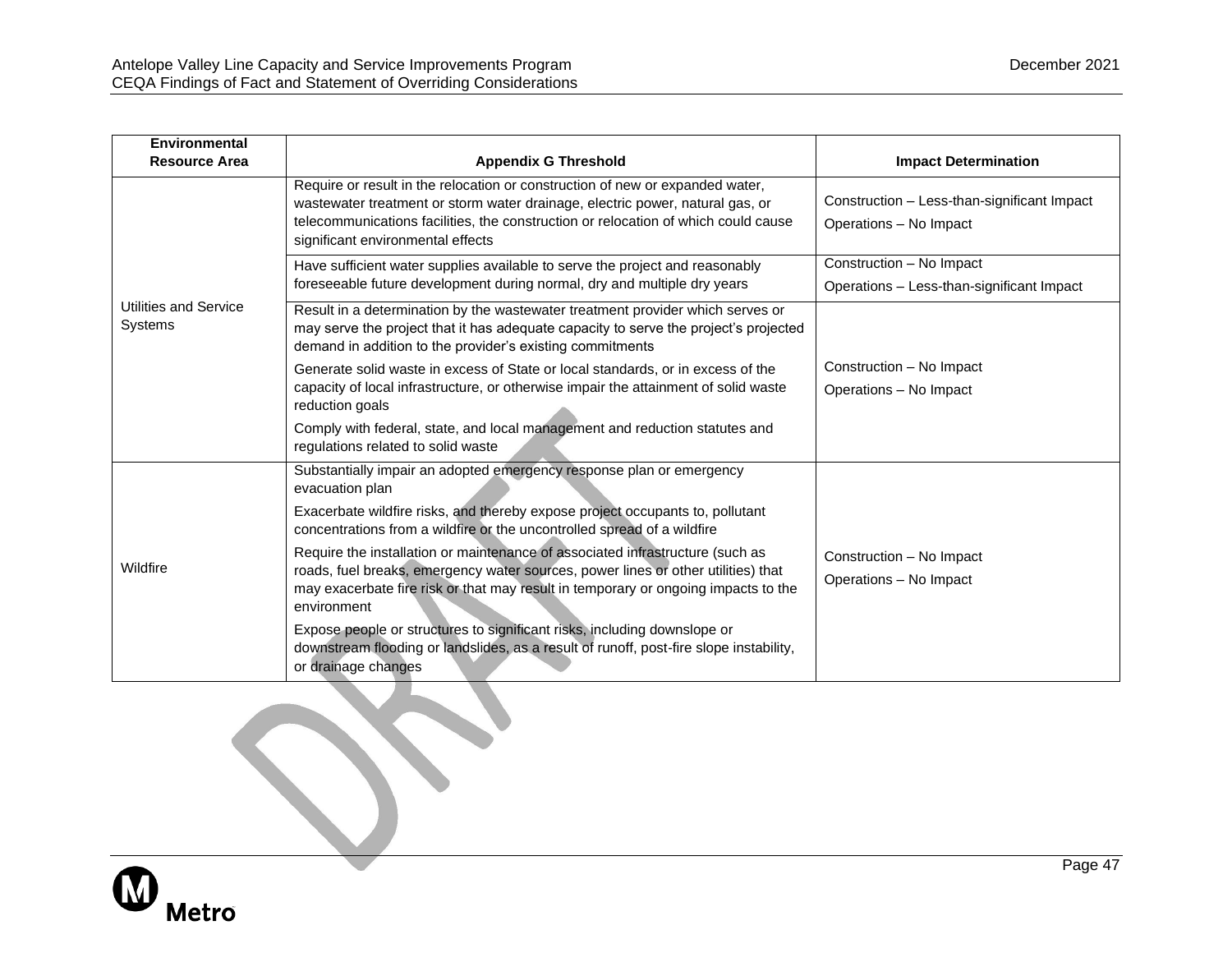# <span id="page-50-0"></span>**8. FINDINGS REGARDING ALTERNATIVES**

Section 15126.6(a) of the CEQA Guidelines requires the discussion of "a reasonable range of alternatives to a project, or the location of a project, which would feasibly attain most of the basic objectives of the project but would avoid or substantially lessen any of the significant effects of the project, and evaluate the comparative merits of the alternatives."

The following alternatives to the Proposed Project were considered during preparation of the EIR:

- No Project Alternative
- Hourly Service-Only Alternative

## <span id="page-50-1"></span>**8.1 ALTERNATIVE 1 - NO PROJECT ALTERNATIVE**

The No Project Alternative would include the Brighton to Roxford Double Track Project in the Cities of Burbank, Los Angeles and San Ferando and the Link US Project in addition to other transportation and land use projects listed in Chapter 5, Cumulative Impact Analysis, of the Draft EIR. The Brighton to Roxford Double Track Project would provide nine miles of track through the single-track portion of Metro's Valley Subdivision Railway, which includes the AVL. The Brighton to Roxford Double Track Project would provide capacity and safety improvements along this portion of the AVL and allow for more efficient and reliable Metrolink operations. The Link US Project would reconfigure the existing Union Station rail yard and will potentially allow regional one-seat trips from Ventura County and the Antelope Valley, to San Bernardino and San Diego counties. This would provide operational benefits for AVL trains arriving at LAUS. The Link US Project will also provide capacity to meet demand from the future California High-Speed Rail project.

Under the No Project Alternative, existing (pre-COVID 19) Metrolink service would be maintained with some improvement in reliability and operational flexibility afforded by other capital improvements along the AVL such as the Brighton to Roxford Double Track Project. Metrolink timetables, particularly off-peak service may be adjusted in the future based upon changes in demand and operational flexibility afforded by related projects on the corridor. The planned latenight trips on Friday and Saturday would be added to the AVL schedule consistent with Phase 1 of the Metro Board-approved Motion (File #2019-0571) supporting funding and planning for the Proposed Project. No construction activities would be required to implement these late-night trips. Peak service improvements would be limited to providing longer train consists (i.e., five-car consists rather than four-car consists) to alleviate crowding on existing trains; however, peak-hour crowding has not been an issue historically, and the degree to which existing peak-hour train consists could be lengthened is limited by existing station platform lengths, storage track capacity, and rolling stock limitations.

## **8.1.1 Finding**

While the impacts associated with the Proposed Project would be avoided under the No Project Alternative, Metro finds that the No Project Alternative is infeasible because it would fail to meet

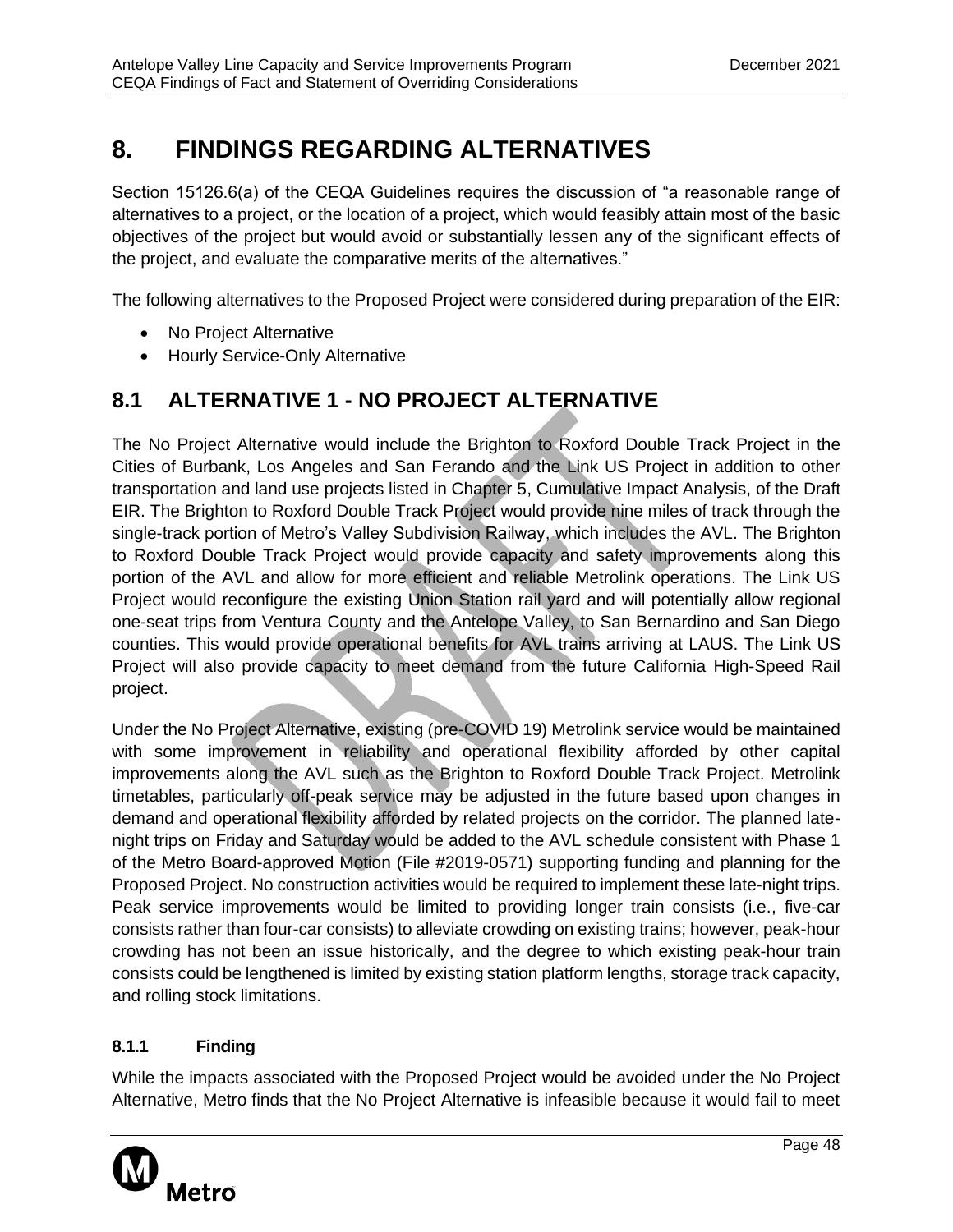any of the project objectives. Metro adopts CEQA Finding 3, as identified in Section 4 above and in Section 15091(a) of the CEQA Guidelines.

## **8.1.2 Facts in Support of Finding**

## **Aesthetics**

The No Project Alternative would not include physical changes to the existing AVL or its surroundings. This alternative would not result in permanent alterations to existing hillsides or other visual resources and existing views of and around the AVL would remain unaffected. Existing station platforms including the Santa Clarita Station and Lancaster Terminal would remain unchanged with no potential to affect views or scenic resources along the AVL. Impacts would be less than those of the Proposed Project, which were determined to be less-thansignificant with mitigation measures.

## **Air Quality**

The No Project Alternative includes the existing transportation network and land use developments that generate air pollutant emissions. Without the Proposed Project, mobile sources and land uses would continue to generate pollution. However, there is no specific action associated with the No Project Alternative that would cause an impact. Modest reduction in passenger vehicle use could be realized under the No Project Alternative as the AVL would continue to provide commuter rail service with some capacity to meet growing ridership. There would be no potential to conflict with or obstruct air quality plans, result in a cumulatively considerable net increase of a criteria pollutant, expose sensitive receptors to substantial pollutant concentrations, or result in other emissions such as odors that could adversely affect a substantial number of people. The No Project Alternative would not result in a significant impact related to construction or operational activities. No construction impacts would result from the No Project Alternative and while the alternative would not have the same level of improvement to regional mobile source emissions, the ongoing operation of the AVL contributes to air quality improvements consistent with regional and local air quality plans. Since Metrolink service would not increase under the No Project Alternative impacts associated with diesel locomotive, emissions would be less than those of the Proposed Project, which were determined to be significant and unavoidable due to an exceedance of SCAQMD regional thresholds for  $NO<sub>X</sub>$ . No impact on air quality would result from the No Project Alternative.

## **Biological Resources**

The No Project Alternative would not include physical changes to the existing AVL or its surroundings that could affect biological resources. This alternative would not result in the removal of trees or other vegetation in the open space and undeveloped areas either within the AVL ROW or its surroundings. The No Project Alternative would not impact terrestrial habitat, riparian habitat, or wetlands. This alternative would not impact candidate, sensitive, or special status species or impede the movement of wildlife. There would be no potential to conflict with policies or ordinances protecting biological resources or conflict with conservation plans. The No Project Alternative would not result in a significant impact related to biological resources. Impacts would be less than or equal to those of the Proposed Project, which were determined to be less than significant with mitigation for construction activities and no impact for operational activities.

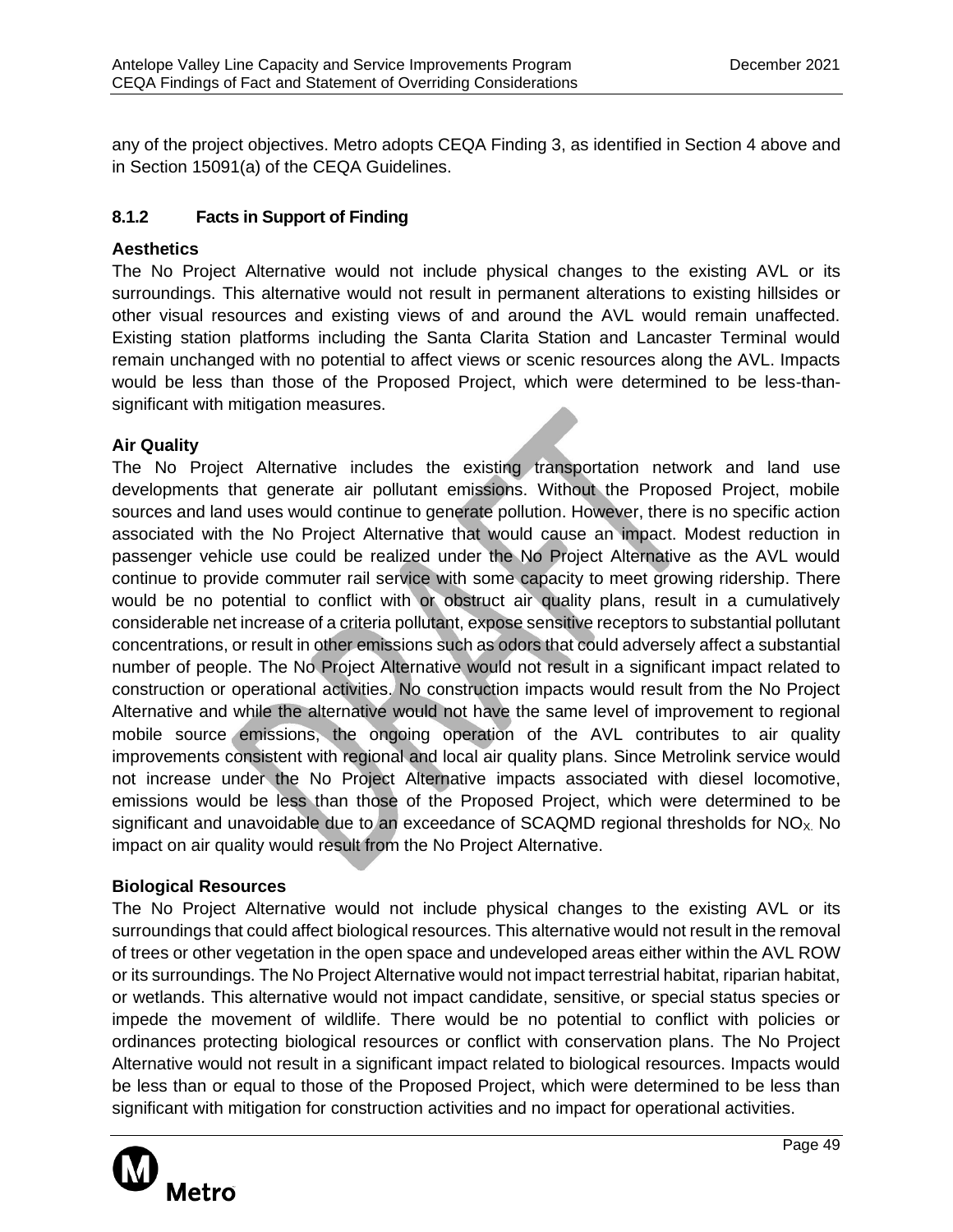## **Cultural Resources**

The No Project Alternative would not include physical changes to the existing AVL or its surroundings that could affect cultural resources. This alternative would not result in ground disturbance, acquisition, and/or modification of cultural resources along the AVL. There would be no potential for construction or operational activities to disturb historic or archaeological resources. The No Project Alternative would not result in a significant impact related to cultural resources. This impact would be less than what was identified for the Proposed Project, which was determined to be less-than-significant with mitigation.

## **Energy**

The No Project Alternative includes the existing transportation network and land use developments that consume transportation fuels, electricity, and natural gas. Without the Proposed Project, mobile sources and land uses would continue to use transportation fuels at existing levels. However, there is no specific action associated with the No Project Alternative that would cause an impact. There would be no potential to create impacts related to fuel consumption or conflicts with renewable energy or energy efficiency plans. The No Project Alternative would not result in a significant impact related to construction or operational activities. Construction impacts would be less than those of the Proposed Project, which were determined to be less than significant for construction.

A consequence of the No Project Alternative would be that Metro would not be able to improve regional transit ridership to the degree it would improve under the Proposed Project. It is anticipated that expansion of Metrolink service along the AVL would reduce regional vehicle miles traveled by making Metrolink service a more attractive mode of transportation through the provision of more frequent and reliable service. While existing AVL service would be able to accommodate some future regional growth in ridership, the potential VMT reduction associated with the No Project Alternative would be minimal as only one additional late-night train on Fridays and Saturdays would be added to AVL service under the No Project Alternative. The benefit of improved ridership and associated VMT reduction would not be fully realized under the No Project Alternative.

## **Geology, Soils, and Paleontological Resources**

The No Project Alternative would not include physical changes to the existing AVL or its surroundings that could affect geology and soils. This alternative would not result in ground disturbance, acquisition, and/or modification of geology and soils from construction or operations of the Proposed Project. There would be no potential for construction or operational activities to result in impacts from seismic events, landslides, erosion, lateral spreading, subsidence, liquefaction, collapse, alternative wastewater systems, or paleontological resources beyond potential seismic risks that already exist. The No Project Alternative would not result in a significant impact related to geology and soils or paleontological resources. This impact would be less than what was identified for the Proposed Project, which was determined to be less-thansignificant for construction activities and less-than-significant with mitigation for operational activities.

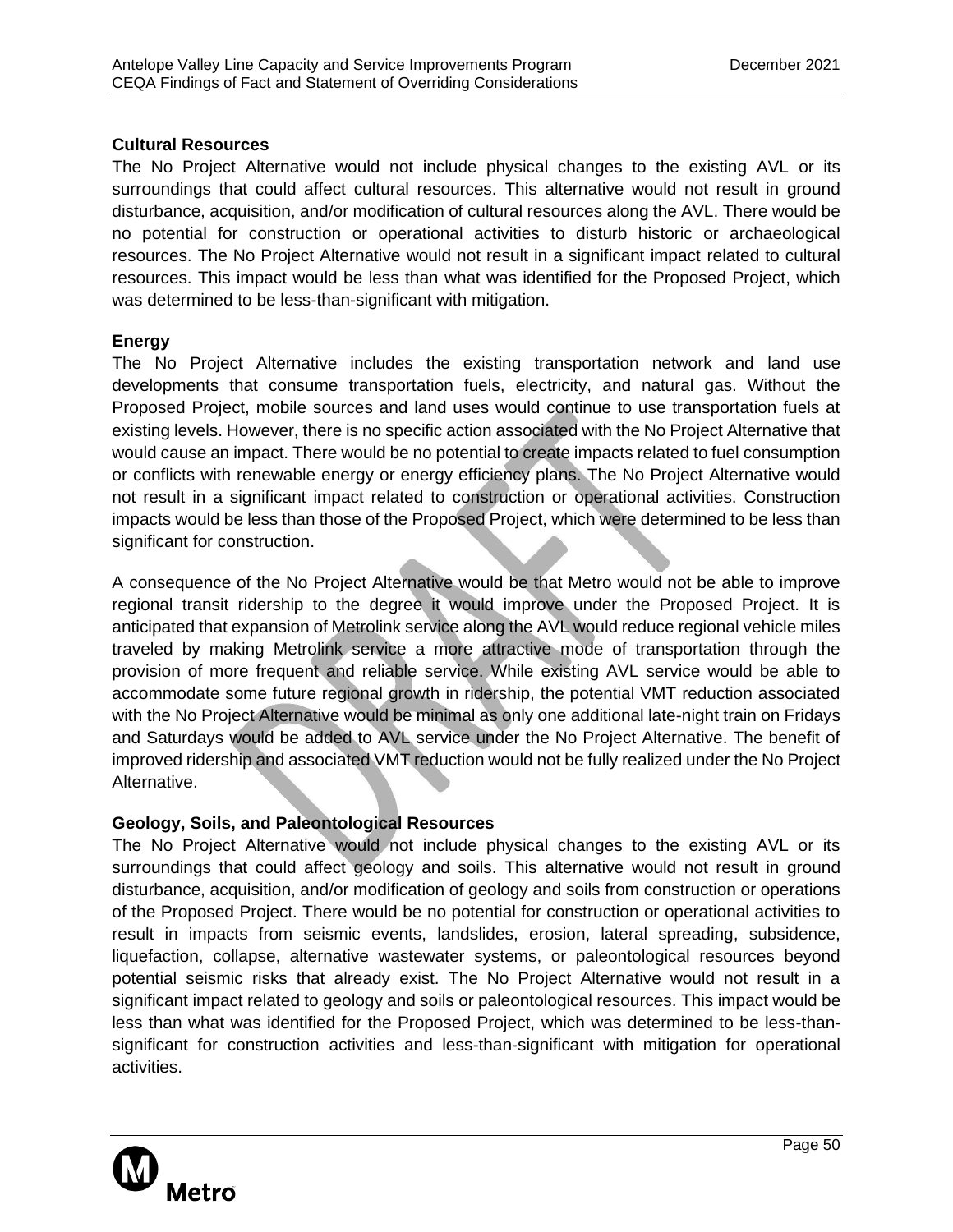## **Greenhouse Gas Emissions**

The No Project Alternative includes the existing transportation network and land use developments that generate GHG emissions. Without the Proposed Project, mobile sources and land uses would continue to generate pollution. However, there is no specific action associated with the No Project Alternative that would cause an impact. There would be no potential to generate significant GHG emissions or conflict with GHG reduction plans. Metrolink would continue to improve its systemwide GHG emissions through the GHG reduction strategies and emerging technologies identified in the Metrolink Climate Action Plan. The No Project Alternative would not result in a significant impact related to construction or operational activities. Construction impacts would be less than those of the Proposed Project, which were determined to not be significant.

A consequence of the No Project Alternative would be that Metro would not be able to improve regional transit ridership to the level of improvement under the Proposed Project. It is anticipated that expansion of Metrolink service along the AVL under the Proposed Project would reduce regional vehicle miles traveled by making Metrolink service a more attractive mode of transportation through the provision of more frequent and reliable service. While existing AVL service would be able to accommodate some future regional growth in ridership, the potential VMT reduction associated with the No Project Alternative would be minimal as only one additional late-night train on Fridays and Saturdays would be added to AVL service under the No Project Alternative. The benefit of improved ridership and associated VMT reduction would not be fully realized under the No Project Alternative. The No Project Alternative would have no potential to create impacts related to GHG emissions. There would be no potential for operational impacts and the No Project Alternative would avoid significant impacts related to net increases in GHG emissions associated with increased fuel usage from rail propulsion.

## **Hazards and Hazardous Materials**

The No Project Alternative would not include physical changes to the existing AVL or its surroundings that could affect hazards and hazardous materials. This alternative would not result in impacts to hazardous materials, airports, emergency response plans, or wildland fires. The No Project Alternative would not result in a significant impact related to hazards and hazardous materials. This impact would be less than what was identified for the Proposed Project, which was determined to be less-than-significant with implementation of mitigation measures.

## **Hydrology and Water Quality**

The No Project Alternative would not include physical changes to the existing AVL or its surroundings that could affect hydrology and water quality. No impacts to surface water or groundwater resources would occur and existing site drainage would be unaffected. Existing operations along the AVL would be maintained and there would be no new potential for pollutants to affect receiving surface water or groundwater. The No Project Alternative would not result in a significant impact related to hydrology and water quality. Impacts would be less than or equal to those of the Proposed Project, which were determined to be less than significant with mitigation for construction activities and less than significant with mitigation for operational activities.

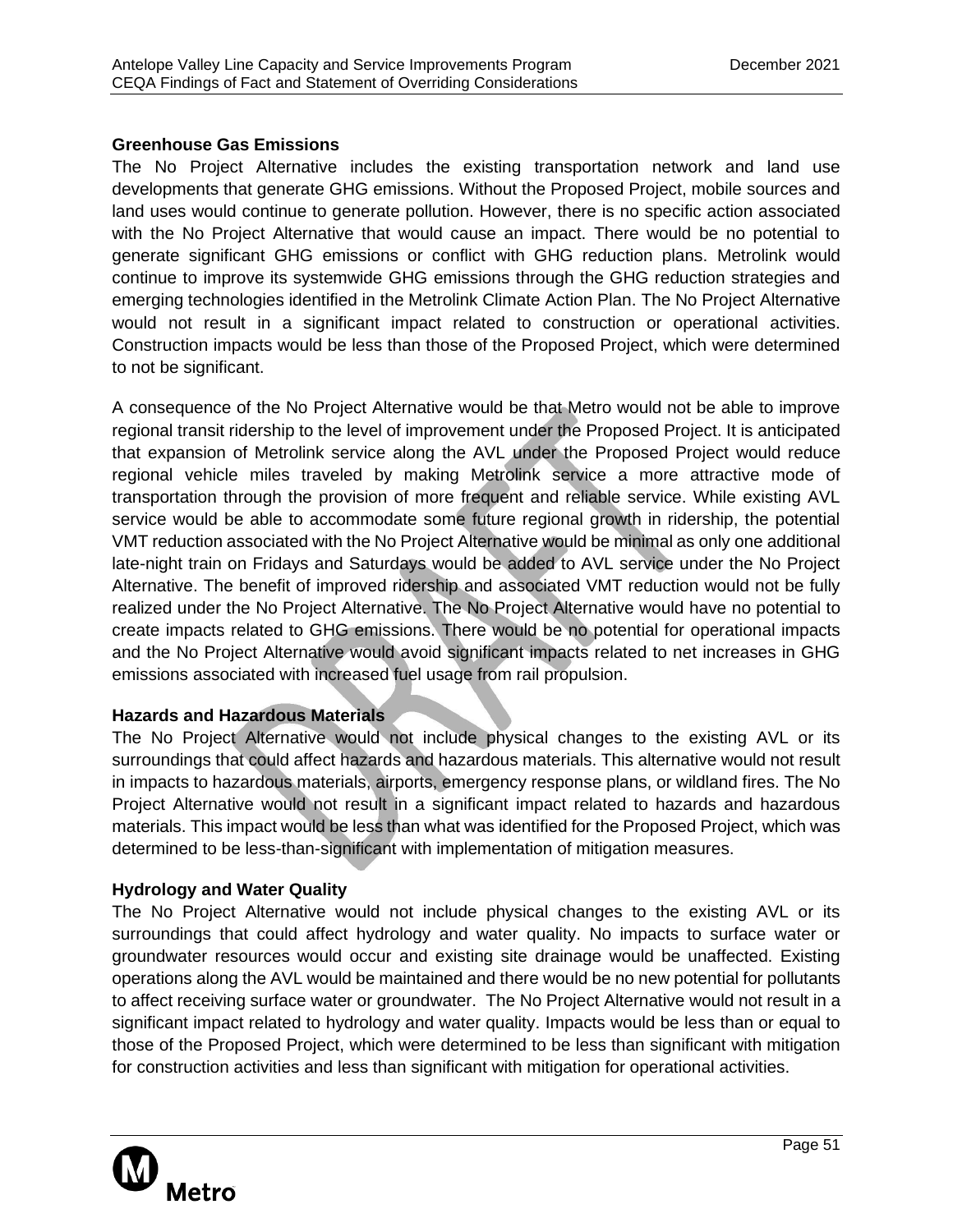## **Noise and Vibration**

The No Project Alternative would not include physical changes to the existing AVL or its surroundings that could affect noise and vibration. There would be no construction activities and no new noise or vibration exposure associated with heavy-duty equipment or construction trucks. There would be no potential to increase ambient noise levels, generate excessive vibration, or expose people to excessive aircraft noise. Impacts from construction would be less than those of the Proposed Project, which were determined to be significant and unavoidable.

The No Project Alternative includes the existing transportation network and land use developments that generate operational noise. Without the Proposed Project, mobile sources and land uses would continue to generate operational noise. However, there is no specific action associated with the No Build Alternative that would cause a new noise impact beyond existing conditions. While Metrolink trains would continue to generate noise associated with audible warning devices such as horns, impacts from operations would be less than those of the Proposed Project, which were determined to be less than significant.

## **Transportation**

The No Project Alternative would not include physical changes to the existing AVL or its surroundings that could affect the transportation system. There would be no construction activities and associated lane closures and/or traffic hazards. There would be no potential to conflict with programs, plans, ordinance, or policies addressing the circulation system, including transit, roadway, bicycle, and pedestrian facilities. There would also be no potential for increased hazards due to design features or incompatible land uses or inadequate emergency access. The No Project Alternative would not result in a significant impact related to construction activities. Construction impacts would be less than those of the Proposed Project, which were determined to be less than significant with mitigation.

The No Project Alternative would not change existing operating conditions on local roadways. There would be minor changes in AVL service operations associated with additional late-night trains, which would have limited potential for transportation effects. There would be no potential to conflict with programs, plans, ordinance, or policies addressing the circulation system, including transit, roadway, bicycle, and pedestrian facilities. There would also be no potential for increased hazards due to design features or incompatible land uses or inadequate emergency access. Operational impacts would be less than those of the Proposed Project, which were determined to be less than significant.

## **Tribal Cultural Resources**

The No Project Alternative would not include physical changes to the existing AVL or its surroundings that could affect tribal cultural resources. There would be no potential for construction or operational activities to disturb tribal cultural resources. The No Project Alternative would not result in a significant impact related to tribal cultural resources. Impacts would be less than or equal to those of the Proposed Project, which were determined to be less than significant with mitigation for construction activities and no impact for operational activities.

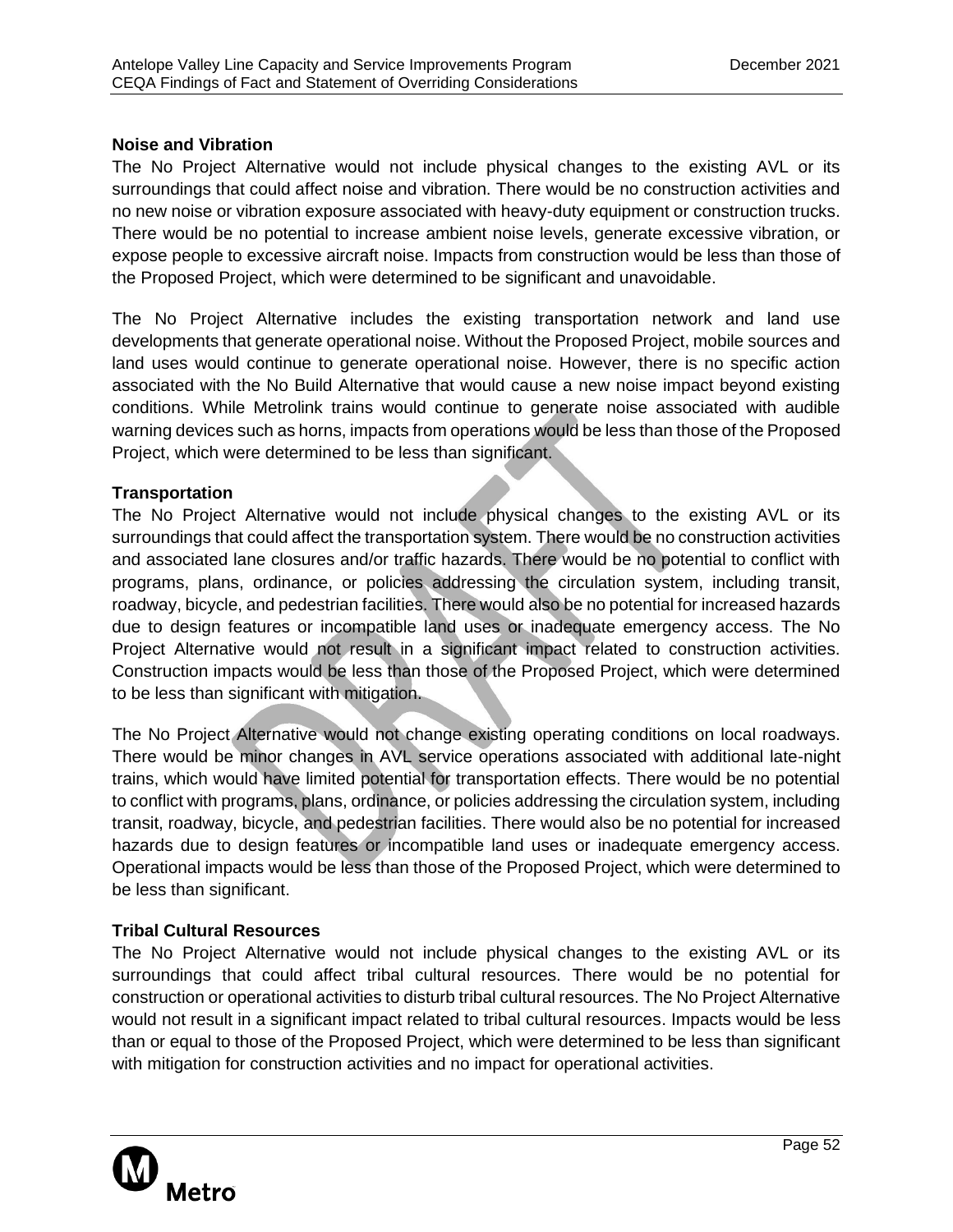## <span id="page-55-0"></span>**8.2 ALTERNATIVE 2 – HOURLY SERVICE-ONLY ALTERNATIVE**

Alternative 2 would only implement the Balboa Double Track Extension capital improvement enabling hourly bi-directional service along the AVL between Los Angeles Union Station and the Antelope Valley during off-peak hours. The location of the Balboa Double Track Extension is a key section of the AVL, as identified in the AVL Study, which currently limits Metrolink's ability to provide clock-face interval service between the Santa Clarita Valley and the San Fernando Valley. Constructing the Balboa Double Track Extension, as opposed to either the Canyon Siding Extension or the Lancaster Terminal Improvements, would provide the length of double track necessary at a key choke point along the AVL to allow bi-directional hourly service between Los Angeles Union Station and the Lancaster Station. Expanded late-night service, including latenight trains seven days a week, would also be enabled under Alternative 2. Neither the Canyon Siding Extension nor the Lancaster Terminal Improvements would be implemented under Alternative 2, which would limit Metrolink's ability to expand service beyond hourly service due to the limitations on expanded rolling stock presented by existing storage track capacity and operational conflicts associated with the single-track configuration through the Canyon Siding Extension site. Alternative 2 would be consistent with Phase 2 of the Metro Board-approved Motion (File #2019-0571) supporting funding and planning for the Proposed Project.

## **8.2.1 Finding**

Alternative 2 is the environmentally superior alternative because, as compared to the Proposed Project and design options, it avoids or reduces multiple construction impacts in the City of Santa Clarita and the City of Lancaster related to transportation, aesthetics, air quality, biological resources, cultural resources, energy resources, geology and soils, hazardous materials, noise, and tribal cultural resources. It also avoids or reduces operational impacts related to transportation, aesthetics, air quality, and greenhouse gas emissions. However, while Alternative 2 would reduce various impacts posed by the Proposed Project, significant and unavoidable impacts associated with operational diesel emissions would likely still occur as well as construction-related noise and vibration impacts associated with the Balboa Double Track Extension. Metro finds that Alternative 2 is infeasible because it would fail to meet some of the project objectives, namely the following:

- Provide regular and more frequent commuter rail services to improve regional connectivity, and accessibility through the enabling of 30-minute bi-directional passenger rail service to the Santa Clarita Valley, and 60-minute bi-directional service to Lancaster along the AVL corridor.
- Support the vision and goals for rail service in the region consistent with the California State Rail 2040 Plan and Metrolink's SCORE program.

Alternative 2 would not enable the 30-minute bi-directional passenger service on the AVL which has been identified in the integrated service goals laid out in the State Rail 2040 Plan as well as Metrolink's SCORE program. Additionally, while Alternative 2 achieves some of the Proposed Project objectives, such as improving passenger service reliability and efficiency and enhancing

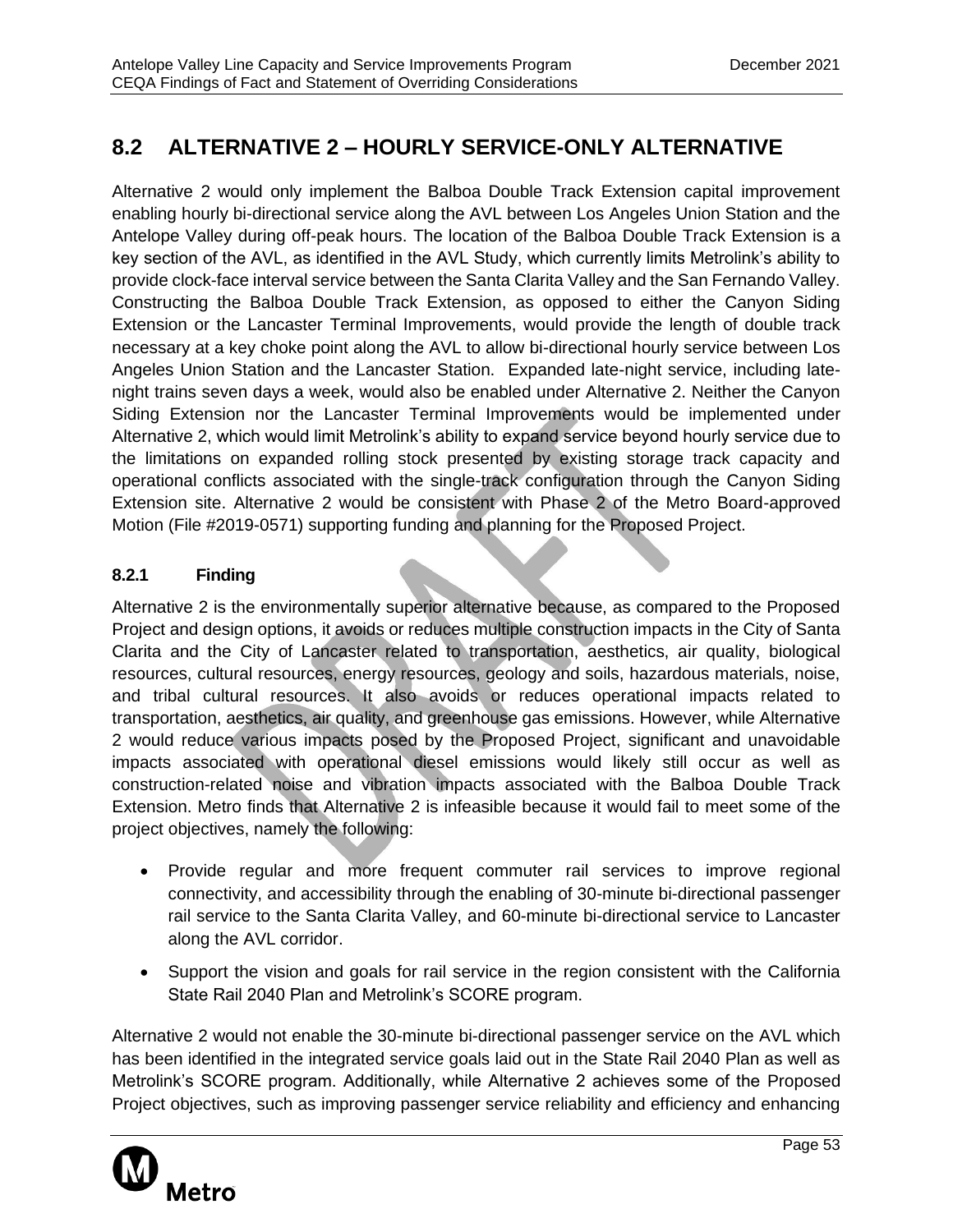operational flexibility, it does not achieve these objectives to the extent that the Proposed Project does. For example, the Canyon Siding Extension and Lancaster Terminal Improvements provide further operational flexibility at the Santa Clarita Station and additional layover facility capacity at the Lancaster Terminal, which would not be provided with implementation of Alternative 2.

Metro adopts CEQA Finding 3, as identified in Section 4 above and in Section 15091(a) of the CEQA Guidelines.

## **8.2.2 Facts in Support of Finding**

## **Aesthetics**

Construction activities associated with Alternative 2 would be limited to those associated with the Balboa Double Track Extension. Construction activities would generally be at a similar or lower grade as the surrounding roadways and uses. Although tall construction equipment would be used, views of the surrounding undeveloped hillsides from the I-5 freeway would remain and would not be substantially altered or obstructed and a less-than-significant impact on scenic vistas would occur. While the Balboa Double Track Extension is located along the I-5 corridor, which is an eligible State scenic highway, construction activities would primarily occur within the existing rail ROW. No construction activities or tree removals are proposed in the surrounding Santa Susana and San Gabriel Mountains, the primary visual resources within the I-5 freeway viewshed. Therefore, construction activities associated with Alternative 2 would not damage scenic resources associated with the I-5 freeway, and a less-than-significant impact on state scenic highways would occur. Residents would have limited views of construction activities since construction activities would occur to the rear of the residences, where views of construction activities would be mostly blocked by existing vegetation that separate the rail ROW from the residential properties. Motorists traveling along the I-5 freeway would continue to have unobstructed views of the Santa Susana and San Gabriel Mountains and a less-than-significant impact on visual character would result. Similar to the Proposed Project, construction activities may temporarily affect nighttime lighting and may result in glare, a potentially significant impact related to light and glare would occur during construction requiring mitigation. Alternative 2 would avoid potentially significant visual impacts in the City of Santa Clarita and City of Lancaster as no construction activities associated with the Canyon Siding Extension and Lancaster Terminal Improvements would occur. Overall, construction period impacts associated with Alternative 2 would be less than significant other than potential impacts related to nighttime construction lighting at the Balboa Double Track Extension.

Operation of Alternative 2 would consist of hourly Metrolink service and would result in similar impacts to visual quality and resources as the Proposed Project, namely the movement of trains along an existing and active rail corridor. Permanent alterations to landforms associated with the Balboa Double Track Extension would consist of soil cut slopes and retaining walls. Given the heights and locations of these components, Alternative 2 would not obstruct or substantially alter views of the surrounding mountains and the existing landforms outside of the rail and transportation corridors and the scenic features of the surrounding mountains would not be disturbed. Permanent changes to landforms associated with the Canyon Siding Extension would not occur under Alternative 2 thus avoiding potentially significant impacts. Operation of Alternative 2 would result in

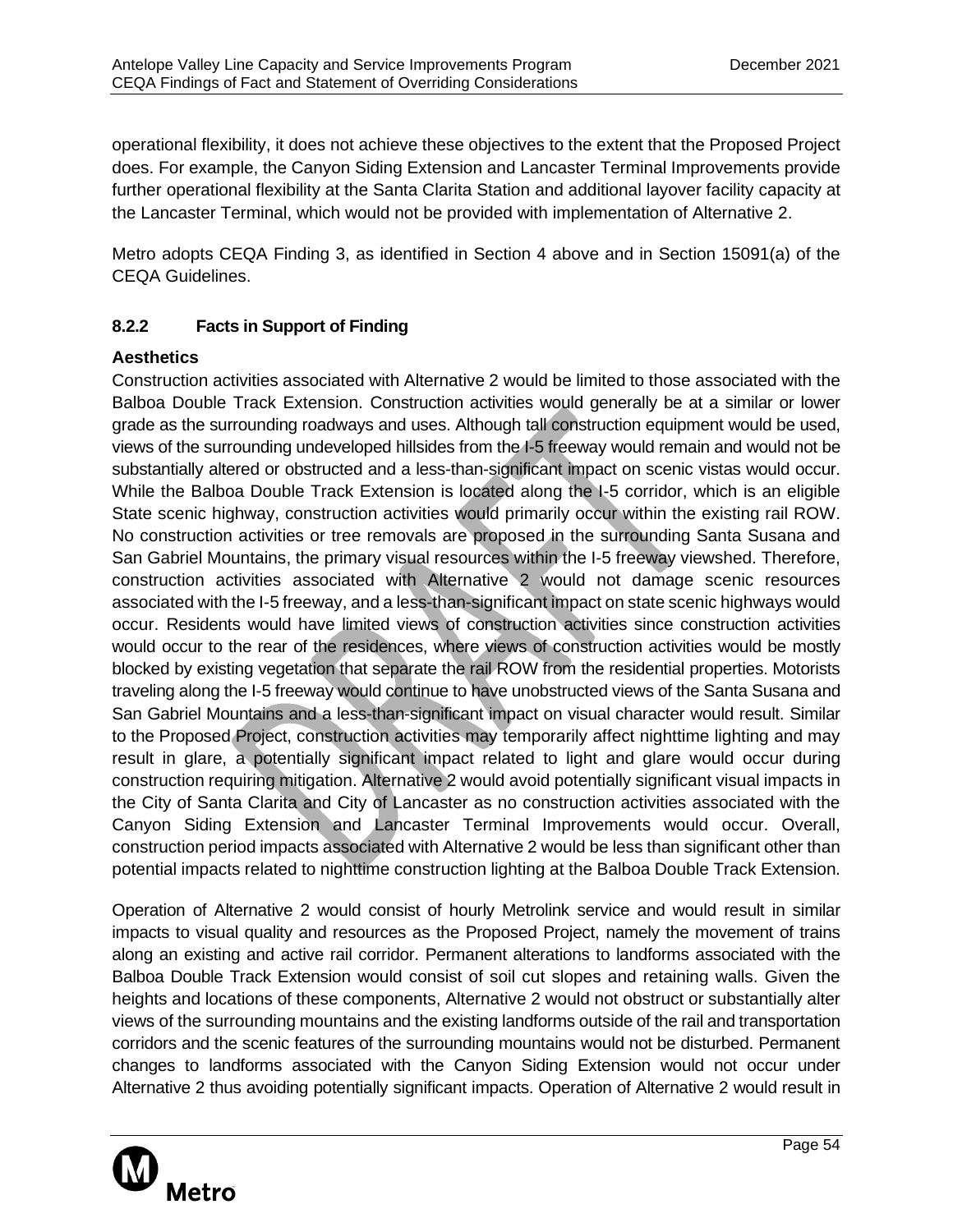less-than-significant impacts. Accordingly, impacts would be less than those of the Proposed Project, which were determined to be less-than-significant with mitigation.

## **Air Quality**

Alternative 2 would only construct the Balboa Double Track Extension. As discussed in Section 3.3, Air Quality, and shown in Table 3.3-15, of the Draft EIR, daily air pollutant emissions that would be generated during construction activities involved in the Balboa Double Track Extension, would remain well below the applicable SCAQMD mass daily thresholds at the regional and local scales. Emissions generated during construction would be related to a daily construction equipment activity, construction worker trips, and haul truck trips. Similar to the Proposed Project, Alternative 2 would result in less-than-significant impacts related to construction activities. However, the quantity of construction emissions associated with Alternative 2 would be less than those of the Proposed Project as no construction work associated with the Canyon Siding Extension or the Lancaster Terminal Improvements would occur.

Similar to the Proposed Project, Alternative 2 would operate Metrolink trains along the AVL but only provide hourly service. Accordingly, emissions that would be generated by Metrolink diesel locomotives would be less than those under the Proposed Project; however, it is anticipated that Alternative 2 would result in less ridership than the Proposed Project and would not reduce VMT and associated mobile source pollutant emissions as much as the Proposed Project. Rail propulsion operations under Alternative 2 would generate emissions of  $NO<sub>x</sub>$  that would exceed the SCAQMD regional thresholds. The significant impact does not account for future emission reductions associated with the Metrolink Climate Action Plan. Metrolink goals include transitioning to 100 percent petroleum fuel free through the application of renewable diesel fuel by 2022 and achieving 100 percent zero emissions by 2028 through the application of alternative propulsion technologies. If Metrolink can realize these aspirational goals, Project-related  $NO<sub>x</sub>$  emissions would be significantly reduced by using locomotive technology that results in zero emissions rather than use of petroleum fuel. As these emission reduction goals are considered aspirational and Metrolink is in the process of studying fleet modernization and emerging zero- and near-zeroemissions applications, the implementation schedule for transitioning away from the existing locomotive fleet to a petroleum-free fleet and then to a net zero emissions fleet is not known at this time. Therefore,  $NO<sub>x</sub>$  reductions associated with these goals have not been quantified and impacts associated NOx emissions from Proposed Project operations are considered significant and unavoidable. Regardless, it is important to note that Metrolink's "moon shot" is to transition its fleet to zero emissions by 2028 which is also the anticipated time AVL service would be increased as a result of the Proposed Project. Regardless, similar to the Proposed Project, Alternative 2 would also result in a significant and unavoidable impact, although to a lesser degree than the Proposed Project as locomotive activity along the AVL would not be as frequent as the Proposed Project.

Similar to the Proposed Project, Alternative 2 would not conflict with or obstruct air quality plans, result in a considerable cumulative net increase of a criteria pollutant, expose sensitive receptors to substantial pollutant concentrations, or result in other emissions such as odors that could adversely affect a substantial number of people.

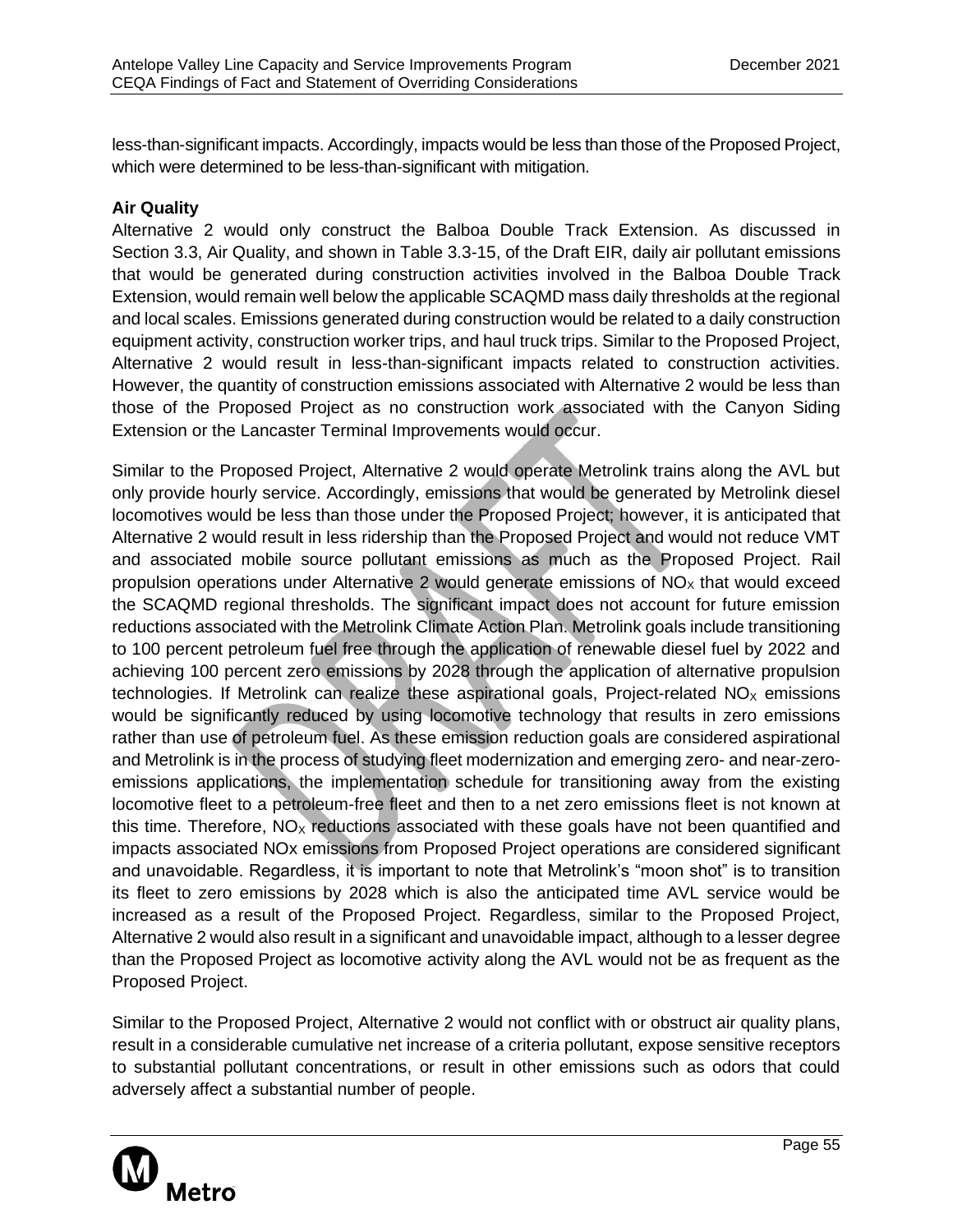## **Biological Resources**

Alternative 2 would not construct the Canyon Siding Extension or the Lancaster Terminal Improvements and would therefore avoid potential impacts on terrestrial habitats, riparian habitats, or wetlands in the City of Santa Clarita and the City of Lancaster. Impacts associated with the Balboa Siding Extension would include vegetation removal, including mature trees as well as grading activities near identified water features that may support wetland indicators. Accordingly, Alternative 2 would have the potential to affect migratory and nesting bird species and roosting bats, which could result in a potentially significant impact. There would be no potential to conflict with policies or ordinances protecting biological resources or conflict with conservation plans. Construction impacts would be less than those of the Proposed Project, which were determined to be less-than-significant with mitigation; however, impacts would still be potentially significant requiring mitigation.

## **Cultural Resources**

Alternative 2 would not construct the Canyon Siding Extension or the Lancaster Terminal Improvements and would avoid ground disturbing activities in the City of Santa Clarita and the City of Lancaster. However, there is the possibility that ground‐disturbing activities during the excavation of the cut slopes and addition of retaining walls associated with the Balboa Double Track Extension could impact previously undiscovered prehistoric or archaeological resources, a potentially significant impact. Accordingly, construction impacts could require mitigation measures to mitigate inadvertent impacts to potential subsurface archaeological deposits similar to the Proposed Project. Alternative 2 would have less potential to encounter subsurface archaeological resources than the Proposed Project, which was determined to result in a less-than-significant impact with mitigation. Similar to the Proposed Project, operational activities would not result in a significant impact.

## **Energy**

Alternative 2 would not include substantial construction activities related to the Proposed Project as only the Balboa Double Track Extension would be constructed. As discussed in Section 3.6, Energy Resources, construction activities would consume petroleum-based fuels amounting to approximately 1,299,588 gallons of diesel fuel and 21,433 gallons of gasoline for the Balboa Double Track Extension. This level of fuel consumption would be less than that required for the Proposed Project, which was determined to result in less-than-significant impacts related to construction activities.

Similar to the Proposed Project, direct electricity demand for locomotive propulsion and from Metrolink stations would not be significant. Energy consumption would be less than that of the Proposed Project due to the fewer number of trains and rolling stock required to provide hourly service. There would be no potential to conflict with energy conservation plans. Similar to the Proposed Project, Alternative 2 would not result in a significant impact related to operational activities. However, it is anticipated that Alternative 2 would result in less ridership than the Proposed Project. As a result, this alternative would not reduce VMT and associated transportation energy use as much as the Proposed Project. Alternative 2 would result in less of a permanent energy benefit than the Proposed Project.

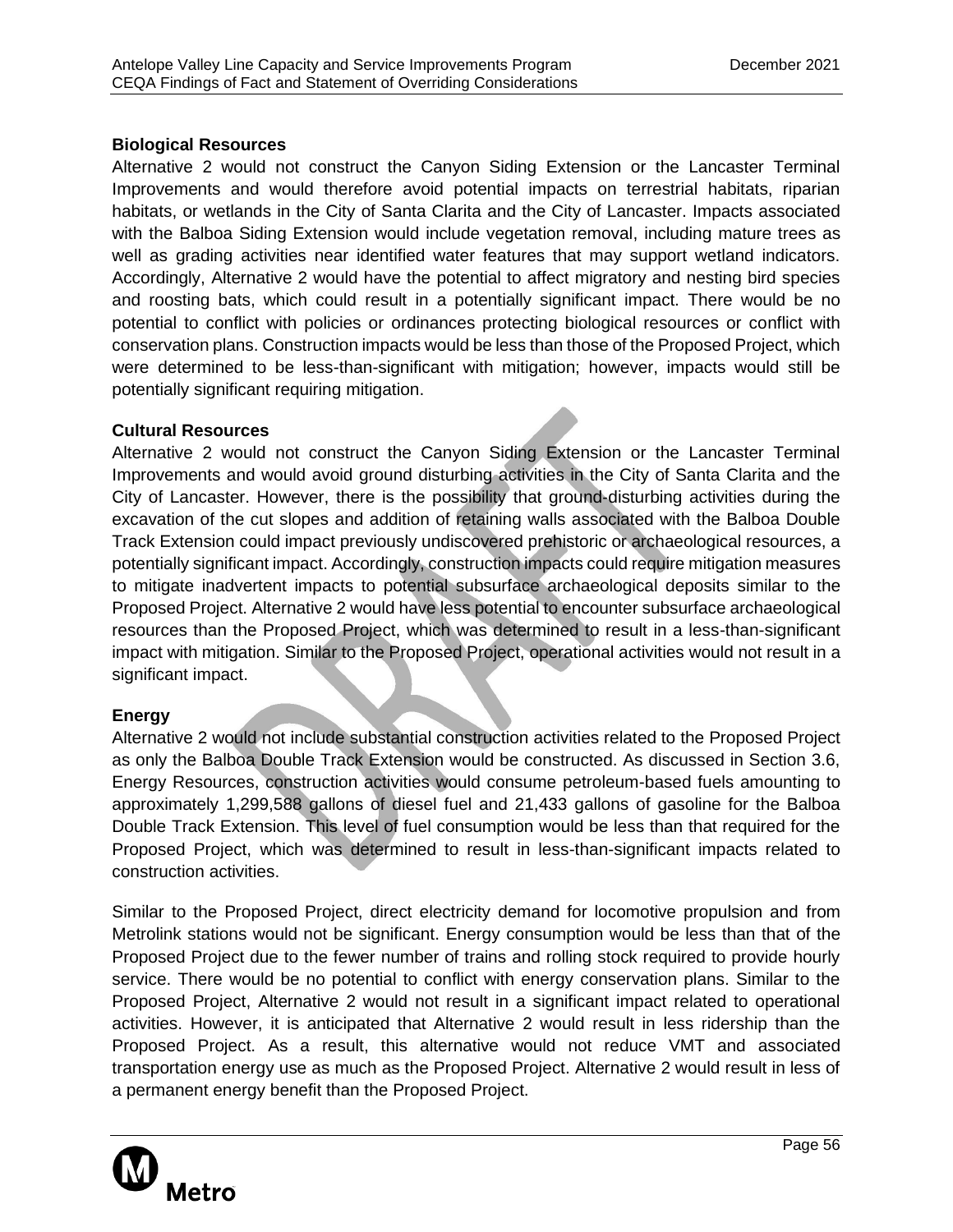## **Geology, Soils, and Paleontological Resources**

The Balboa Double Track Extension is intersected by the San Fernando and Santa Susana faults within the Sierra Madre Fault Zone; to the south of the Balboa Double Track Extension lies the Mission Hills Fault Zone and Northridge Fault. Similar to the Proposed Project, Alternative 2 would be subject to seismic-related risks, which would require mitigation to address geotechnical design. Construction of the Balboa Double Track Extension would require the re-alignment of both the existing Main Line track and existing Sylmar Siding, and installation of an approximately 475-foot retaining wall along the west side of the AVL corridor. As a result, construction activities associated with Alternative 2 have the potential to affect slope stability which could be addressed by mitigation measures similar or the same as those required under the Proposed Project. Construction impacts would be less than those of the Proposed Project as geotechnical and paleontological considerations associated with the Canyon Siding Extension and the Lancaster Terminal Improvements would not apply. Construction impacts would be less-than-significant with mitigation. Similar to the Proposed Project, operational activities would not result in a significant impact.

## **Greenhouse Gas Emissions**

Alternative 2 would include construction of the Balboa Double Track Extension. As discussed in Section 3.8, Greenhouse Gas Emissions, construction activities would generate GHG emissions through the exhaust of off-road equipment and on-road vehicles that would be used to complete the work. As shown in Table 3.8-7, construction of the Balboa Double Track Extension site improvements would generate approximately 1,676.1 metric tons of carbon dioxide equivalent (MTCO<sub>2</sub>e) of GHG emissions. Per SCAQMD quidance, GHG construction emissions are considered together with operational emissions to assess significance. Similar to the Proposed Project, Alternative 2 would use diesel locomotive engines consistent with existing Metrolink operations and Alternative 2 would result in the addition of fewer trains to AVL operations resulting in fewer GHG emissions associated with operations. However, while the direct operational GHG emissions have not been quantified for Alternative 2, it is presumed that Alternative 2 would result in a net increase in GHG emissions when considering direct emissions from construction, operational rail propulsion, and taking into considering the reduction in VMT. Therefore, construction and operation of Alternative 2 would result in fewer direct GHG emissions overall when compared to the Proposed Project, but would not avoid the significant impact associated with direct net increases in GHG emissions. It is anticipated that Alternative 2 would increase ridership on the Metrolink system thereby reducing regional VMT. However, the VMT reduction would be less than that of the Proposed Project but would still result in a reduction of transportation-related energy use. As a result, Alternative 2 would not conflict with GHG reduction plans. Similar to the Proposed Project, Alternative 2 would result in a significant impact related to direct GHG emissions from construction or operational activities but the total net increase in emissions would be less than the Proposed Project. Alternative 2 would result in less of a permanent GHG benefit than the Proposed Project as the VMT reduction associated with Alternative 2 would be less resulting in less of an indirect benefit. As discussed, the significant impact of this does not account for future emission reductions associated with the Metrolink Climate Action Plan. Metrolink goals include transitioning to 100 percent petroleum fuel free through the application of renewable diesel fuel by 2022 and achieving 100 percent zero

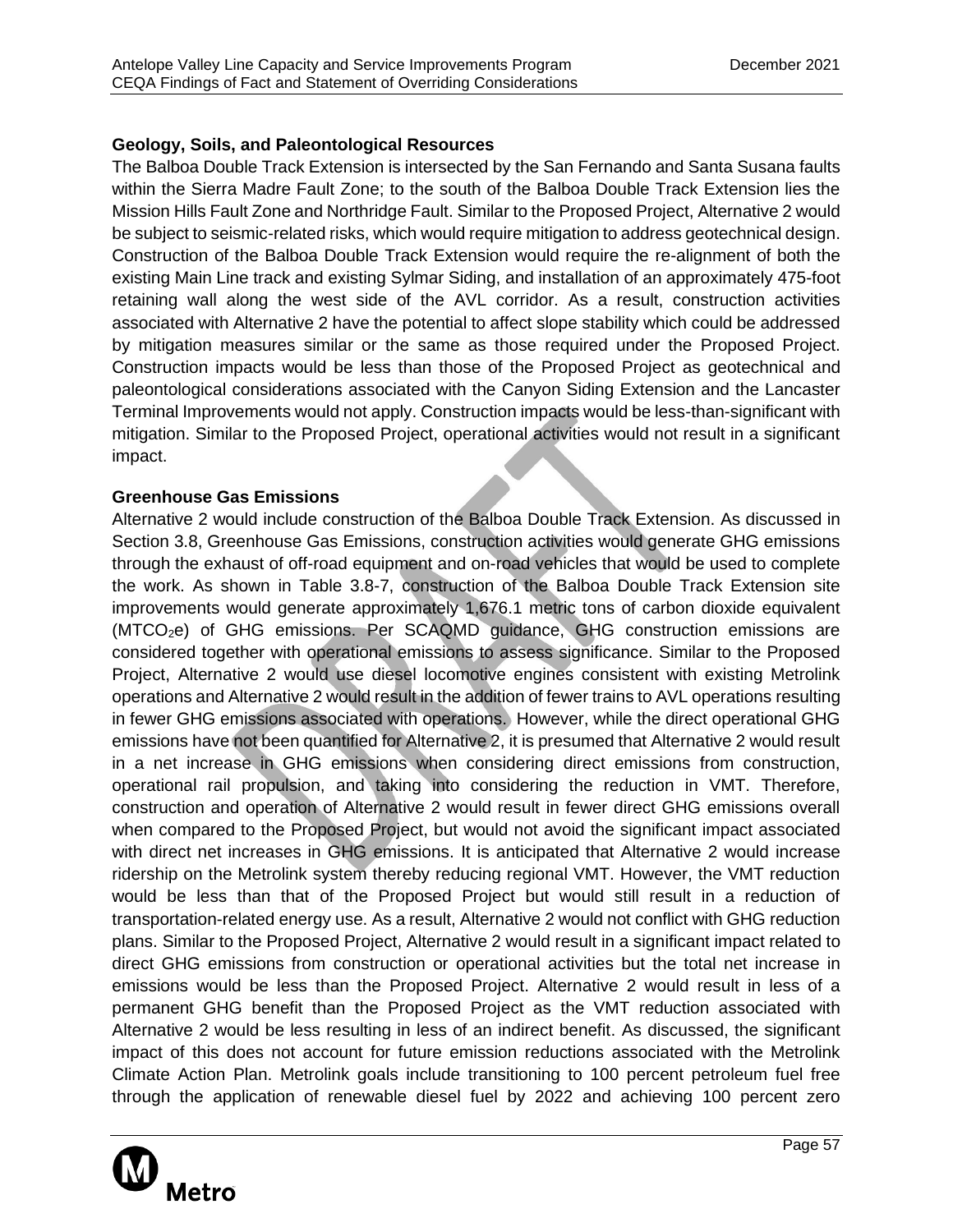emissions by 2028 through the application of alternative propulsion technologies. If Metrolink can realize these aspirational goals Project-related and Alternative 2-related GHG emissions would be significantly reduced by not using petroleum fuel and eliminated by using locomotive technology that results in zero emissions. As these emission reduction goals are considered aspirational and Metrolink is in the process of studying fleet modernization and emerging zeroand near-zero-emissions applications, the implementation schedule for transitioning away from the existing locomotive fleet to a petroleum-free fleet and then to a net zero emissions fleet is not known at this time. Therefore, GHG emissions impacts associated with Alternative 2 are considered significant though less than those of the Proposed Project due to reduced fuel consumption associated with rail propulsion and fewer emissions associated with construction activities.

#### **Hazards and Hazardous Materials**

Alternative 2 would construct the Balboa Double Track Extension in the City of Los Angeles involving use of hazardous materials, including vehicle fuels, oils, and transmission fluids for onsite construction equipment. Although typical construction management practices limit and often eliminate the risk of accidental releases of hazardous materials, the extent and duration of Alternative 2 construction presents a possible risk to the environment through the routine transport of hazardous materials. Therefore, there is potential for a significant impact associated with construction activities and mitigation would be required. In addition, the Balboa Double Track Extension site is located within a known Methane Zone and Methane Buffer Zone. Accordingly, there is potential for ground disturbing activities such as track removal and grading to result in the release of methane vapor presenting potential risks of explosion, a potentially significant impact requiring mitigation. Alternative 2 would operate along the existing AVL and there would be no change to existing emergency response plans. There would be no new hazardous situation related to airports or wildland fires. Similar to the Proposed Project, Alternative 2 would result in a potentially significant impact related to hazards and hazardous materials. Impacts would be less than those of the Proposed Project as hazardous material concerns and conditions associated with the Canyon Siding Extension and Lancaster Terminal Improvements would not apply to the Alternative, which were determined to be less-than-significant with mitigation.

## **Hydrology and Water Quality**

Alternative 2 would not construct the Canyon Siding Extension or the Lancaster Terminal Improvements and would avoid construction-related discharges of pollutants into receiving waters within the Santa Clara River Watershed and the Antelope Valley Drainage Basin as well as potentially contaminated groundwater from the Canyon Siding Extension site. Potential impacts associated with construction of the Balboa Double Track Extension include temporary changes in grades and drainage patterns, discharge of pollutants into surface waters, exposure of soils to stormwater and erosive conditions which have the potential to result in significant impacts on water quality if not mitigated. Since impacts associated with the Canyon Siding Extension and the Lancaster Terminal would be avoided, impacts associated with Alternative 2 would be less than those of the Proposed Project, which were determined to be less-than-significant with mitigation; however, impacts would still be potentially significant requiring mitigation.

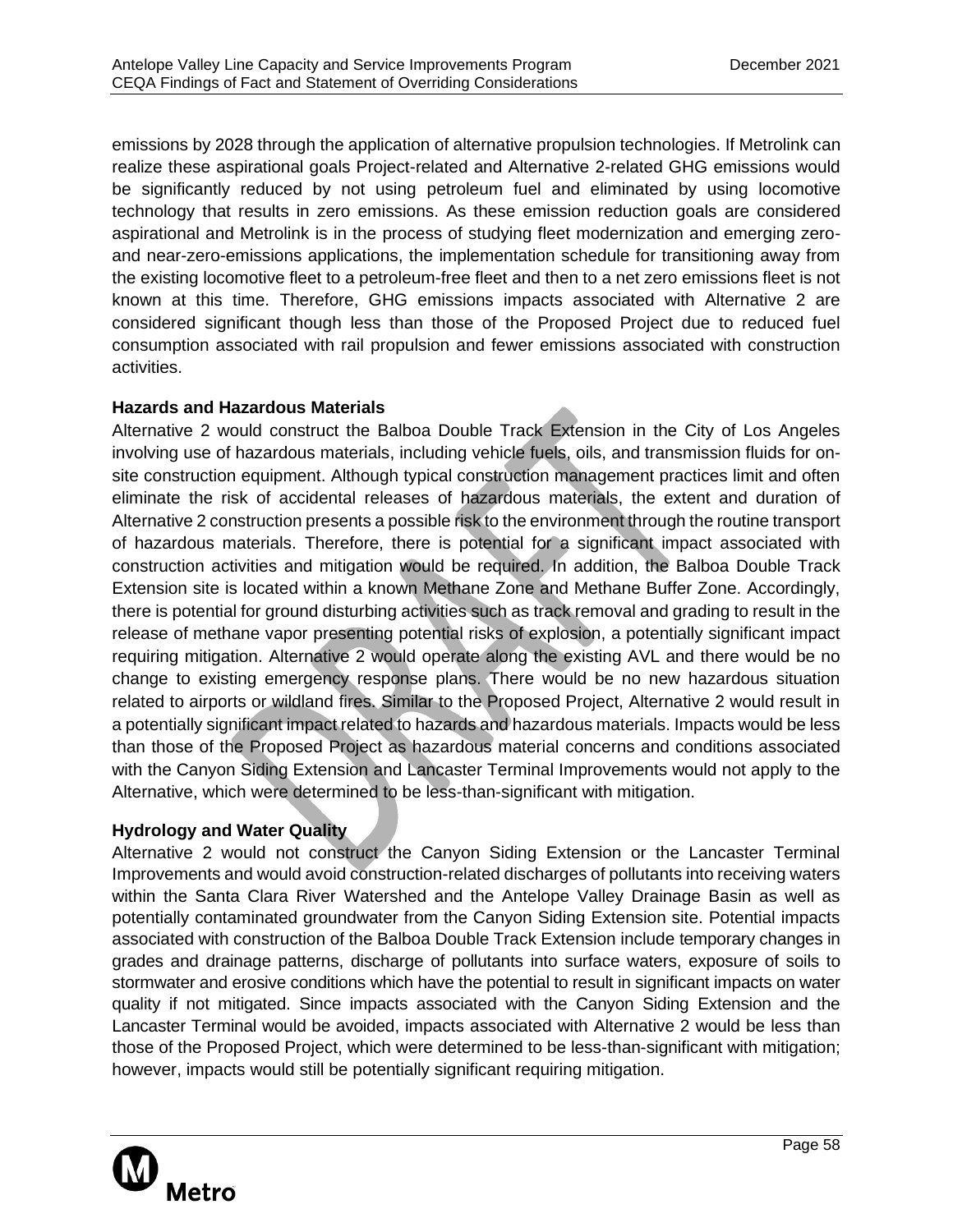#### **Noise**

Alternative 2 would include construction of the Balboa Double Track Extension which poses potentially significant construction impacts to sensitive land uses adjacent to the AVL ROW. Construction period impacts associated with the Canyon Siding Extension and Lancaster Terminal Improvements would not apply to Alternative 2. Therefore, impacts of Alternative 2 would be less than those of the Proposed Project, which were determined to be significant and unavoidable. However, since Alternative 2 would include construction of the Balboa Double Track Extension, construction impacts associated with the Alternative would still be significant and unavoidable.

Alternative 2 would operate within the existing AVL ROW and would enable hourly Metrolink service. As fewer trains would operate along the AVL under Alternative 2, operational impacts would be less than those estimated for the Proposed Project, which did not exceed significance thresholds. Similar to the Proposed Project, Alternative 2 would result in less-than-significant impacts related to operational activities.

#### **Transportation**

Alternative 2 would operate within the existing AVL ROW and would not include any alterations to existing station facilities or grade crossings. Construction of the Balboa Double Track Extension would result in additional traffic, which would consist of equipment, employee vehicles, and material deliveries in trucks along local roadways such as San Fernando Road in the City of Los Angeles. In addition, due to the required main track realignment of the Balboa Double Track Extension, there is potential for construction to result in schedule delays, increased dwell times, and overall decreased performance of the AVL as AVL service may be interrupted in order to install the track. The Balboa Double Track Extension under Alternative 2 would pose the same design considerations related to the I-5 pier protection. Due to potential AVL schedule delays and construction-related traffic, Alternative 2 would have the potential to result in a significant impact requiring mitigation measures. However, the construction-related impacts of Alternative 2 would be less than those of the Proposed Project, which were determined to be less-than-significant with mitigation.

Similar to the Proposed Project, there would be no potential for Alternative 2 to conflict with programs, plans, ordinance, or policies addressing the circulation system, including transit, roadway, bicycle, and pedestrian facilities. There would also be no potential for increased hazards due to design features or incompatible land uses. As with the Proposed Project, Alternative 2 would result in additional trains traversing the AVL resulting in more frequent delays at at-grade rail crossings; however, the frequency would be less than that of the Proposed Project between Santa Clarita Valley and Los Angeles Union Station as only hourly service would be provided. It can reasonably be assumed that Alternative 2 would result in some decrease in regional VMT though the improvement would be less than the Proposed Project, as 30-minute service under the Proposed Project is anticipated to attract more ridership than Alternative 2 service improvements due to convenience and reliability associated with more frequent service. Operational impacts would be less than those of the Proposed Project, which were determined to be less than significant.

## **Tribal Cultural Resources**

Alternative 2 would not construct the Canyon Siding Extension or the Lancaster Terminal Improvements and would avoid ground disturbing activities in the City of Santa Clarita and the

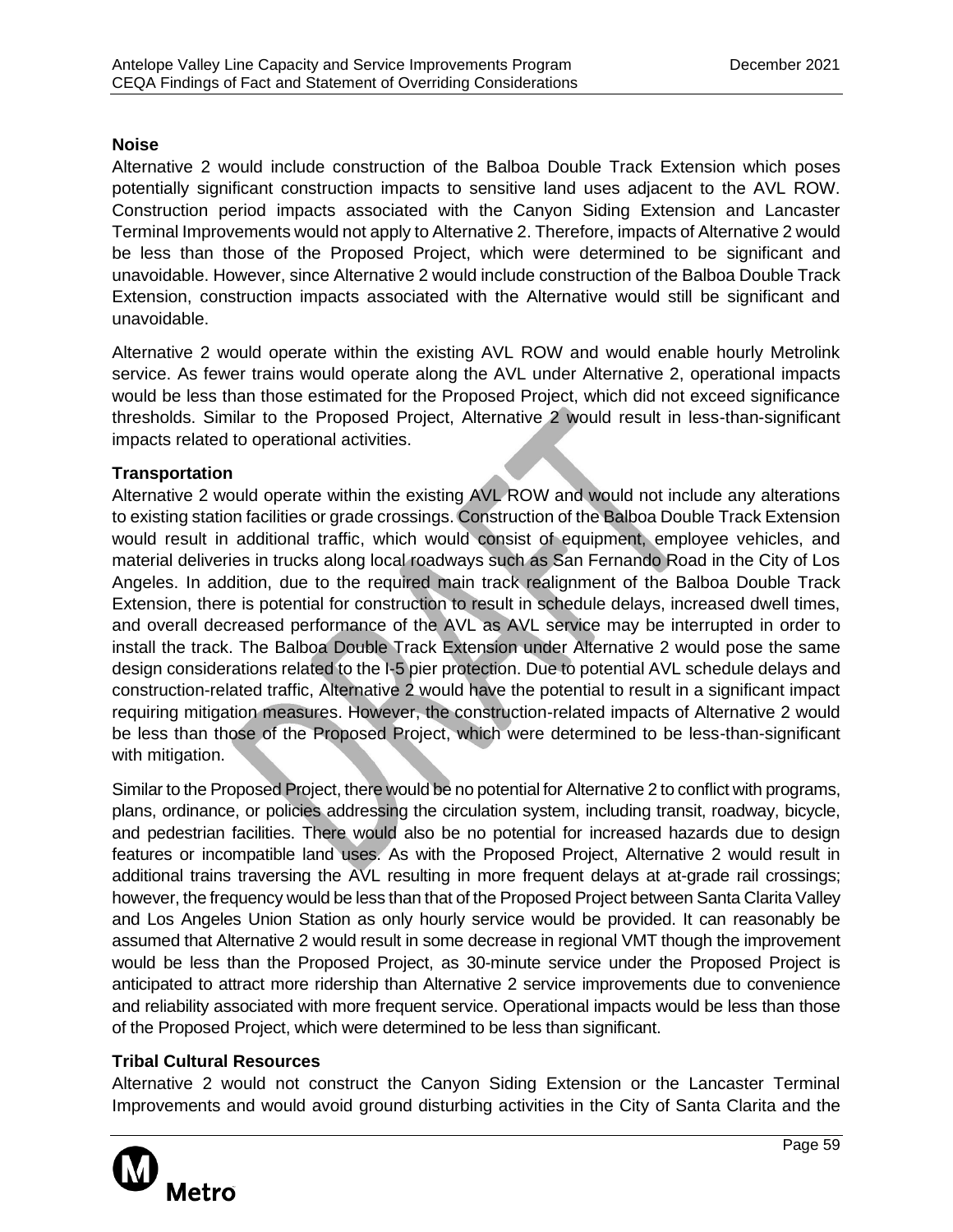City of Lancaster. However, there is the possibility that ground‐disturbing activities during the excavation of the cut slopes and addition of retaining walls associated with the Balboa Double Track Extension could impact previously undiscovered buried tribal cultural resources of historical significance, a potentially significant impact. Accordingly, construction impacts would require mitigation measures to mitigate inadvertent impacts to potential buried tribal cultural resources similar to the Proposed Project. Construction impacts from Alternative 2 would have less potential to encounter undiscovered tribal cultural resources as no construction activities associated with the Canyon Siding Extension or the Lancaster Terminal Improvements would occur. Impacts of the Proposed Project were determined to be less-than-significant with mitigation. Similar to the Proposed Project, operational activities would not result in a significant impact.

# <span id="page-62-0"></span>**9. FINDINGS REGARDING MITIGATION MEASURES**

Metro has considered every mitigation measure recommended in the EIR. To the extent that these Findings conclude that the mitigation measures outlined in the EIR are feasible and have not been modified, superseded or withdrawn, Metro hereby binds itself to implement or, as appropriate, require implementation of these measures. These Findings, in other words, are not merely informational, but rather constitute a binding set of obligations that will come into effect when Metro adopts a resolution approving the Proposed Project. The mitigation measures are referenced in the MMRP adopted concurrently with these Findings and will be effectuated through the process of constructing and implementing the Proposed Project.